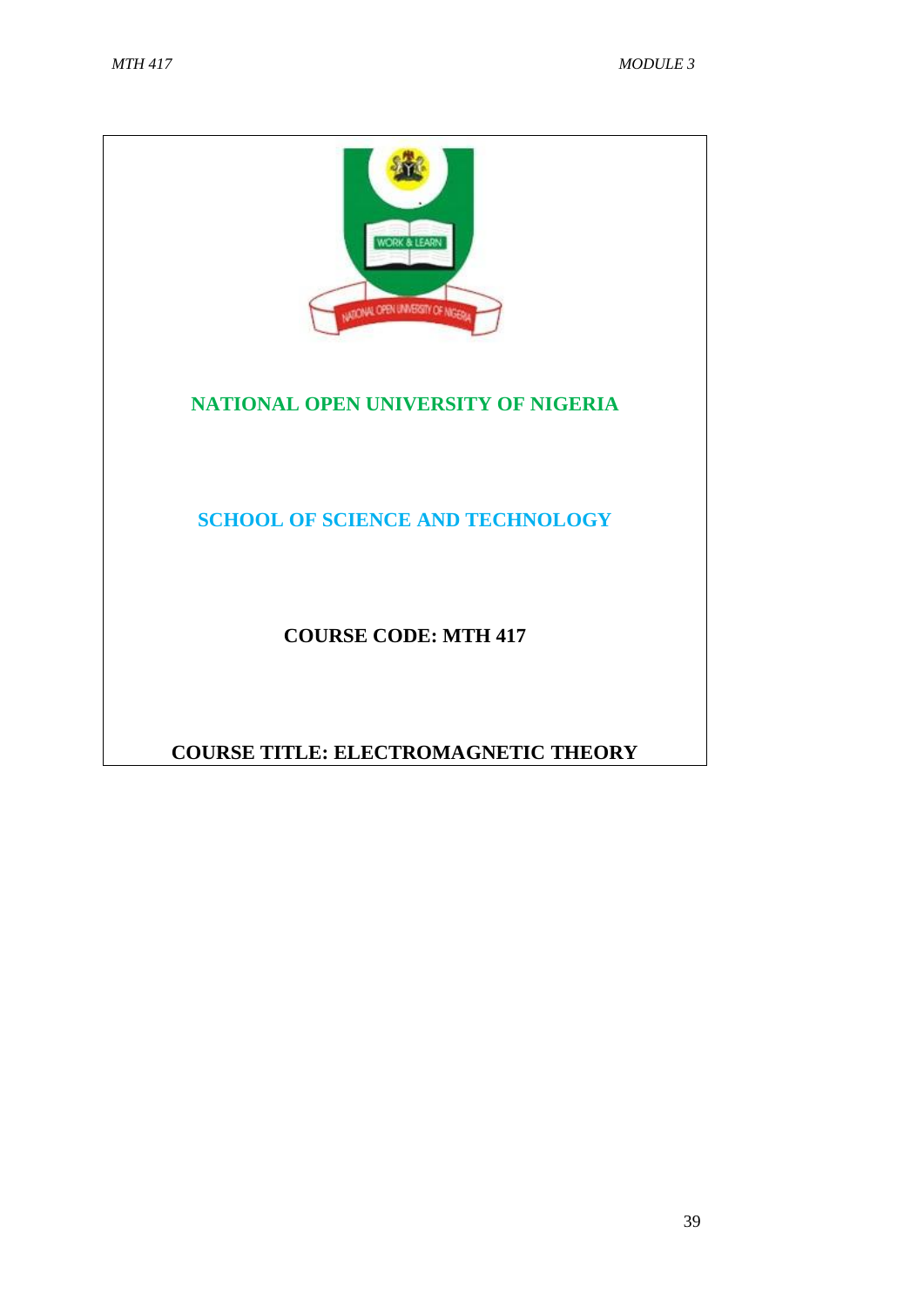# **COURSE GUIDE**

# **MTH 417 ELECTROMAGNETIC THEORY**

**Course Team** Dr. S. O Ajadi (Course Developer/ Writer) - OAU Dr. Abiola Bankole – NOUN Dr. Saheed O. Ajibola (Course Editors/Programme Leader) – NOUN

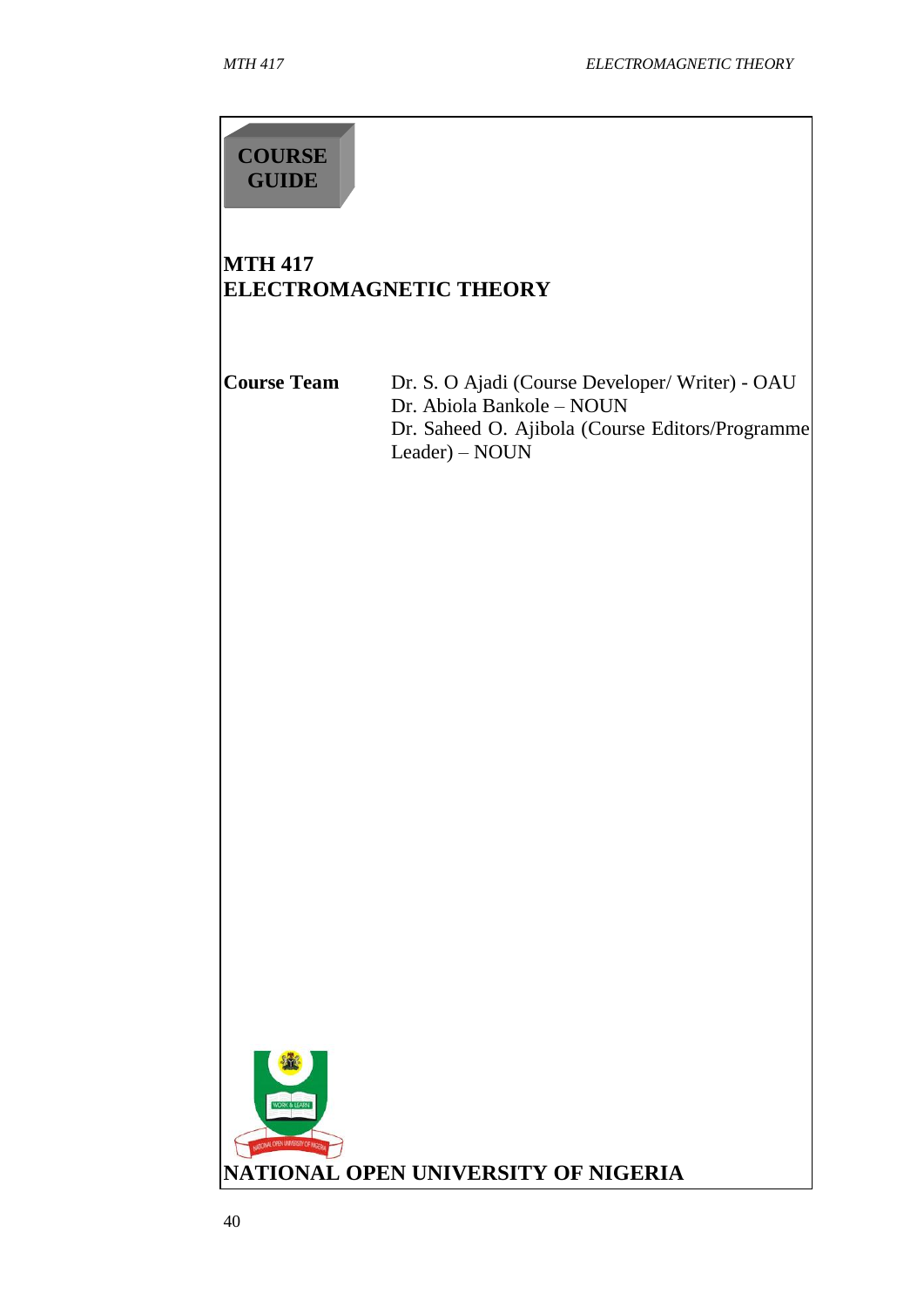National Open University of Nigeria Headquarters 14/16 Ahmadu Bello Way Victoria Island, Lagos

Abuja office 5 Dar es Salaam Street Off Aminu Kano Crescent Wuse II, Abuja

e-mail: [centralinfo@nou.edu.ng](mailto:centralinfo@nou.edu.ng) URL: [www.nou.edu.ng](http://www.nou.edu.ng/)

Published by National Open University of Nigeria

Printed 2011

Reprinted 2014

ISBN: 978-058-732-2

All Rights Reserved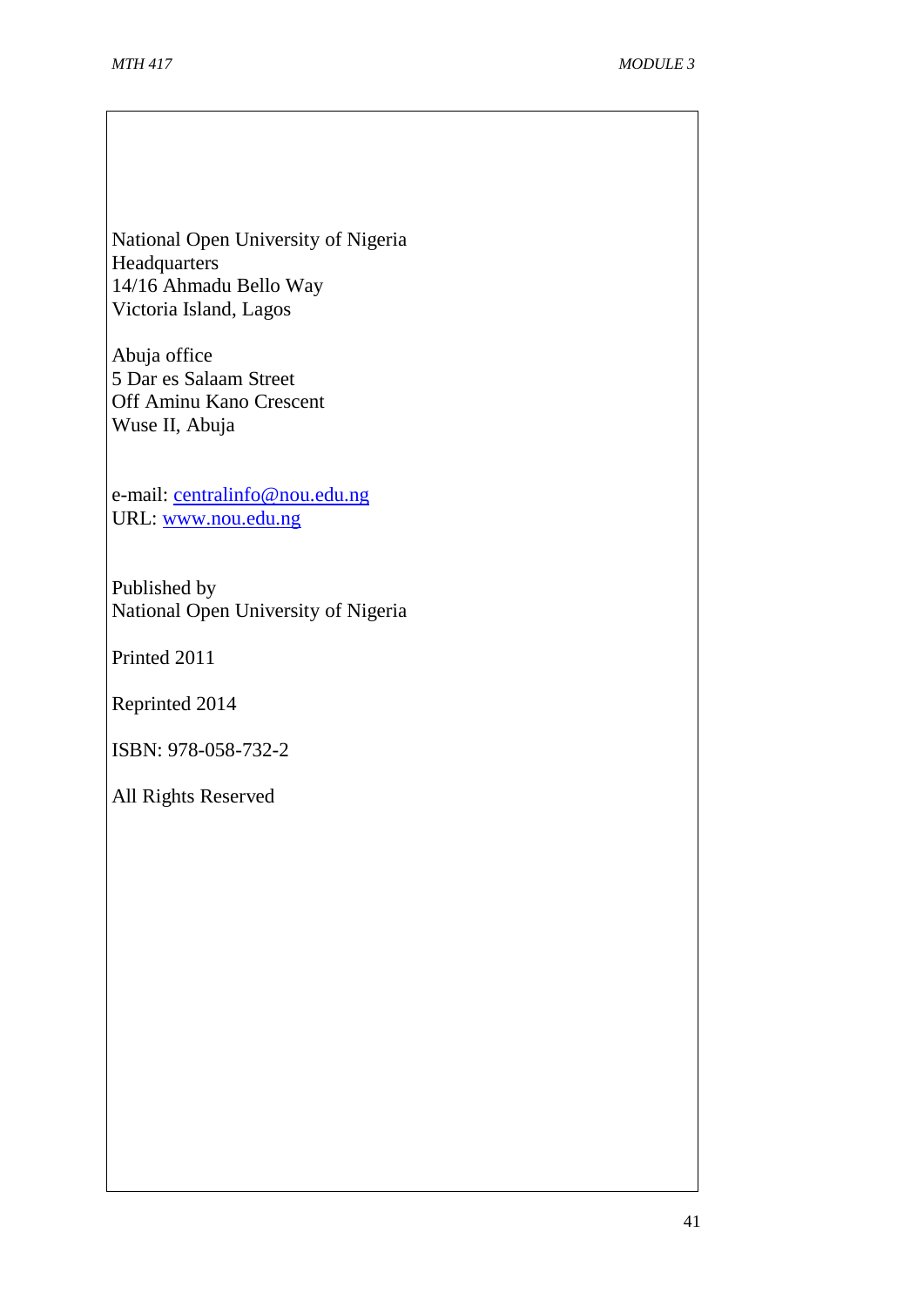# **CONTENTS**

# **PAGE**

| 1V   |
|------|
| 1V   |
| v    |
| V    |
| vii  |
| vii  |
| vii  |
| viii |
| 1X   |
| 1X   |
| 1X   |
| 1X   |
|      |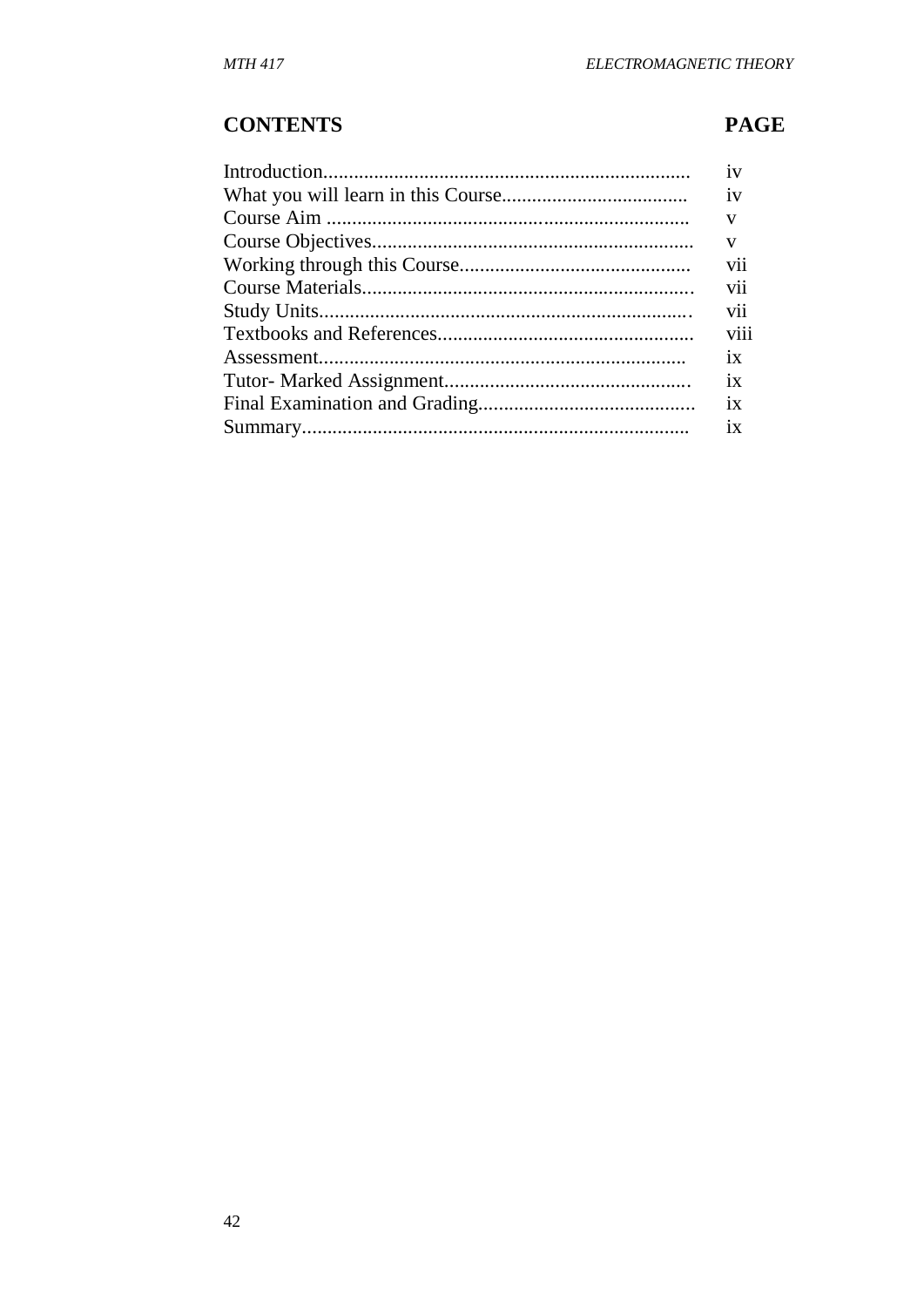# **INTRODUCTION**

Electromagnetic theory is the basis of many of the technologies which surround us today; and indeed, the basis of contemporary civilisation.

You are expected to be familiar with basic electromagnetism and concepts in the prerequisite to this course, as you are encouraged to develop an enquiring attitude towards electromagnetically abundant universe around you which abounds with, and with which you interact every single day.

It is the objectives of this course to build upon the lessons learnt in the prerequisite course, and to revisit from a more elevated perspective, the principles of electromagnetism with the view to strengthening your understanding of its concepts upon which developmental work and research in the sciences and technology are based.

# **WHAT YOU WILL LEARN IN THIS COURSE**

This course comprises a total of seven units categorised into three modules as follows:

Module 1 is composed of 2 units Module 2 is composed of 3 units Module 3 is composed of 2 units

Module 1 is exclusively devoted to Maxwell's equations and in this module; you will learn the basic concepts upon which Maxwell's equations are founded. In Unit 1 you will undergo a broad introduction tour where you will be shown how Maxwell's equations comprise of partial differential equations which are combined with the Lorentz force law to form the basis of classical electrodynamics, classical optics, and electric circuits. In Unit 2 you will be shown how the differential and integral formulations of Maxwell's equations are mathematically equivalent.

Module 2 treats electromagnetic waves with particular reference to the visible portion of the electromagnetic spectrum. Specifically; Unit 1 will tech you about electromagnetic wave equation and the theory of light. You will be taught how electromagnetic waves comprise two perpendicular vectors; which are representative of an electric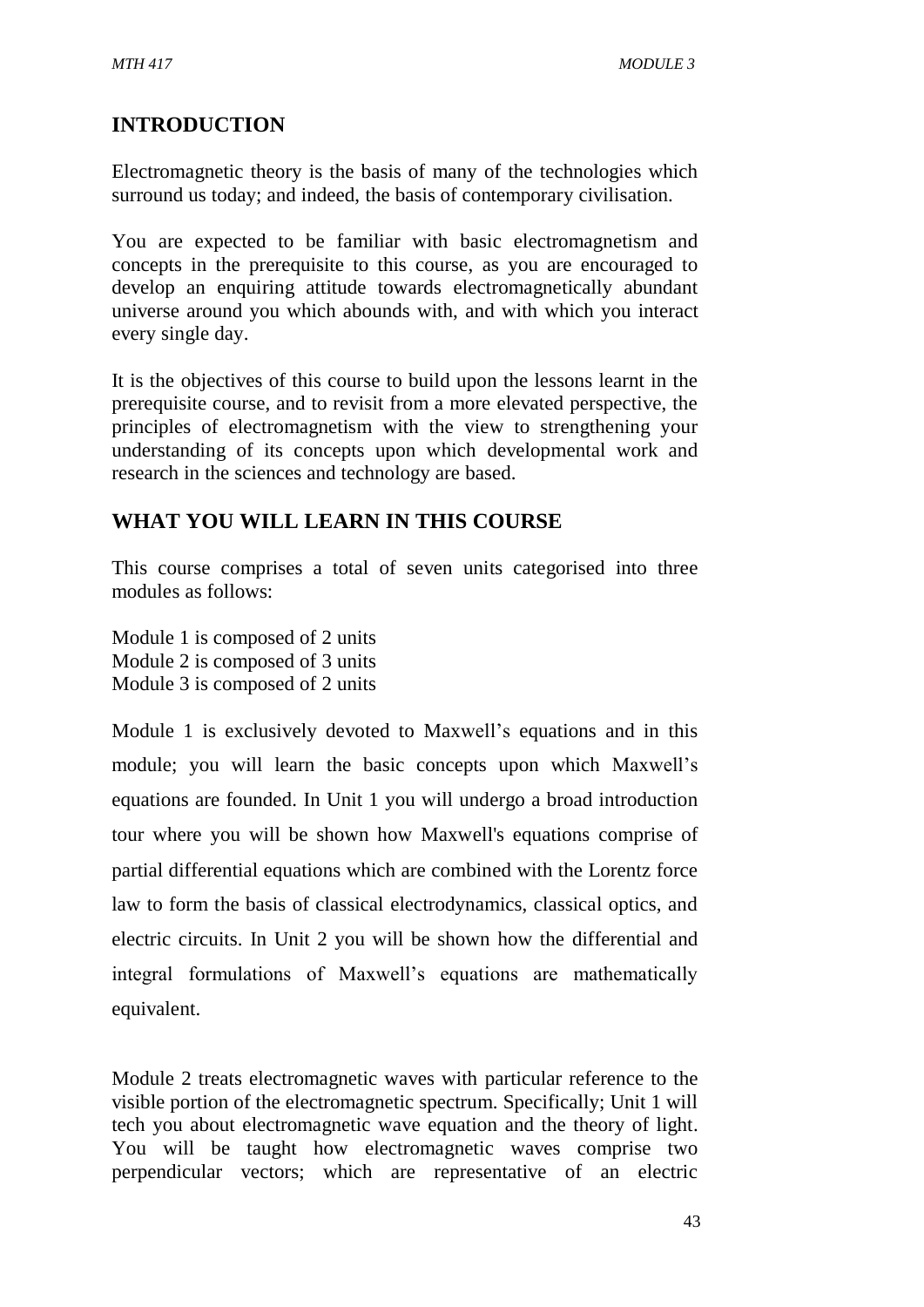electromagnetic field component and a perpendicular magnetic electromagnetic field component. You will also study the wave equation for both of these components. Unit 2 will expose you to the treatment of lights as transverse waves and you will learn to recognise that different media assert different, yet specific influences on electromagnet waves. In Unit 3; and with good analogy to light waves which represent the visible portion of the spectrum; and the same principles of which by extension can be extrapolated to the other parts of the electromagnetic spectrum ranging from the extremely low frequency waves through to and beyond hard radiation gamma rays, you will be able to appreciate the principles behind reflections and refraction of plane electromagnetic waves at plane boundaries, study the characteristics of the electromagnetic boundary conditions viz-a-viz the normal, reaction of waves at boundaries, laws of reflection and refraction, reflection and refraction at a boundary between dielectrics, reflection and refraction at the surface of a conductor.

Module 3 will impress upon you that electromagnetic waves represent an energy transport system and has associated momentum. You will learn about the energy theorem as well as the momentum theorem in Maxwell's theory of electromagnetism in Unit 1 whereas Unit 2 will explain to you all you need to know about radiations from extended sources and radiation from charges moving in matter. This unit, this module and this course ends with the all important of the Lorentz transformation and here we will show you how the transform is derived.

# **COURSE AIM**

The aim of MTH 417 is to further intimate you with the electromagnetic theory and re-tool you for a better understanding of the world around you where you will now be able to establish a correlation between the theoretical foundation of electromagnetism and its multifaceted practical application as well as its permeating influence on virtually everything we do every day of our lives.

# **COURSE OBJECTIVES**

You in turn shall be required to conscientiously and diligently work through this course which upon completion you should be able to:

- state the four Maxwell's equations of electromagnetism
- describe the Lorentz force law
- explain why parallel currents attract and why anti-parallel currents repel
- use the right hand thumb rule
- understand the constitutive relations in electromagnetic theory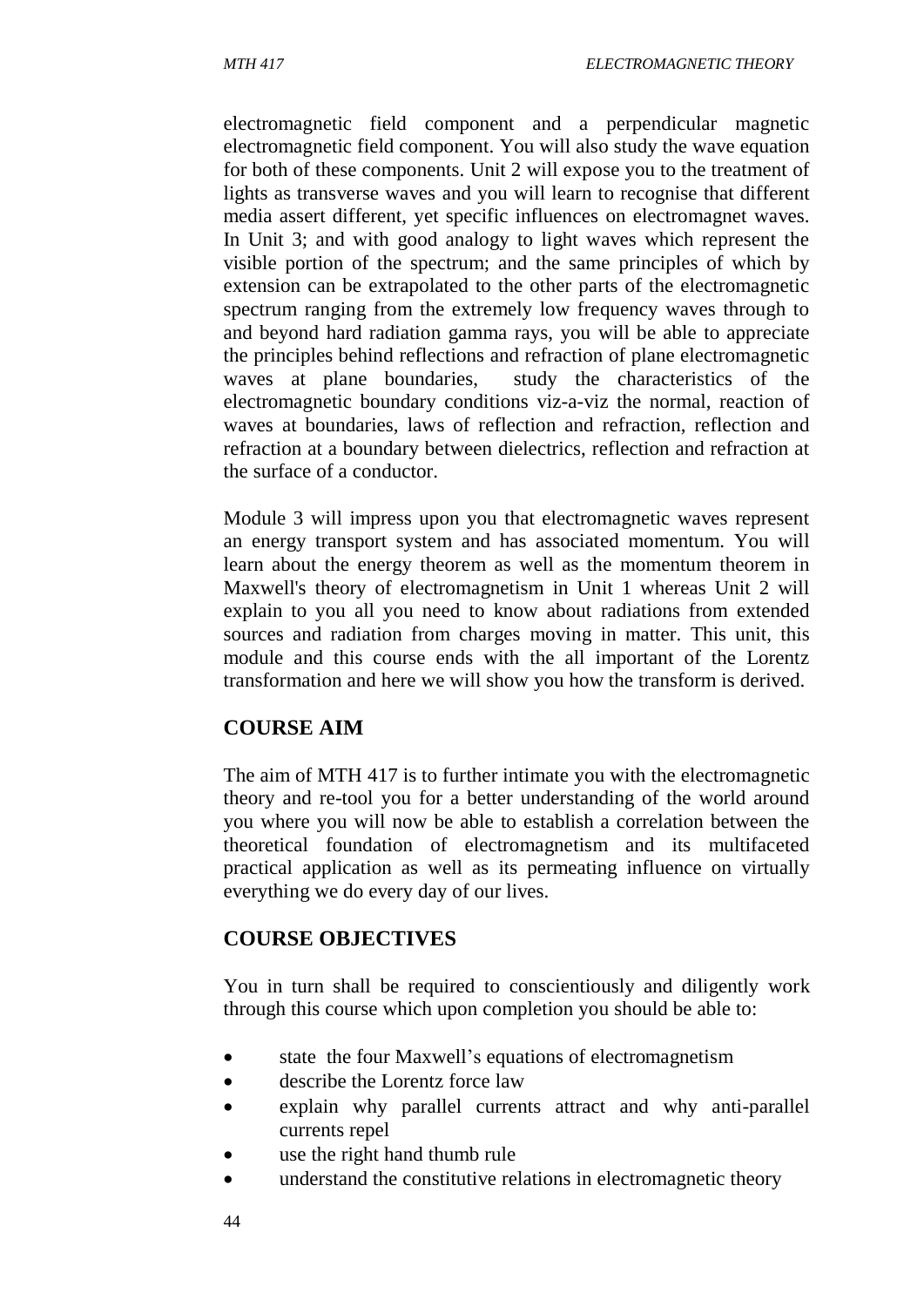- relate Maxwell's equations to the electromagnetic properties of a material
- understand the genesis of Maxwell's equations
- analyse each of Maxwell's equations in detail
- work with the differential form of Maxwell's equation
- know why the third equation is known as Faraday's law
- explain the continuity equation
- see why Ampere's law is also the last of Maxwell's equations
- distinguish between rotation-free vector field and source-free vector field
- establish the relationship between electromagnetic wave and light
- state the wave equation for electric field vector  $\vec{E}$
- **e** describe the wave equation for the magnetic field vector  $\overrightarrow{B}$
- recognise the three dimensional nature of wave equation for each component of the electric and magnetic fields
- establish conclusively that light waves are transverse waves
- know the ratio referred to as relaxation time of conducting medium
- understand propagation of plane electromagnetic waves in nonconducting media
- describe the relationship between the wave number and the amplitudes of electric and magnetic components of electromagnetic waves
- investigate the mechanism guiding the propagation of plane electromagnetic waves in conducting media
- see why electric charges move almost instantly to the surface of perfect conductors when subjected to electromagnetic influence (skin effect)
- qualify the phenomenon of reflection and refraction of plane waves at boundaries
- distinguish between reflection and refraction at boundary between dielectrics and at the surface of conductors
- solve problems involving electromagnetic boundary conditions
- derive the laws of reflection and refraction
- study the characteristics of monochromatic plane wave on a boundary
- understand polarisation by reflection on a boundary between two dielectrics
- comfortably work with reflection coefficient
- explain the energy theorem in Maxwell's electromagnetic theory
- know why the energy theorem is also known as Poynting's theorem
- quantify the momentum theorem in Maxwell's electromagnetic theory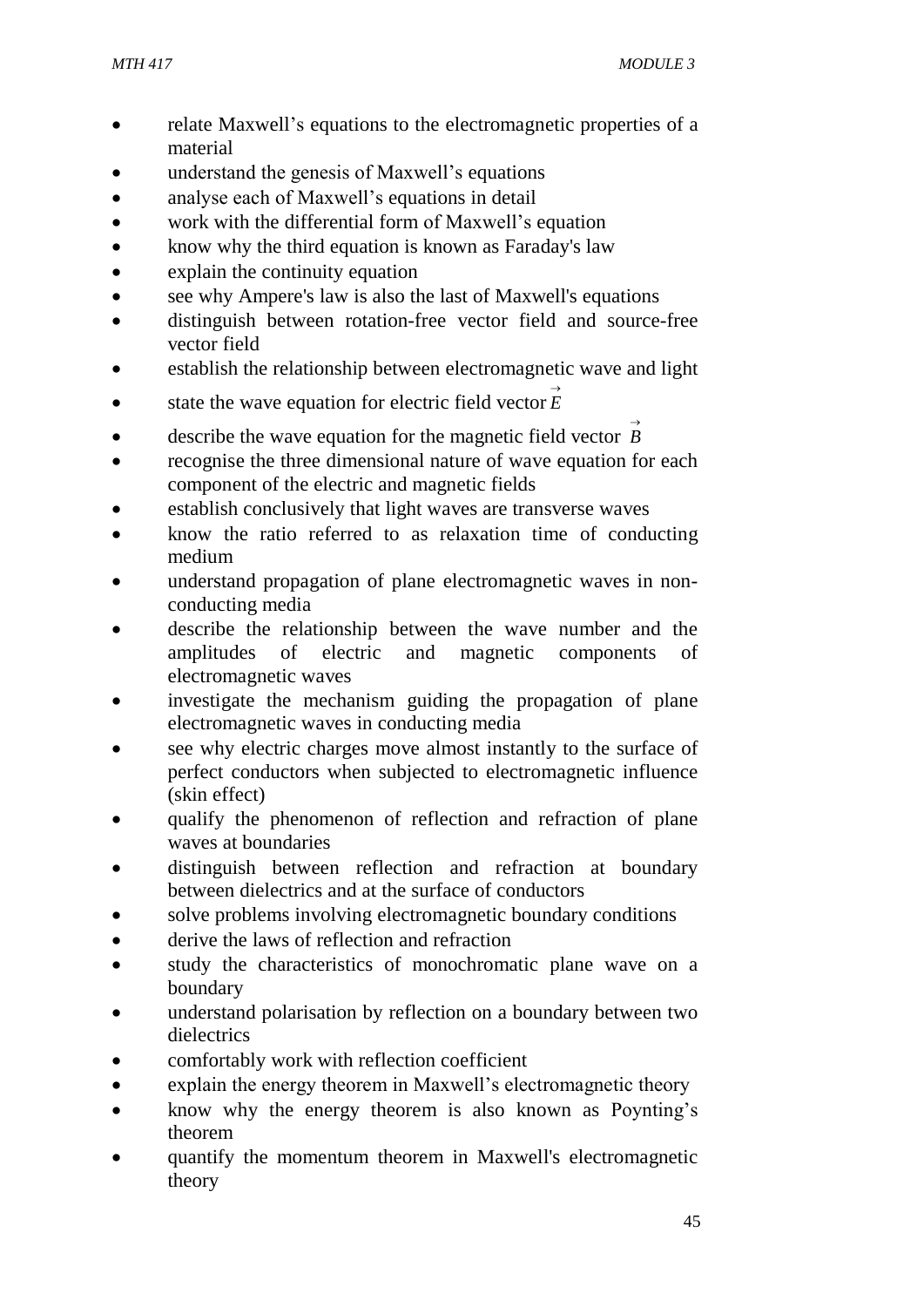- explain the term electric volume force
- write an expression for the Maxwell stress tensor
- qualify relative electric permittivity
- appreciate that there are radiation from extended sources
- write down the macroscopic Maxwell equations
- explain collision interaction between charge carriers
- describe anisotropic and birefringent medium
- know that charges moving in matter radiate electromagnetic waves
- derive the Lorentz transformation
- know why the combination of two Lorentz transformations must be a Lorentz transformation.

# **WORKING THROUGH THIS COURSE**

This course requires you to spend quality time to read. Whereas the content of this course is quite comprehensive, it is presented in clear language that you can easily relate to. The presentation style is graphical descriptive and adequate; and is deliberately to ensure that your attention remains focused to the course content and remains sustained throughout.

You should take full advantage of the tutorial sessions because this is a veritable forum for you to "rub minds" with your peers – which provides you valuable feedback as you have the opportunity of comparing knowledge with your course mates.

# **COURSE MATERIALS**

You will be provided course material prior to commencement of this course, which will comprise your course guide as well as your study units. You will receive a list of recommended textbooks which shall be an invaluable asset for your course material. These textbooks are however not compulsory.

# **STUDY UNITS**

You will find listed below the study units which are contained in this course and you will observe that there are three modules. Module 2 comprises three units while Modules 1 and 3 comprise two each.

## **Module 1**

| Unit 1 | Introduction to Maxwell's Equations |
|--------|-------------------------------------|
| Unit 2 | Maxwell's Equations                 |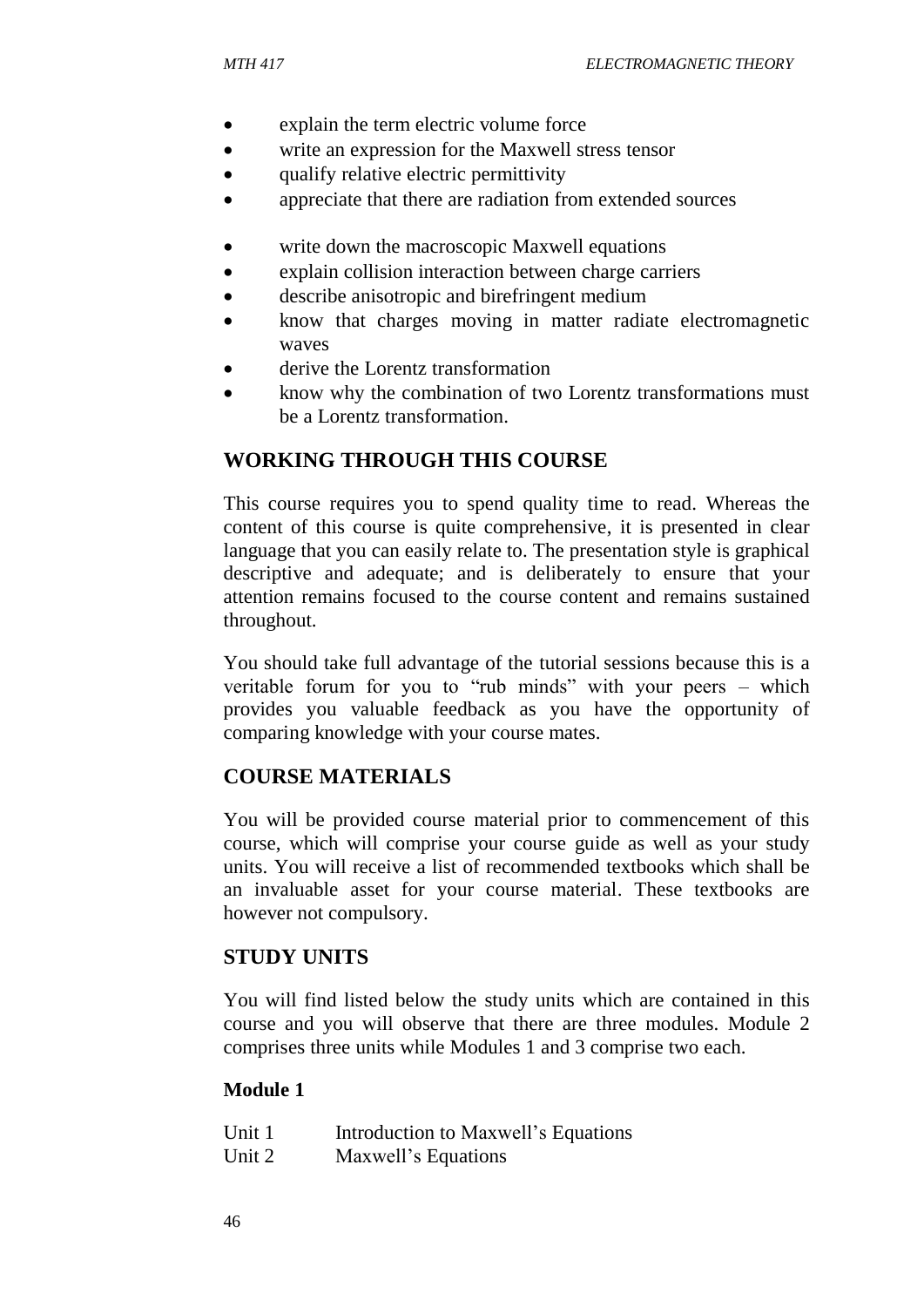#### **Module 2**

| Unit 1         | Electromagnetic Wave Equation and Theory of Light     |
|----------------|-------------------------------------------------------|
| Unit 2         | Lights as Transverse Waves                            |
| Unit 3         | Reflections and Refraction of Plane Boundary of Plane |
|                | Waves                                                 |
| <b>British</b> |                                                       |

#### **Module 3**

| Unit 1 | Energy Theorem in Maxwell's Theory     |
|--------|----------------------------------------|
| Unit 2 | <b>Radiation from Extended Sources</b> |

## **TEXTBOOKS AND REFERENCES**

Banesh, H. (1973). *Relativity and its Roots.* New York: Freeman.

- Charles, F. S. (1995). *The Six Core Theories of Modern Physics.* MIT Press.
- Charles, W. *et al*. (1970). (1970). *Gravitation (A Treatment of Maxwell's Equations in Terms of Differential Forms).* New York: W. H. Freeman.
- David, H. S, Ann, W. M, & Jin, Au Kong. (1994). *Electromagnetic Waves.* Prentice-Hall.
- Grant, I. S. & Phillips, W.R. (2008).*Electromagnetism.* (2nd ed.). Manchester Physics Series.
- Griffiths, D. J. (1998). *Introduction to Electrodynamics.* (3rd ed.). Prentice Hall.
- Hermann, A. H. & James, R. M. (1989).*Electromagnetic Fields and Energy.* Prentice-Hall.
- Jackson, J. D. (1998). *Classical Electrodynamics.* (3rd ed.) Wiley.
- Landau, L. D. (1987). *The Classical Theory of Fields (Course of Theoretical Physics: Volume 2).* Butterworth-Heinemann: Oxford.
- Markus, Z. (1979). *Electromagnetic Field Theory: A Problem Solving Approach.* John Wiley & Sons.

Maxwell, J. C. (1954). *A Treatise on Electricity and Magnetism* Dover.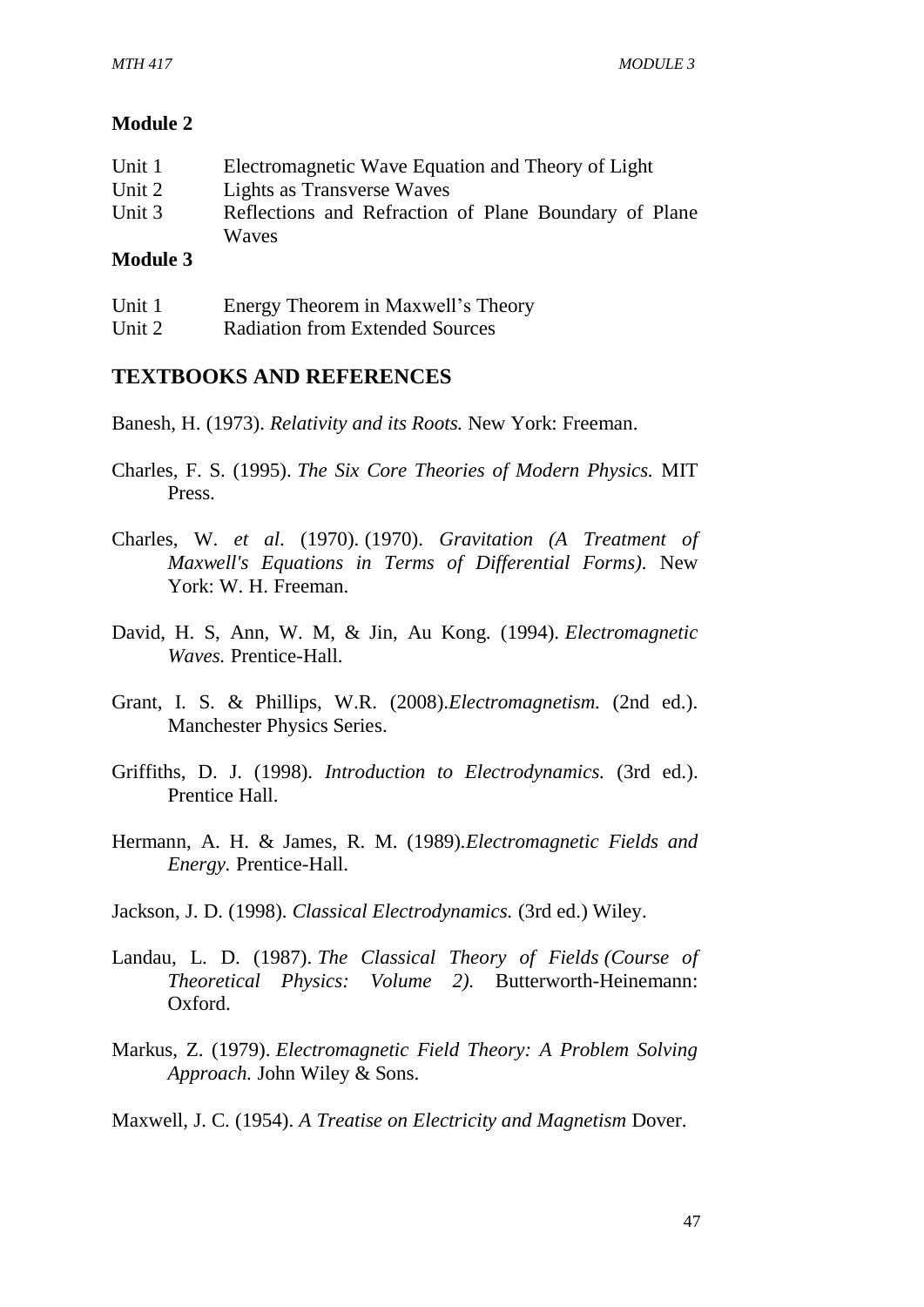- Tipler, P. (2004). *Physics for Scientists and Engineers: Electricity, Magnetism, Light, and Elementary Modern Physics.* (5th ed.). W. H. Freeman.
- Wheeler, J. A, Misner, C. & Thorne. K.S. (1973). *Gravitation.* W. H. Freeman & Co.

## **ASSESSMENT**

Assessment of your performance is partly through tutor-marked assignments which you can refer to as TMA, and partly through the final examination.

#### **TUTOR-MARKED ASSIGNMENT**

This is basically continuous assessment which accounts for 30% of your total score. During this course you will be given four tutor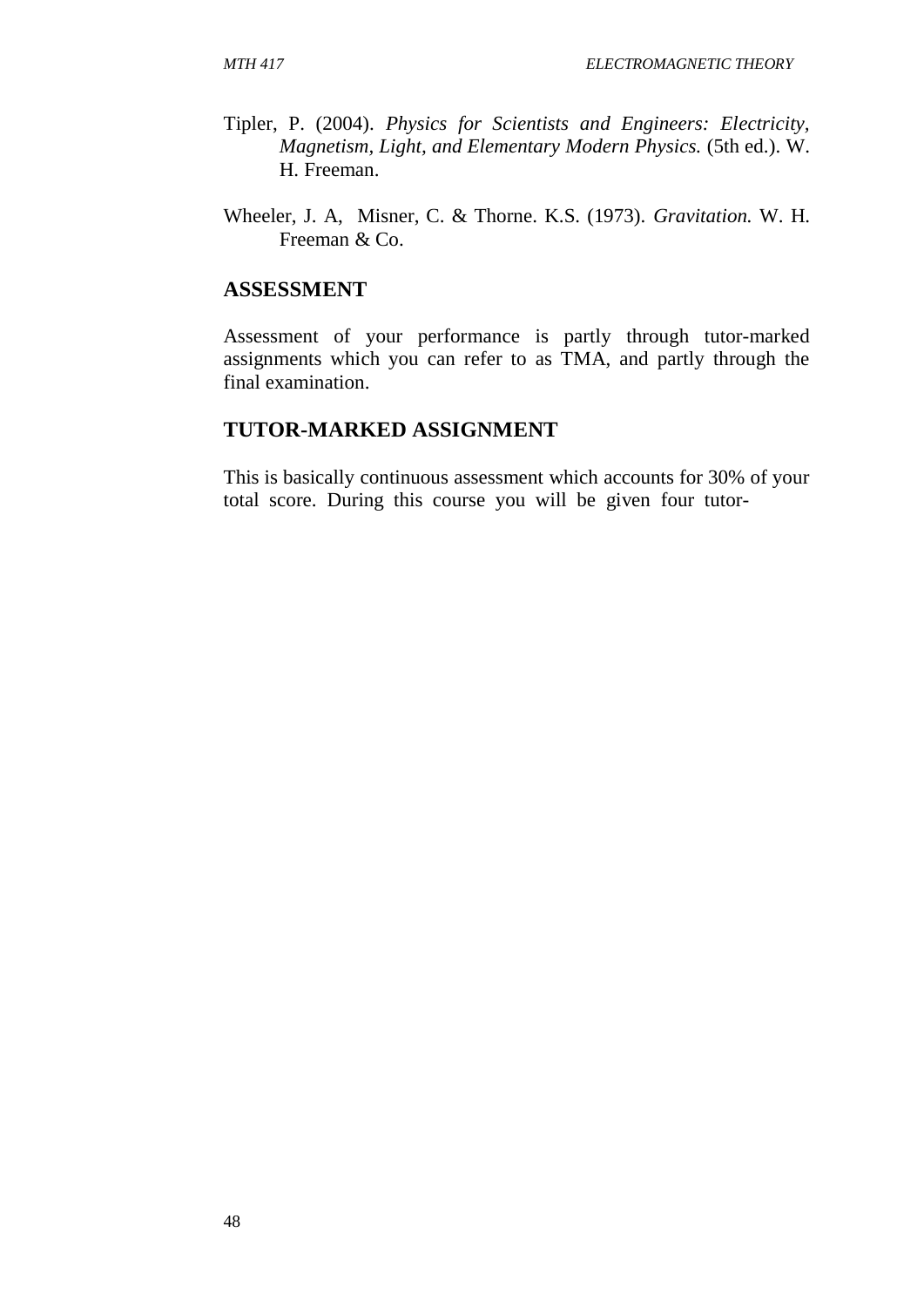differential form, and that the law of conservation of energy applies to electromagnetism through the continuity equation.

Module 2 relates visible light to electromagnetic theory through the wave equation and further stresses that the two perpendicular components of electromagnetic waves mutually perpendicular to the direction of wave propagation are the electric and the magnetic vectors – and both vectors are quantified through the wave equation for each of these components. Light is transverse waves and exhibits specific characteristics in both conducting and non-conducting media. Its reflection and refraction at plane boundaries between adjacent media are guided by strict rules while the propagation of electromagnetic waves through media depends on the constitution of the media.

Module 3 visualises electromagnetic waves from the perspective of an energy transport with which it ascribes energy through the energy theorem in Maxwell's theory; and momentum through the momentum theorem in Maxwell's theory. Module 3 delves into radiation from extended sources, radiation from charges moving in matter and investigates the conceptual basis for, and the derivation of the Lorentz transformation.

Indeed, this course will change and broaden the way you hitherto perceived electromagnetism and my advice is: make sure you have enough referential and study materials at your disposal, and devote sufficient quality time to your study.

Good luck.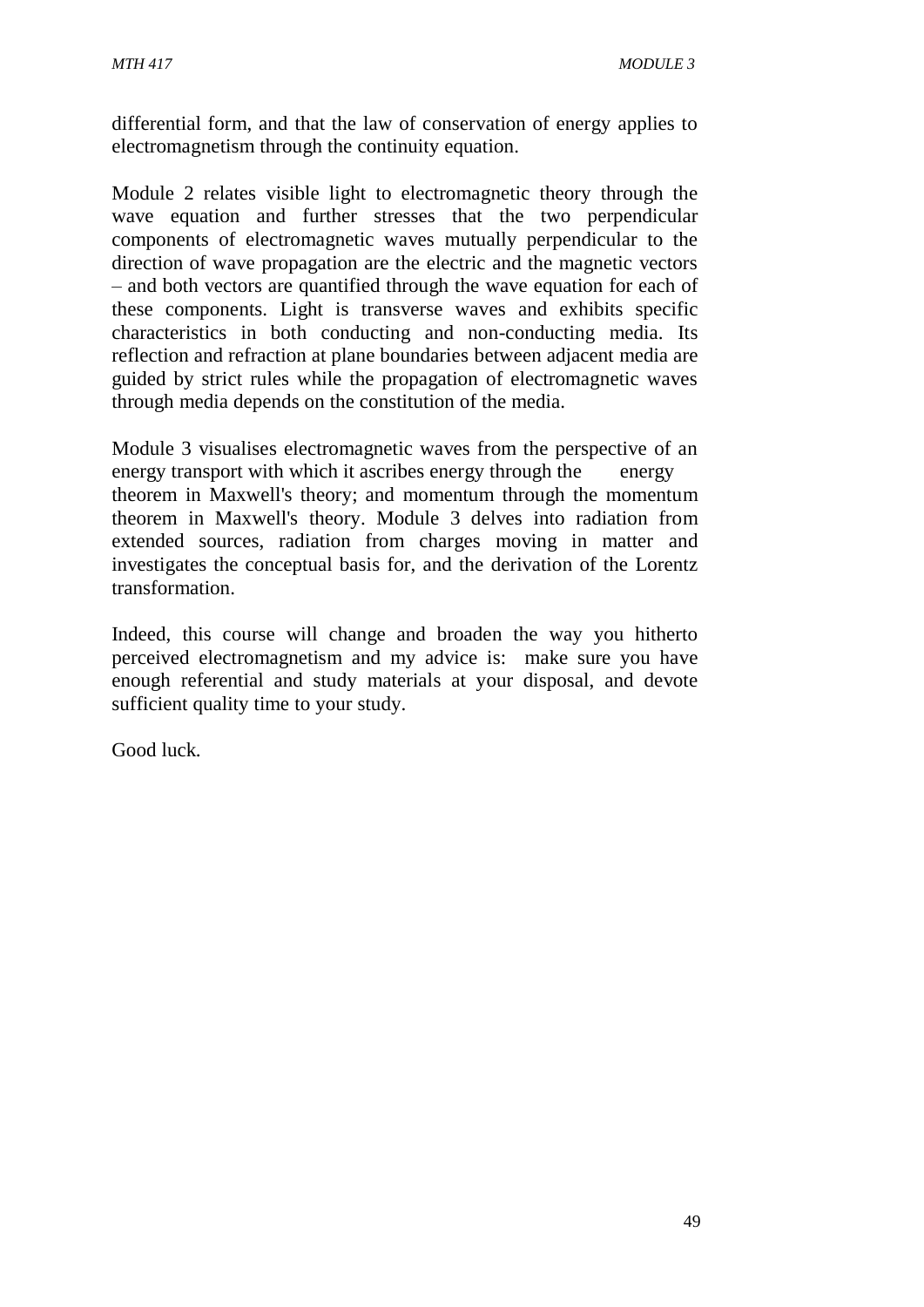50

# **MAIN COURSE**

# **CONTENTS PAGE**

| <b>Module 1</b>  |                                                                       | 1        |
|------------------|-----------------------------------------------------------------------|----------|
| Unit 1<br>Unit 2 | Introduction to Maxwell's Equations                                   | 1<br>8   |
| <b>Module 2</b>  |                                                                       | 19       |
| Unit 1<br>Unit 2 | Electromagnetic Wave Equation and                                     | 19<br>24 |
| Unit 3           | Reflections and Refraction of Plane                                   | 30       |
| <b>Module 3</b>  |                                                                       | 39       |
| Unit 1<br>Unit 2 | Energy Theorem in Maxwell's Theory<br>Radiation from Extended Sources | 39<br>45 |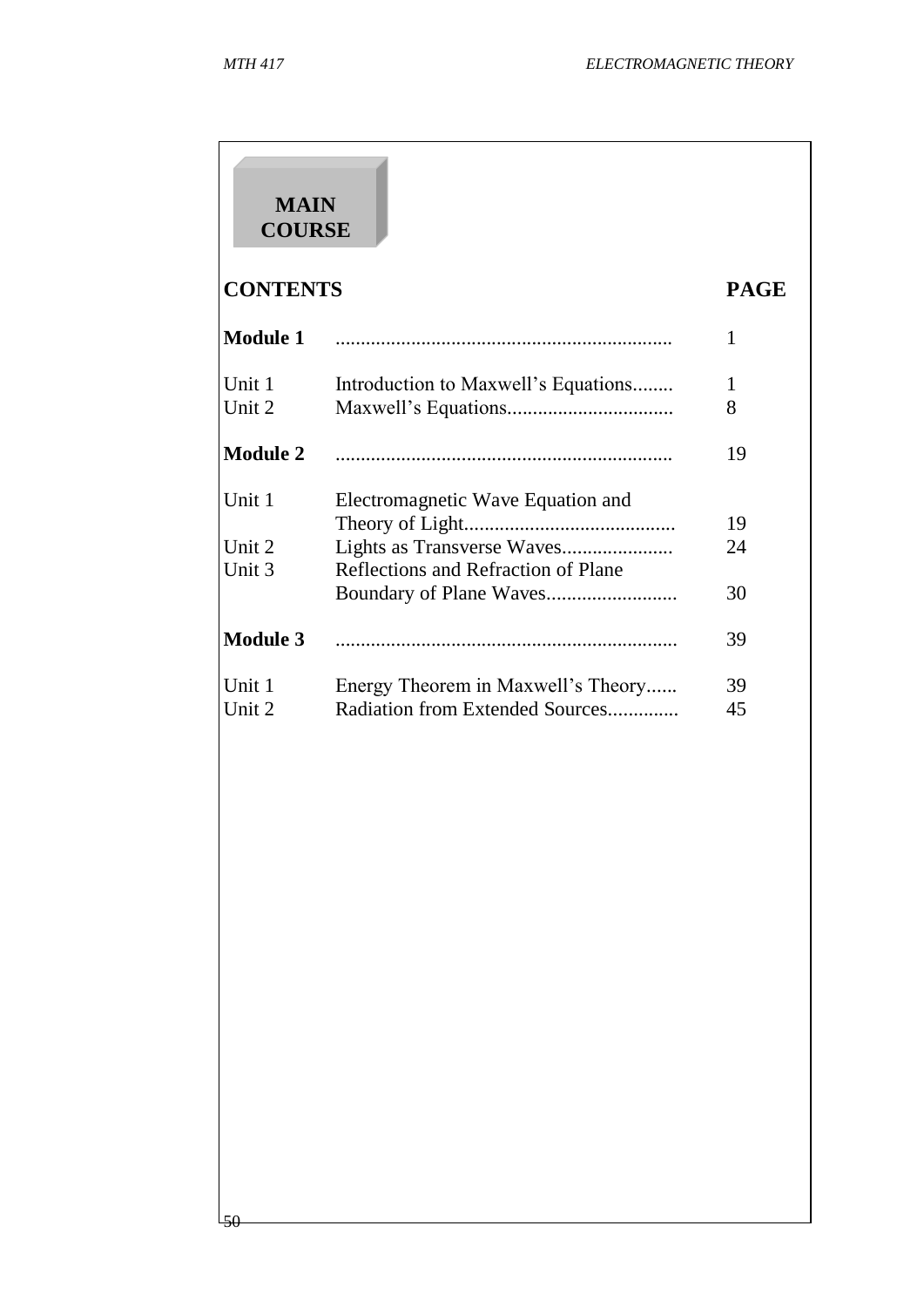# **MODULE 1**

| Unit 1 | Introduction to Maxwell's Equations |
|--------|-------------------------------------|
| Unit 2 | Maxwell's Equations                 |

## **UNIT 1 INTRODUCTION TO MAXWELL'S EQUATIONS**

## **CONTENTS**

- 1.0 Introduction
- 2.0 Objectives
- 3.0 Main Content
	- 3.1 Introduction to Maxwell's Equations
	- 3.2 The Lorentz Force Law
	- 3.3 The Constitutive Relations
- 4.0 Conclusion
- 5.0 Summary
- 6.0 Tutor-Marked Assignment
- 7.0 References/Further Reading

# **1.0 INTRODUCTION**

Maxwell's equations comprise partial differential equations which combined with the Lorentz force law form the basis of classical electrodynamics, classical optics, and electric circuits. Modern electrical and communications technologies depend on Maxwell's equations which describe how electric and magnetic fields are generated and how they are altered by each other, and by electric charges and currents.

# **2.0 OBJECTIVES**

At the end of this unit, you should be able to:

- state the four Maxwell equations of electromagnetism
- describe the Lorentz force law
- explain why parallel currents attract and why anti-parallel currents repel
- use the right hand thumb rule
- understand the constitutive relations in electromagnetic theory
- relate Maxwell equations to the electromagnetic properties of a material.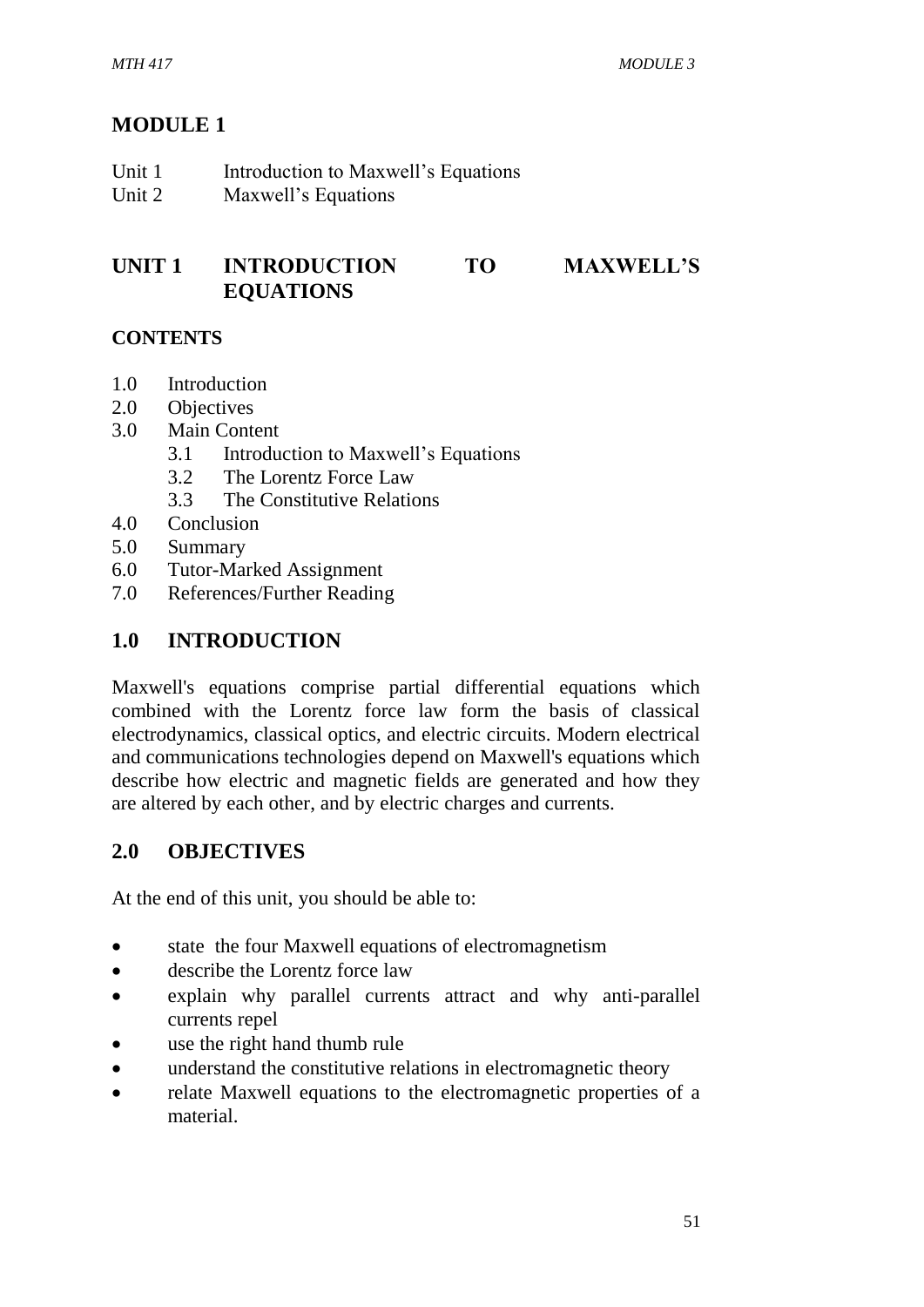## **3.0 MAIN CONTENT**

#### **3.1 Introduction to Maxwell's Equations**

The basic equation**s** of electromagnetism are the four Maxwell's equations and the Lorentz force law. In principle, these together with Newton's second law of motion are enough to completely determine the motion of an assembly of charges given the initial positions and velocities of all the charges. It is well known that light is a form of electromagnetic radiation, so it is instructive to review some of the properties of electricity and magnetism leading to the derivations of the Maxwell's equations.

The original studies of electricity and magnetism date back to at least the early Greek times. By the start of the nineteenth century, it was known that some objects could possess an electrical charge, and that these charges could exert a force on each other even through a vacuum. This force could be described mathematically as

$$
\vec{F}_E = q\vec{E} \tag{1.1}
$$

where  $q$  is the electrical charge on the object in question and  $\vec{E}$ is the electric field produced by all the other charges in the universe. The charge was discovered to take on a discrete set of values, one of the first examples of quantisation. In its turn, the electric field can be described by a scalar potential field V, which is related to the electric field by

$$
\vec{E} = -\nabla V \tag{1.2}
$$

The vector, differential-operator  $\nabla$  in these equations is defined as

$$
\nabla = \hat{x} \frac{\partial}{\partial x} + \hat{y} \frac{\partial}{\partial y} + \hat{z} \frac{\partial}{\partial z}
$$

In addition, it was also noted that a moving charge may experience another force which is proportional to its velocity  $\vec{v}$ . This led to the definition of another field; namely the magnetic field  $\vec{B}$ , such that

$$
\vec{F}_B = q\vec{v} \times \vec{B} \,. \tag{1.3}
$$

As with the electric field, the magnetic field is generated by all the other currents in the universe. The magnetic field can be described in terms of a vector potential field  $\vec{A}$ , which is related to the magnetic field by

$$
\vec{B} = \vec{\nabla} \times \vec{A} \tag{1.4}
$$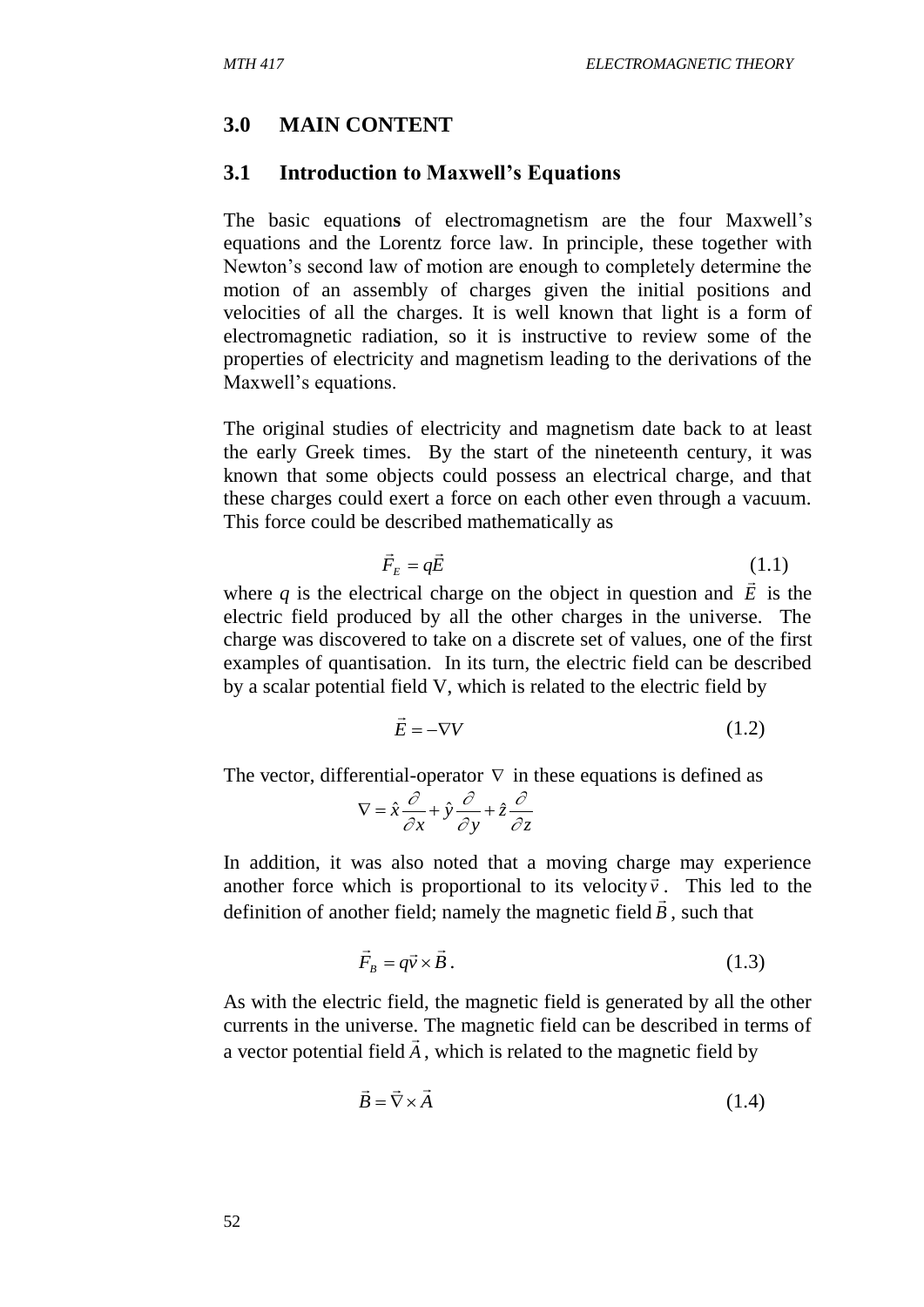## **3.2 The Lorentz Force Law**

We now begin to consider how things change when charges are in motion. A simple apparatus demonstrates that something strange happens when charges are in motion:

If we run currents next to one another in parallel, we find that they are attracted when the currents run in the same direction; they are repulsed when the currents run in opposite directions. This is despite the fact the wires are completely neutral: if we put a stationary test charge near the wires, it feels no force.



#### **Fig. 1.1: Left: Parallel Currents Attract. Right: Anti-Parallel Currents Repel**

Furthermore, experiments show that the force is proportional to the currents - double the current in one of the wires, and you double the force. Double the current in both wires and you quadruple the force. This indicates a force that is proportional to the velocity of a moving charge; and, that it points in a direction perpendicular to the velocity. These conditions suggest a force that depends on a cross product.

What we say is that some kind of field *B*  $\rightarrow$ the "magnetic field" - arises from the current. The direction of this field is kind of odd: it wraps around the current in a circular fashion, with a direction that is defined by the right-hand rule: We point our right thumb in the direction of the current, and our fingers curl in the same sense as the magnetic field (Figure 1. 2).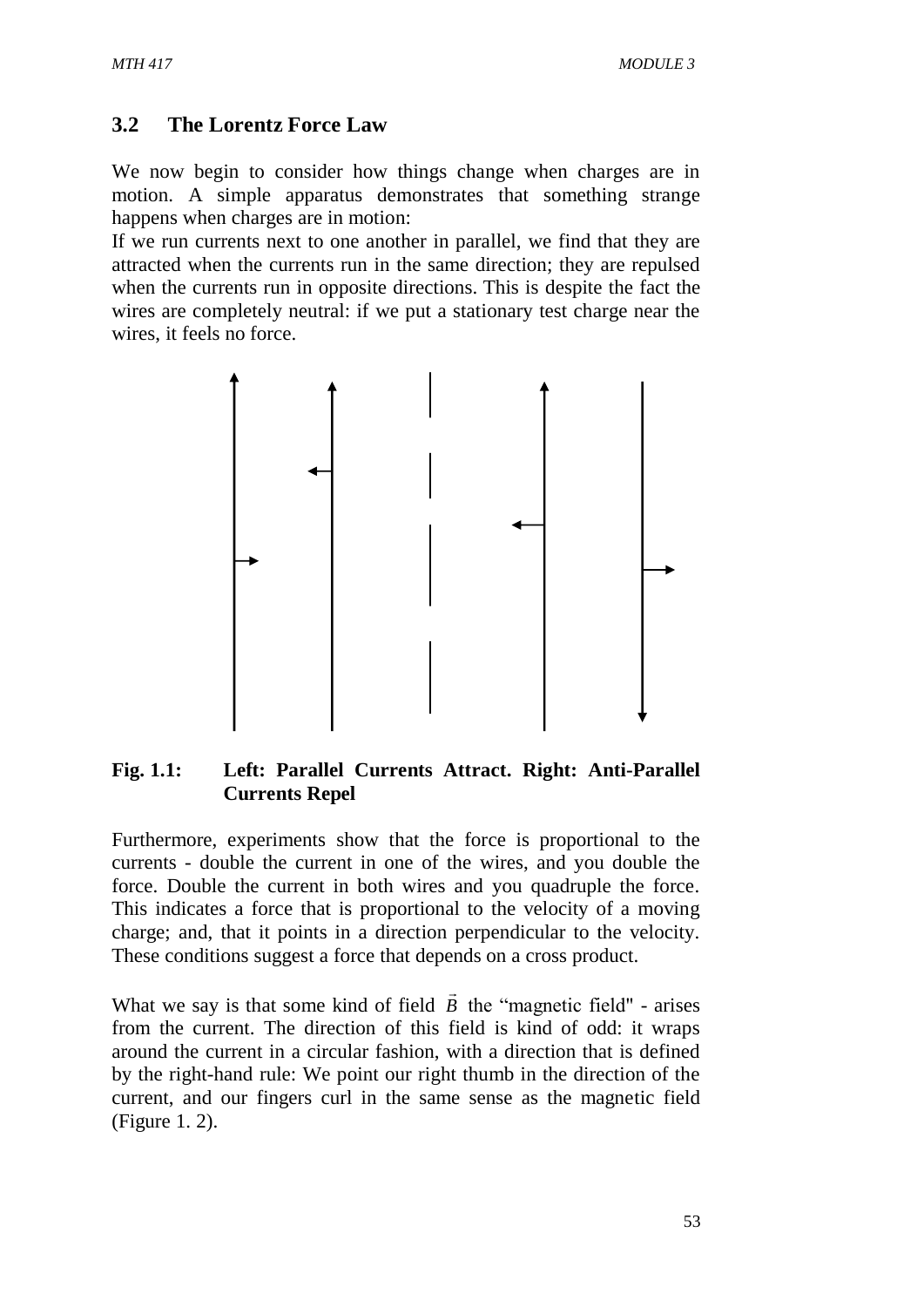

#### **Fig. 1.2: Right Hand Rule**

With this sense of the magnetic field defined, the force that arises when a charge moves through this field is given by

$$
\vec{F} = q \frac{\vec{v}}{c} \times \vec{B}
$$

where c is the speed of light. The appearance of c in this force law is a hint that special relativity plays an important role in these discussions.

If we have both the electric and magnetic fields, the total force that acts on a charge is of course given by:

$$
\vec{F} = q \left( \vec{E} + \frac{\vec{v}}{c} \times \vec{B} \right)
$$
 (1.5)

This combined force law is known as the **Lorentz force**.

#### **3.3 The Constitutive Relations**

Similar to the constitutive relations in continuous medium mechanics, there are also constitutive relationships in electromagnetic theory. Constitutive relations describe the medium's properties and effects when two physical quantities are related. It can be viewed as the description of response of the medium as a system to certain input. For example, in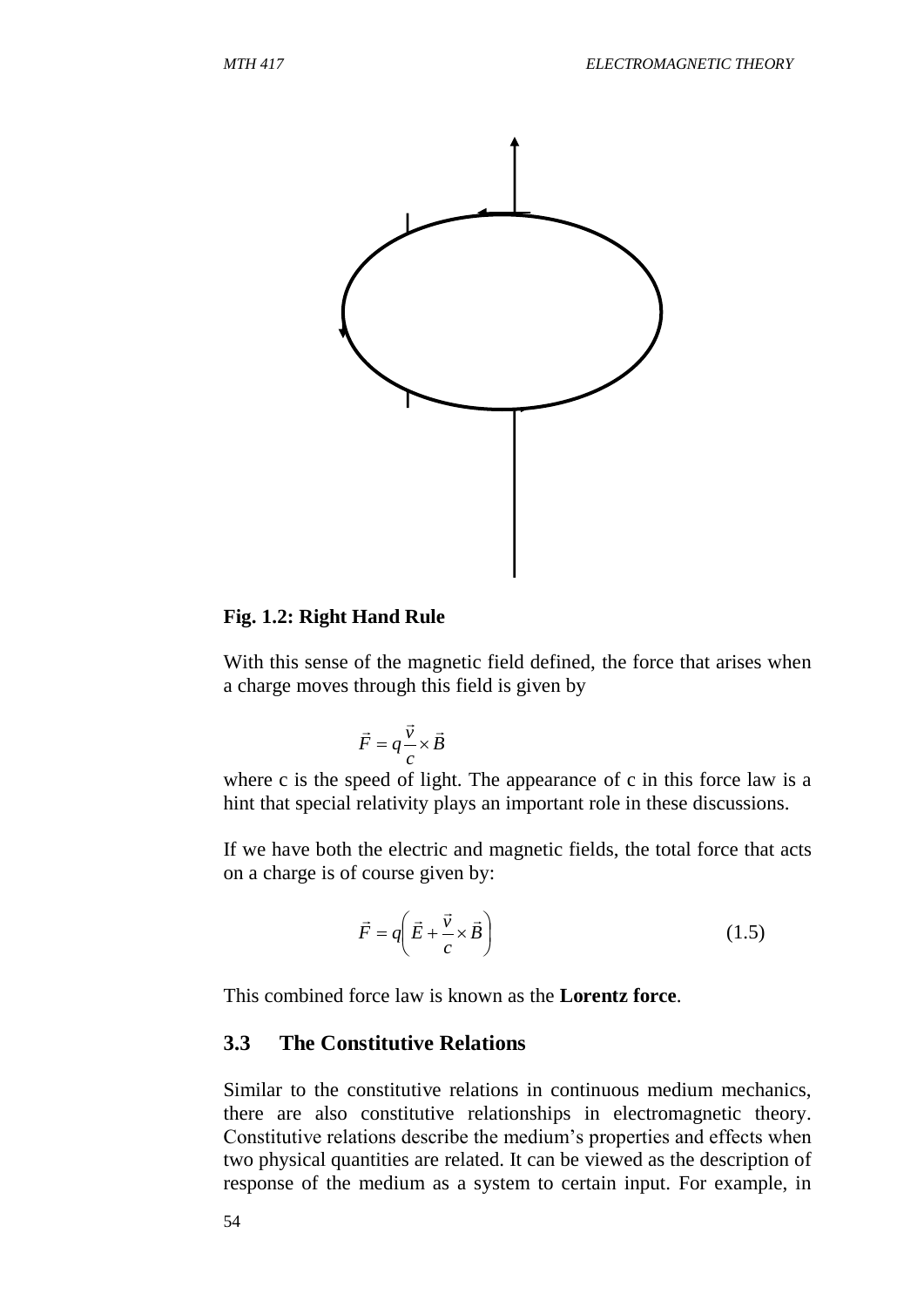continuous medium mechanic, the response of a linear-elastic medium to strain can be described by the Hooke's law, and the resultant is the stress.

The relationship between stress and strain is the Hooke's law. In another word, Hooke's law is the constitutive relations for linear elasticity. In electromagnetic theory, there are four fundamental constitutive relationships to describe the response of a medium to a variety of electromagnetic input. Two of them describe the relationship between the electric field *E*  $\rightarrow$ and the conductive current  $\vec{J}$ , and the electric displacement  $\overrightarrow{D}$ , and the other two describe the relationship between the magnetic field  $\vec{H}$  and the magnetic induction  $\vec{B}$  $\rightarrow$ , and the magnetic polarisation  $\overrightarrow{M}$  . Quantitatively, these four constitutive relationships are Ĩ

$$
\vec{J} = \sigma \vec{E} \qquad \text{(Ohm's law)} \qquad \text{(i)}
$$
  

$$
\vec{D} = \varepsilon \vec{E} \qquad \text{(ii)} \qquad \text{(1.50)}
$$
  

$$
\vec{B} = \mu \vec{H} \qquad \text{(iii)}
$$
  

$$
\vec{M} = \chi \vec{H} \qquad \text{(iv)}
$$

where  $\sigma$  is the electric conductivity,  $\varepsilon$  the dielectric permittivity,  $\mu$  the magnetic permeability, and  $\gamma$  the magnetic susceptibility. It is possible to discuss the electromagnetic properties of earth material in terms of these four parameters. It is noteworthy that the first relation is the well-known Ohm's law in a microscopic form. These four parameters exclusively describe the electromagnetic properties of a material. It is necessary to point out that some of them are inter-related (to be seen later). To understand the behaviour of these electromagnetic parameters are the central piece to understand the geophysical response when geophysical surveys are employed to solve any engineering, exploration, and environmental problems.

## **4.0 CONCLUSION**

In this unit we have been able to state the four Maxwell equations and apply the Lorentz law s of electromagnetism. We have discovered why parallel currents attract and anti-parallel currents repel in conductors as well as use the right hand thumb rule to determine the direction of the magnetic force field associated with his current.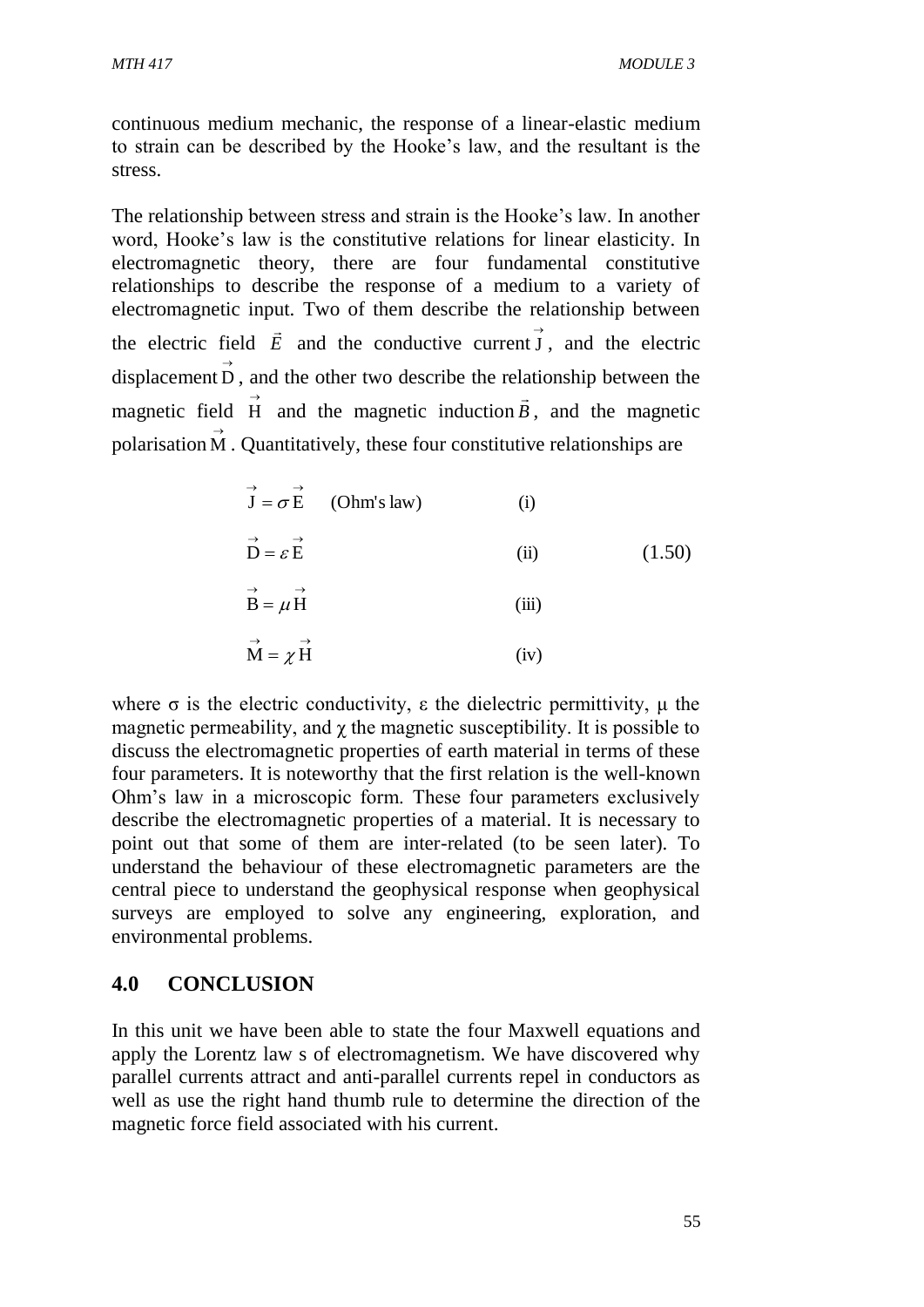The constitutive relations in electromagnetic theory and the relationship between Maxwell's equations and the electromagnetic properties of a material have been established.

# **5.0 SUMMARY**

Maxwell's equations are fundamental to the understanding of the behaviour of electromagnetic waves in vacuum and in matter.

## **6.0 TUTOR-MARKED ASSIGNMENT**

- 1. State Maxwell's equations?
- 2. Explain what is constitutive relations in electromagnetic.
- 3. Describe a brief experiment to demonstrate Lorentz force law.

#### **7.0 REFERENCES/FURTHER READING**

Banesh, H. (1983). *Relativity and its Roots.* New York: Freeman.

- Charles, F. S. (1995). *The Six Core Theories of Modern Physics.* MIT Press.
- Charles, W, Misner, K. S. & Thorne, J. A. W. (1970). *Gravitation (A Treatment of Maxwell's Equations in Terms of Differential Forms*). New York: W. H. Freeman.
- David, H. S, Ann, W. M. & Jin, Au Kong (1994). *Electromagnetic Waves.* Prentice-Hall
- Grant, I. S. & Phillips, W.R. (2008). *Electromagnetism.* (2nd ed.). Manchester Physics Series.
- Griffiths, D. J. (1998). *Introduction to Electrodynamics.* (3rd ed.). Prentice Hall.
- Hermann, A. H. & James, R. M. (1989). *Electromagnetic Fields and Energy.* Prentice-Hall.

Jackson, J. D. (1998). *Classical Electrodynamics.* (3rd ed.). Wiley.

- Landau, L. D. (1987). *The Classical Theory of Fields (Course of Theoretical Physics*. Oxford: Butterworth-Heinemann.
- Markus, Z. (1979). *Electromagnetic Field Theory: A Problem Solving Approach.* John Wiley & Sons.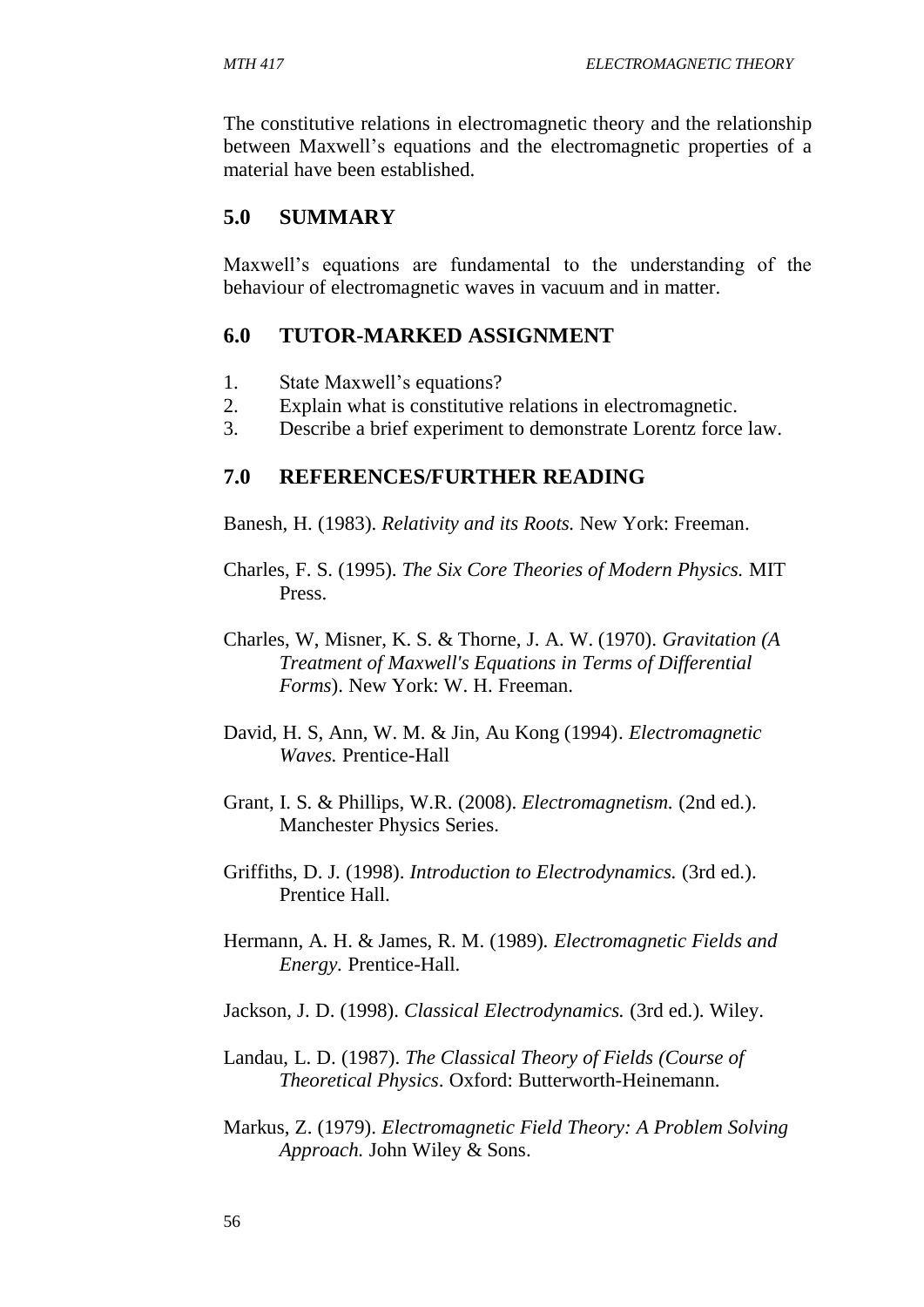Maxwell, J. C. (1954). *A Treatise on Electricity and Magnetism.* Dover.

- Tipler, P. (2004). *Physics for Scientists and Engineers: Electricity, Magnetism, Light, and Elementary Modern Physics.* (5th ed.). W. H. Freeman.
- Wheeler, J. A, Misner, C. & Thorne, K.S. (1973). *Gravitation.* W. H. Freeman & Co.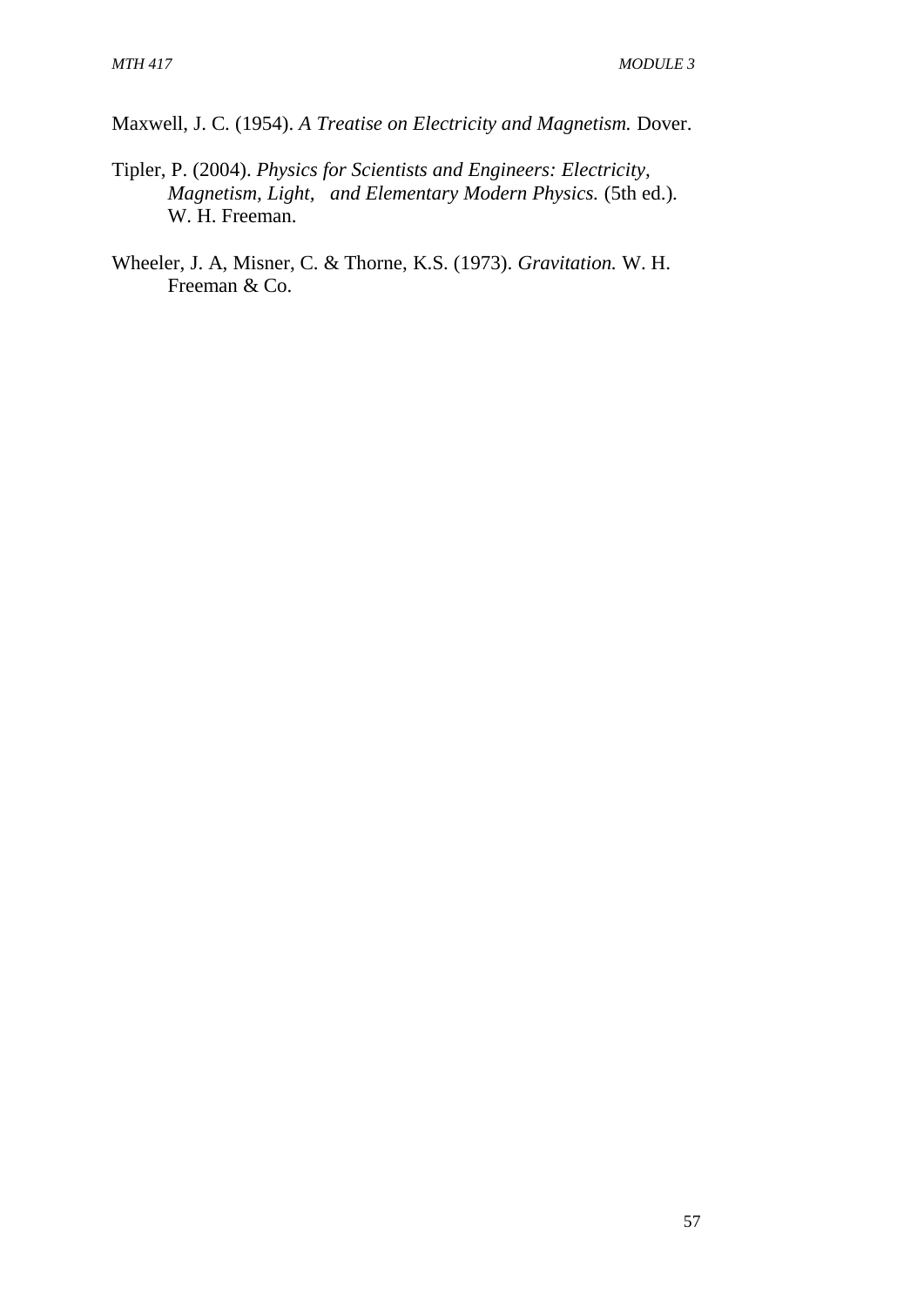# **UNIT 2 MAXWELL'S EQUATIONS**

## **CONTENTS**

- 1.0 Introduction
- 2.0 Objectives
- 3.0 Main Content
	- 3.1 Maxwell's Equations
	- 3.2 Differential Form of Maxwell's Equation
	- 3.3 The Continuity Equation
- 4.0 Conclusion
- 5.0 Summary
- 6.0 Tutor-Marked Assignment
- 7.0 References/Further Reading

## **1.0 INTRODUCTION**

Maxwell's equations represent a set of partial differential equations that, together with the Lorentz force law, form the foundation of classical electrodynamics, classical optics, and electric circuits and while the differential and integral formulations of the equations are mathematically equivalent, both the differential and integral formulations are useful.

Whereas the integral formulation can often be used to simply and directly calculate fields from symmetric distributions of charges and currents, the differential formulation is a more natural starting point for calculating the fields in more complicated situations.

The conservation law that electric charge is conserved is expressed by the continuity equation.

## **2.0 OBJECTIVES**

At the end of this unit, you should be able to:

- discuss the genesis of Maxwell's Equations
- analyse each of Maxwell's Equations in detail
- work with the differential form of Maxwell's Equation
- know why the third equation is known as Faraday's Law
- explain the Continuity Equation
- see why Ampere's Law is also the last of Maxwell's Equations
- distinguish between rotation-free vector field and source-free vector field.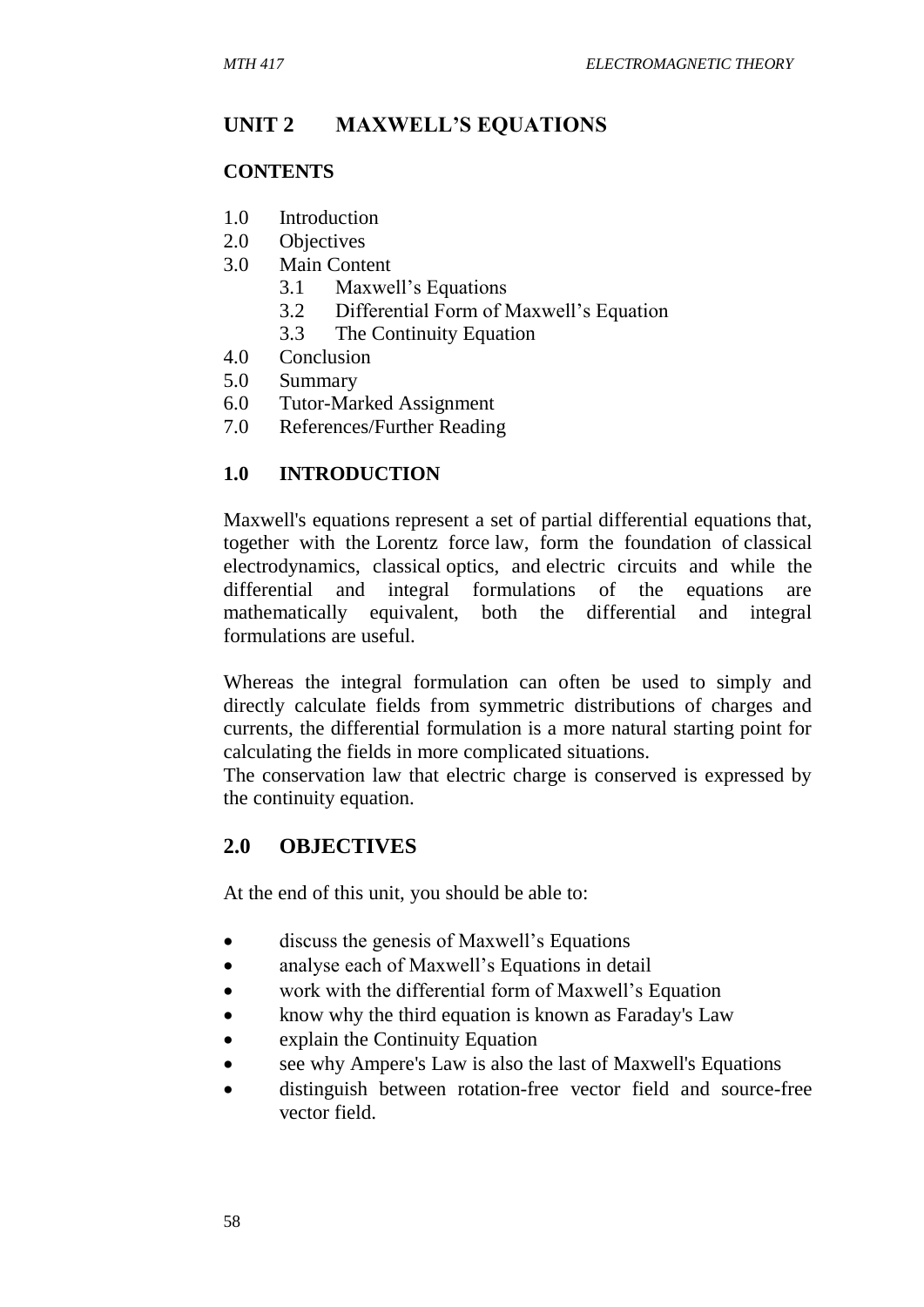#### **3.0 MAIN CONTENT**

#### **3.1 Maxwell's Equations**

The fact that the electric field was described in terms of stationary charges, while the magnetic field was described in terms of moving charges led people to suspect that some relationship existed between the two fields. This was confirmed when it was found that an electric current could be generated by changing the magnetic field. In the mid-1800's, the theories of electricity and magnetism were finally united by James Clerk Maxwell in four equations now known as **Maxwell's Equations**.

$$
\oint \vec{E} \cdot d\vec{S} = \iiint \frac{\rho_f}{\varepsilon} dV \tag{1.6}
$$

$$
\oint \vec{B} \cdot d\vec{S} = 0 \tag{1.7}
$$

$$
\oint \vec{E} \cdot d\vec{l} = -\frac{d}{dt} \iint \vec{B} \cdot d\vec{S}
$$
 (1.8)

$$
\oint \vec{B} \cdot d\vec{l} = \mu \iint \vec{j}_f \cdot d\vec{S} + \mu \varepsilon \frac{d}{dt} \iint \vec{E} \cdot d\vec{S}
$$
 (1.9)

Each one of these can be understood separately.

The first of Maxwell's equations, equation (1.6), is known as **Gauss's**  Law. It relates the flux of electric field intensity to the total charge enclosed by the surface. The flux is defined as

$$
\Phi_E = \oiint \vec{E} \cdot d\vec{S} \tag{1.10}
$$

where *dS* is the vector outwardly normal to the surface and the integral is over the entire surface enclosing the region in question. In words, Gauss's law tells us that the total flux through a closed surface, i.e. the change in the number of field lines passing through a closed surface, is proportional to the total charge contained within the volume defined by the surface. Thus if there is no charge inside the surface, the net flux is zero. If there is a positive net charge, the enclosed region acts as a source; if the net charge is negative, the enclosed region acts as a sink.

The constant  $\varepsilon$  is called the **electric permittivity** of the medium. If the medium is a vacuum, then  $\varepsilon = \varepsilon_0$ , where  $\varepsilon_0$  is known as the permittivity of free space and has a value of  $\varepsilon_0 = 8.8542 \times 10^{-12} \frac{C^2}{N-m^2}$  $.8542 \times 10^{-12} \frac{C^2}{N \cdot n}$  $\frac{C^2}{N \cdot m^2}$ . The electric permittivity was originally used to act as a medium dependent proportionality constant that connects a parallel plate capacitor's capacitance with its geometric characteristics. Conceptually, we can view the permittivity as encompassing the electrical behaviour of the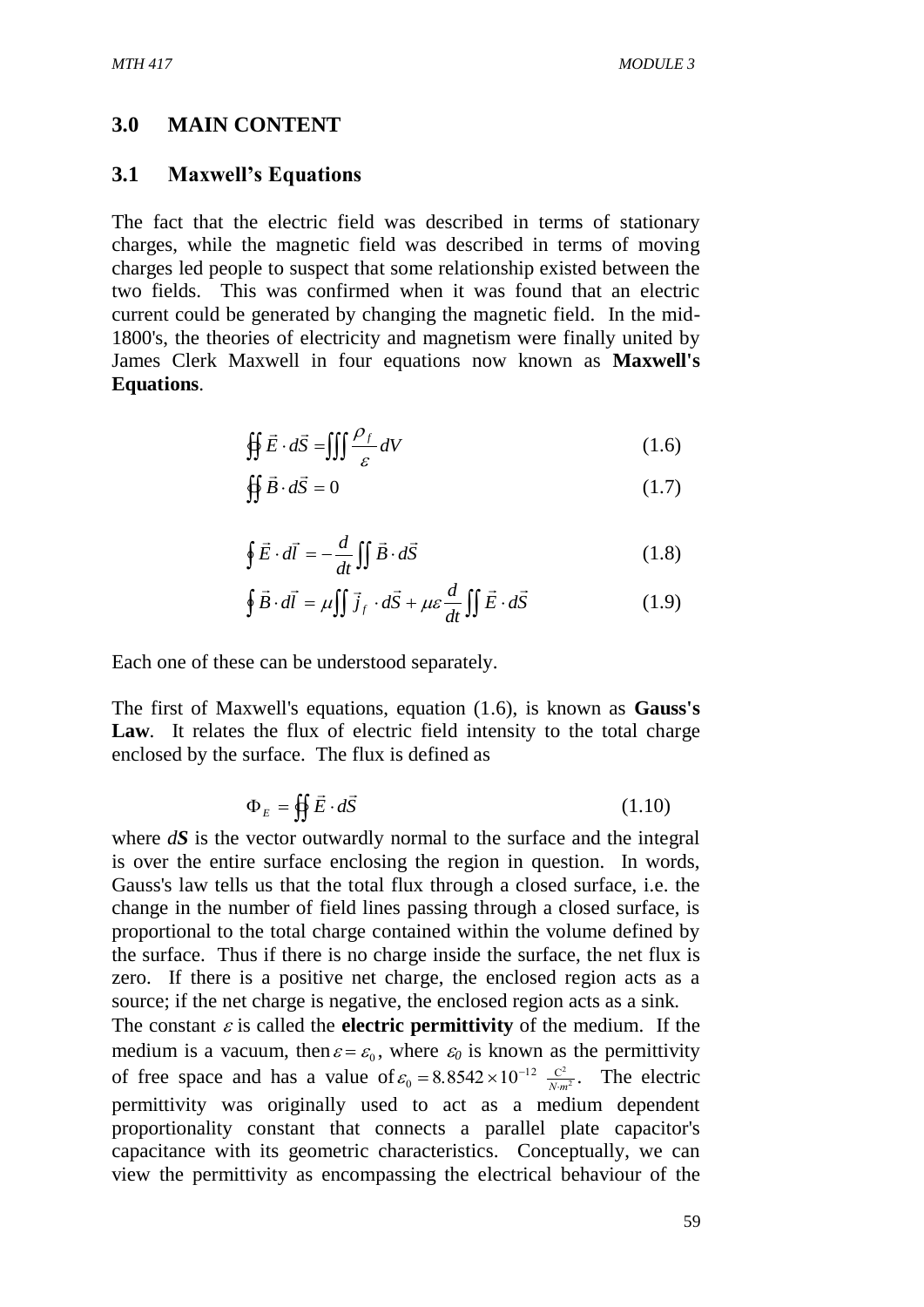medium: in a sense, it is a measure of the degree to which the material is permeated by the electric field in which it is immersed. We can relate the electric permittivity to the dielectric constant by the following formula

$$
\varepsilon = K_e \varepsilon_0. \tag{1.11}
$$

The second equation is also a form of Gauss's law, this time applied to the magnetic field. The fact that the enclosed charge is zero tells us that, at least according to classical electromagnetic theory, there is no such thing as a magnetic monopole. In other words, whereas the electrical charge could be viewed as either a positive or negative charge individually, we can never find magnetic charges which do not include both a positive and negative pole. Since the total enclosed charge is the algebraic sum of the charges, this lack of magnetic monopoles automatically insures that the sum is zero.

The third equation is known as **Faraday's Law**. In a manner similar to the electric flux, the magnetic flux is defined as

$$
\Phi_B = \iint \vec{B} \cdot d\vec{S} \tag{1.12}
$$

where the surface is now an open surface bounded by a conducting loop. Faraday found that if the induced emf (electromotive force) that was developed in the loop depended on the rate at which the magnetic flux changed,

$$
emf = -\frac{d\Phi_B}{dt} \tag{1.13}
$$

However, the emf exists only as a result of the presence of an electric field, which is related to the emf by

$$
emf = \oint \vec{E} \cdot d\vec{l}
$$
 (1.14)

Combining (1.13) and (1.14), any direct reference to the induced emf is removed and we get Faraday's law. Physically, this shows us that if the magnetic flux changes, in other words if either the surface area or the magnetic field changes with time, an electrical field is produced as result. This electrical field creates an emf which acts in such a way as to resist the changes in the magnetic flux. Thus, a time varying magnetic field creates an electric field. Since there are no charges which act as a source or a sink, the field lines close on themselves, forming loops.

The last of Maxwell's equations is known as **Ampere's Law**. In its original form as expressed by Ampere, it related the number of magnetic field lines which passed through a surface formed by a closed loop to the total amount of current which was enclosed by the loop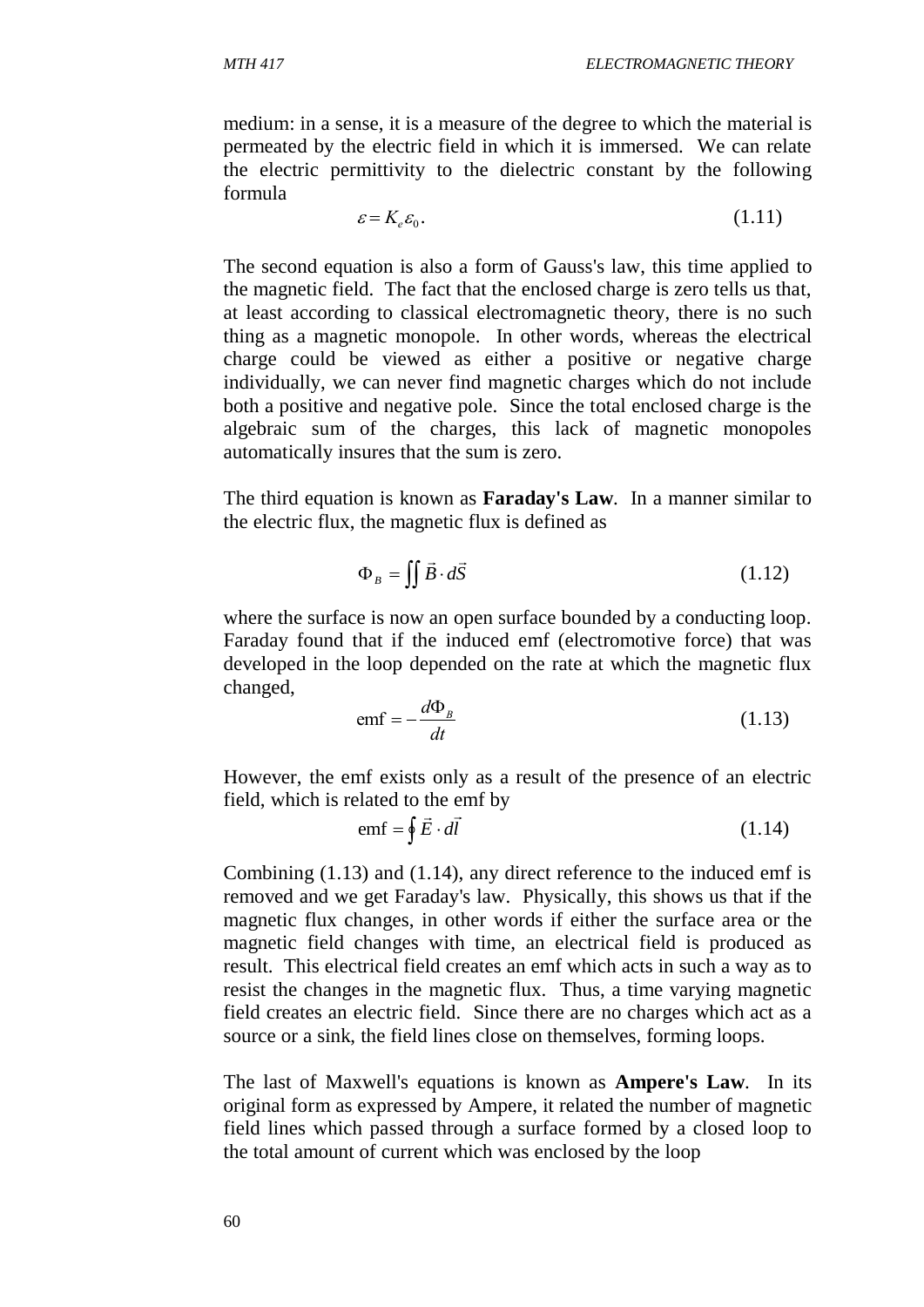$$
\oint \vec{B} \cdot d\vec{l} = \mu \iint \vec{j} \cdot d\vec{S}, \qquad (1.15)
$$

where  $\vec{j}$  $\rightarrow$ is known as the current density. The open surface is bounded by the loop, and the quantity  $\mu$  is called the permeability of the medium. In a vacuum,  $\mu = \mu_0$ , where  $\mu_0$  is called the permeability of free space and has a value of  $\mu_0 = 4 \pi \times 10^{-7} \frac{N \text{s}}{C^2}$ 2  $\frac{s^2}{2}$ . We can relate the permeability of free space with the permeability via the equation

$$
\mu = K_B \mu_0, \tag{1.16}
$$

where  $K_B$  is called the relative permeability. In a manner similar to the dielectric constant, the relative permeability can be viewed as a measurement of how well the magnetic field permeates a material.

While Ampere's law in its original formulation explained many important effects, such as the operation of a solenoid, it was found to also create larger problems. In particular, use of Ampere's law in the form of equation (1.15) led to violation of conservation of energy for the electric and magnetic fields. In order to correct this, Maxwell hypothesized the existence of an additional current, the **displacement current**, which is defined as

$$
i_d = \varepsilon \iint \frac{\partial \vec{E}}{\partial t} \cdot d\vec{S} \,. \tag{1.17}
$$

When this is combined with Ampere's law in a region with no physical currents, we get

$$
\oint \vec{B} \cdot d\vec{l} = \mu \varepsilon \frac{d\Phi_E}{dt}.
$$

In other words, just as a time varying magnetic flux lead to the creation of a circular electric field, so too does a time varying electric flux lead to the creation of a linear magnetic field. If a physical current also exists, we again regain the last of Maxwell's equations.

#### **3.2 Differential Form of Maxwell's Equation**

 $\oint \vec{B} \cdot d\vec{l} = \mu \iint \vec{j} \cdot d\vec{S}$ , (1.15)<br>
wn as the current density. The open surface is bounded<br>
the quantity  $\mu$  is called the permeability of the medium.<br>  $\mu_1 \mu_0$   $\mu_1$  are  $\mu_0$  is called the permeability of t In this section we derive the Maxwell's equations based of the differentiation form of a number of physical principles. Thus we recast Maxwell's Equations into a differential form. This form will be necessary later when we begin discussing the wave nature of light. In order to do this conversion, we first need two important results from vector calculus, **Gauss's divergence theorem** and **Stokes theorem**. Gauss's divergence theorem tells us that the net flux of a vector field through a closed surface is equal to the integral of the divergence of that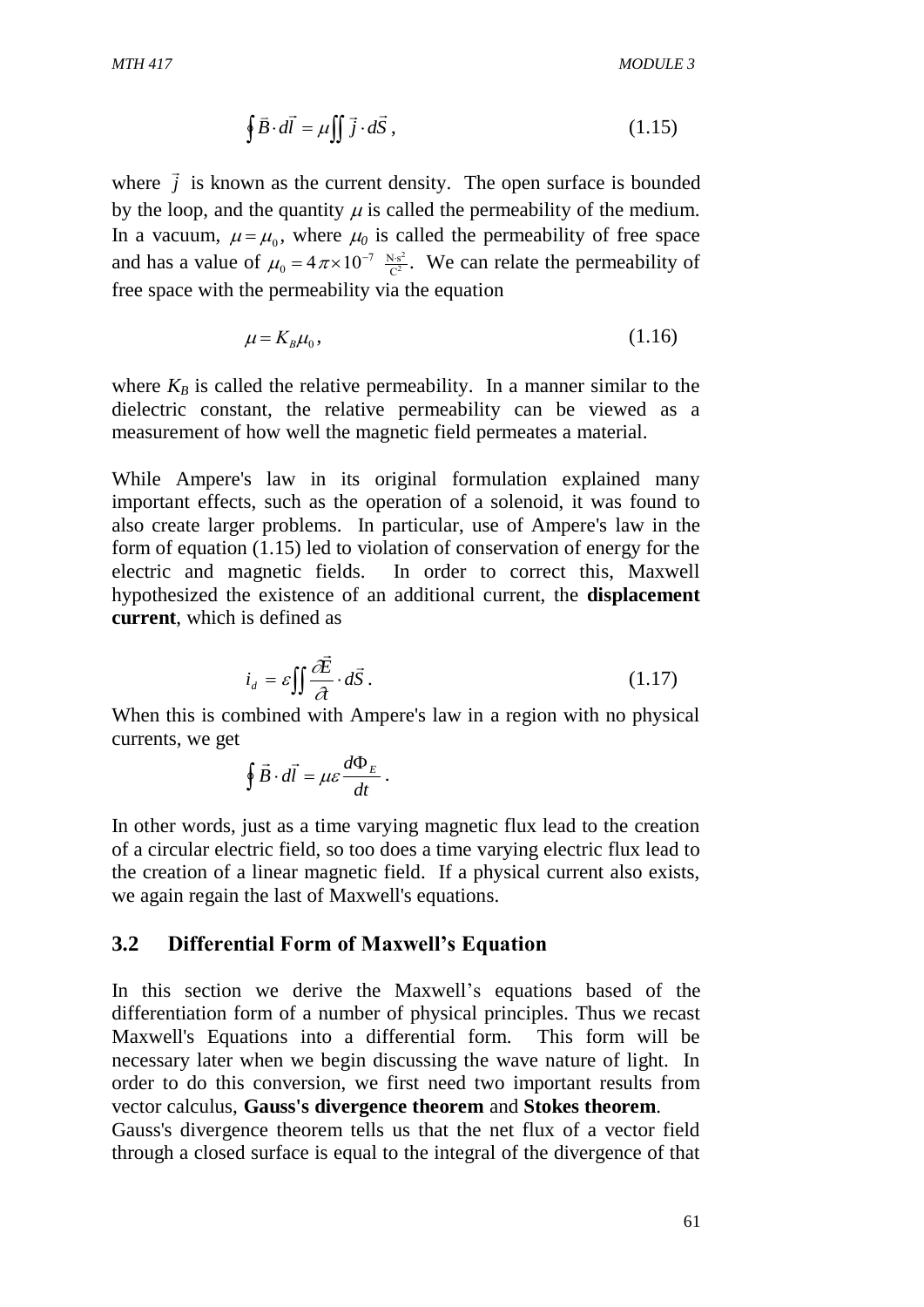field over the volume contained in the surface (i.e. conversion of integration over s closed Surface to Volume Integral)

$$
\oint \vec{F} \cdot d\vec{S} = \iiint \vec{\nabla} \cdot \vec{F} dV. \qquad (1.18)
$$

Similarly, Stokes theorem states that the flux through a closed loop is equal the integral of the curl of the field over the area enclosed by the loop (integral over a closed curve to Surface integral)

$$
\oint \vec{F} \cdot d\vec{l} = \iint \vec{\nabla} \times \vec{F} \cdot d\vec{S} \,. \tag{1.19}
$$

Let's start with Gauss's divergence theorem and apply it to the first two of Maxwell's equations. Then we get

$$
\iiint \frac{\rho}{\varepsilon} dV = \oiint \vec{E} \cdot d\vec{S}
$$

$$
= \iiint \vec{\nabla} \cdot \vec{E} dV
$$

and

$$
0 = \oiint \vec{B} \cdot d\vec{S}
$$

$$
= \iiint \vec{\nabla} \cdot \vec{B} dV
$$

These relations must be equal for any volume, so the first two Maxwell's equations in MKSA system become

.

$$
\vec{\nabla} \cdot \vec{E} = \frac{\rho}{\varepsilon} \tag{1.20}
$$

and

$$
\vec{\nabla} \cdot \vec{B} = 0. \tag{1.21}
$$

From the above equations, (1.20) implies that electric charges whose density  $\rho$  is \_ are the sources of the electric field  $\vec{E}$ , while (1.21) implies that Field lines of  $\overrightarrow{B}$  are closed, which is equivalent to the statement that there are no magnetic monopoles(Figure 3a).

We shall now obtain the last two Maxwell's equations using the Stokes theorem. First, we discuss the Ampere's law. Ampere's law describes the fact that an electric current can generate an induced magnetic field. It states that in a stable magnetic field the integration along a magnetic loop is equal to the electric current the loop enclosed. Mathematically, Ampere's law can be expressed as:

$$
\oint \vec{H} \cdot d\vec{l} = \vec{j} \tag{1.22}
$$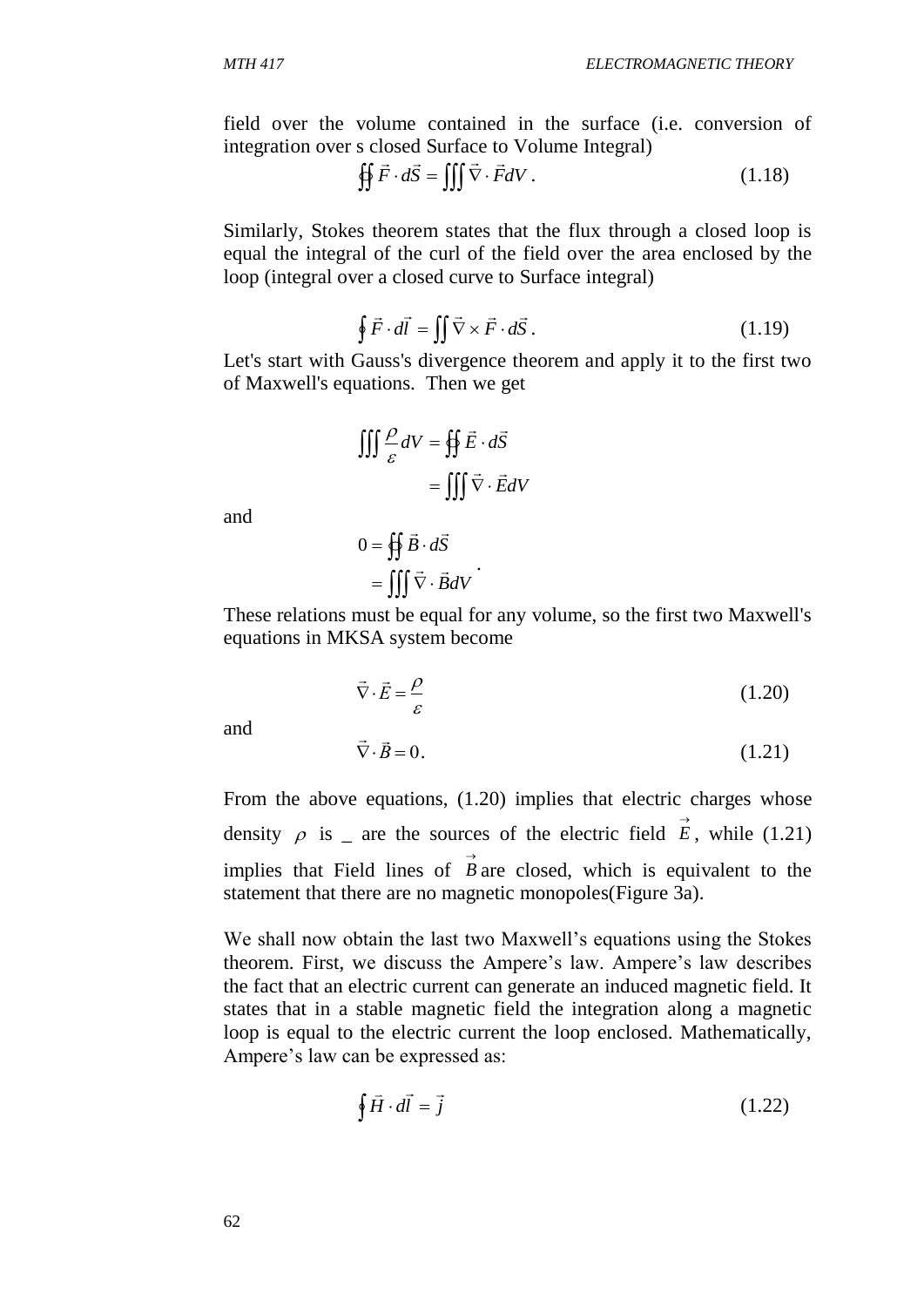

**Fig. 1.3: Rotation-Free Vector Field (a) and Source-Free Vector Field (b)**

Let us take a simple case to illustrate the Ampere's law, as shown in Figure 1.4. Recall that the curl of a vector field is defined as

$$
Cur\vec{H} = \nabla \times \vec{H} = \lim_{\Delta S \to 0} \frac{\oint \vec{H} \cdot d\vec{l}}{\Delta S} \vec{n}.
$$
 (1.23)

Consider the case of that the magnetic field is on the plane of the paper and the electric current is flowing out from the paper with the current normal to the paper we can have

$$
Cur\vec{H} = \nabla \times \vec{H} = \lim_{\Delta S \to 0} \frac{\oint \vec{H} \cdot d\vec{l}}{\Delta S} \vec{n} = \frac{\vec{j}}{\Delta S} = \vec{J}
$$
(1.24)

where *J*  $\rightarrow$ is the current density in an infinitesimal area. Meanwhile, if the electric field  $\vec{E}$  is not stable, i.e., varying with respect to time, and the variation frequency is high enough and extends into the radar frequency, there will be another current in the medium known as the displacement current and is proportional to the variation of the electric field  $\vec{E}$ , and the proportional factor is the dielectric permittivity  $\varepsilon$ . Thus, there will be another contributor,  $d\vec{D}/dt$ , to induce the magnetic field  $\vec{H}$ . The displacement current works exactly the same way as the conductive current  $\vec{J}$ , so that the total current should be  $\vec{J} + d\vec{D}/dt$ ; put both contributors into the above equation ends up with the first equation of the Maxwell's equations:

$$
\vec{\nabla} \times \vec{H} = \vec{j} + \frac{\partial \vec{D}}{\partial t}
$$
 (1.25)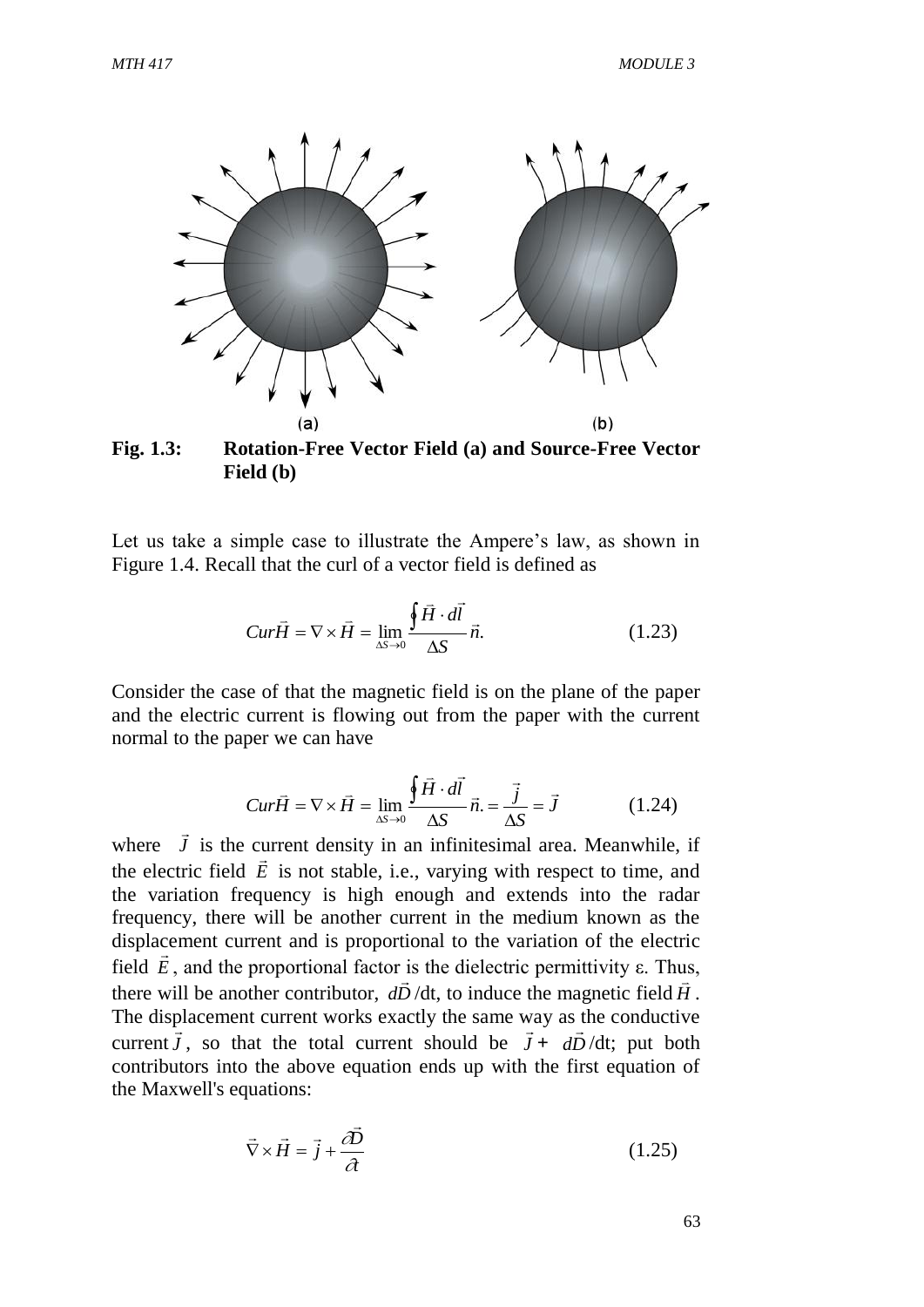

**Fig. 1.4: Illustration of Ampere's Law (a) and Faraday's Law (b)**

Second, we take a look of the Faraday's law. Faraday's law states that a moving magnet can generate an alternating electric field. Mathematically, the moving magnet can be represented by the variation of a vector magnetic potential  $\psi$  and the Faraday's law can be mathematically expressed as

$$
\vec{E} = -\frac{\partial \vec{\Psi}}{\partial t}
$$
 (1.27)

by taking curl or cross product of both sides of the equation we have

$$
\vec{\nabla} \times \vec{E} = -\vec{\nabla} \times \frac{\partial \vec{\Psi}}{\partial t} = -\frac{\partial}{\partial t} (\vec{\nabla} \times \vec{\Psi}) = -\frac{\partial \vec{B}}{\partial t}.
$$
 (1.28)

These relations must hold for any surface bounded by a closed loop, so the last two Maxwell's equations become

$$
\vec{\nabla} \times \vec{E} = -\frac{\partial \vec{B}}{\partial t}
$$
 (1.29)

and

$$
\vec{\nabla} \times \vec{B} = \mu \left( \vec{j} + \varepsilon \frac{\partial \vec{E}}{\partial t} \right)
$$
 (1.30)

Within material media having polarisation  $\overrightarrow{P}$  and magnetisation  $\overrightarrow{M}$  the above laws still hold with the following replacements

$$
\vec{\rho} \Rightarrow \vec{\rho} - \vec{\nabla} \times \vec{P}, \qquad \vec{j} \Rightarrow \mu \left( \vec{j} + \vec{\nabla} \times \vec{M} + \frac{\partial \vec{P}}{\partial t} + \varepsilon \frac{\partial \vec{E}}{\partial t} \right) \tag{1.31}
$$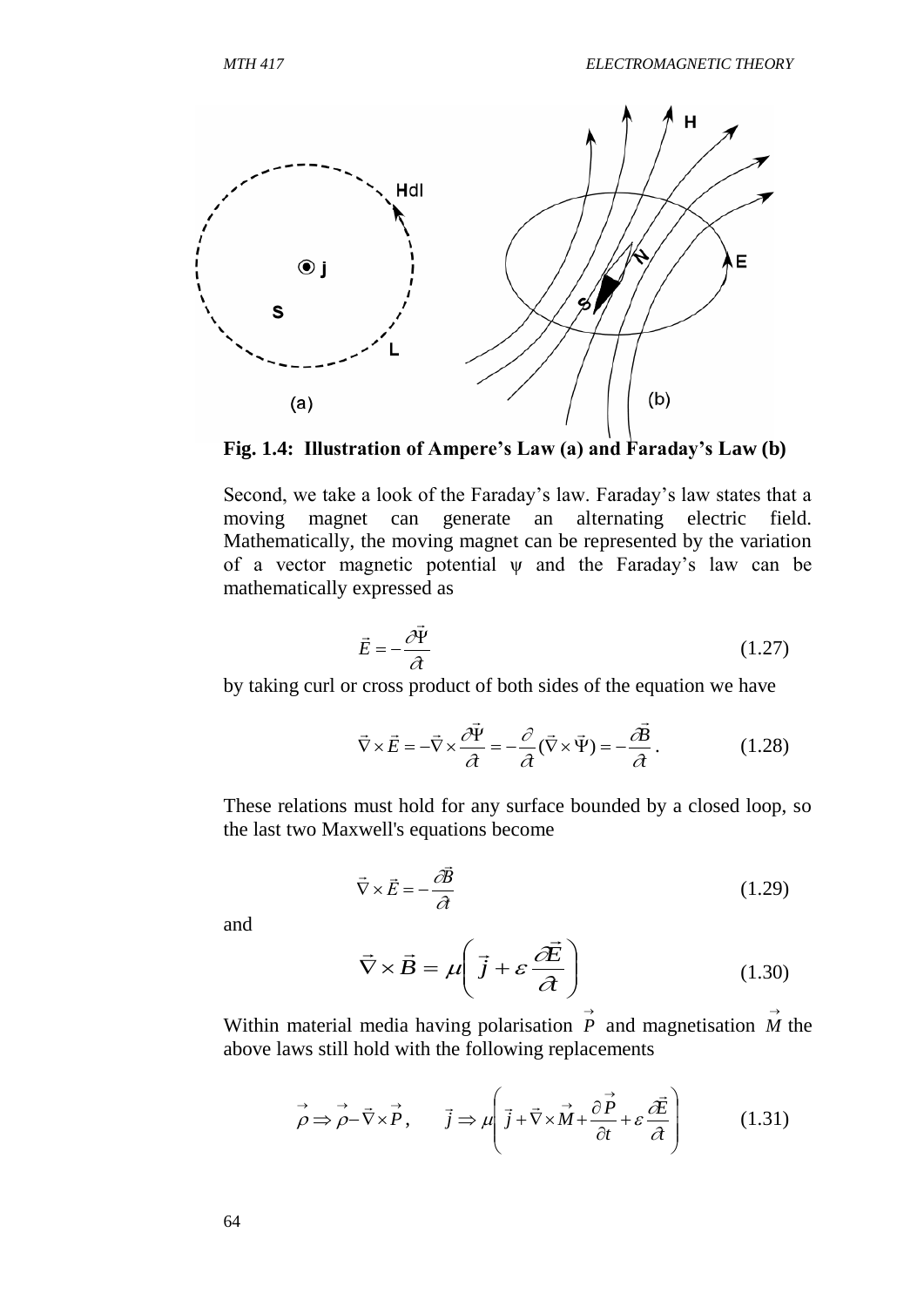That is to the true charge density we have to add the polarisation charge density and to the true current density we have to add the contributions of the magnetisation current, the polarisation current and the displacement current introduced by Maxwell. In terms of the electric displacement and magnetic fields defined by

and

$$
\vec{H} = \frac{1}{\mu} \vec{B} - \vec{M}
$$

 $\overrightarrow{D} = \varepsilon \overrightarrow{E} + \overrightarrow{P}$ 

Respectively, Maxwell equations can be brought into the following form

$$
\vec{\nabla} \times \vec{E} = -\frac{\partial \vec{B}}{\partial t} \qquad M1
$$

$$
\vec{\nabla} \times \vec{H} = \vec{j} + \frac{\partial \vec{D}}{\partial t} \qquad M2
$$

$$
\vec{\nabla} \cdot \vec{D} = \rho \qquad M3
$$

$$
\vec{\nabla} \cdot \vec{B} = 0.
$$

The set of equations Maxwell's equations expressed in terms of the derived field quantities  $\overrightarrow{D}$  and  $\overrightarrow{H}$  are called **Maxwell's macroscopic equations**. These equations are convenient to use in certain simple cases. Together with the boundary conditions and the constitutive relations, they describe uniquely (but only approximately) the properties of the electric and magnetic fields in matter.

In some materials (linear media) it happens that  $\vec{D} = \varepsilon \vec{E}$  and  $\vec{B} = \mu \vec{H}$ where the quantities  $\varepsilon$  and  $\mu$  are called the **dielectric constant and magnetic permeability** of the medium respectively.

#### **3.3 The Continuity Equation**

The electric charge is conserved. Actually we have never observed in the laboratory a violation of this conservation law. This conservation law is expressed by the following continuity equation

$$
\vec{\nabla} \cdot \vec{j} + \frac{\partial \vec{\rho}}{\partial t} = 0 \quad (M5)
$$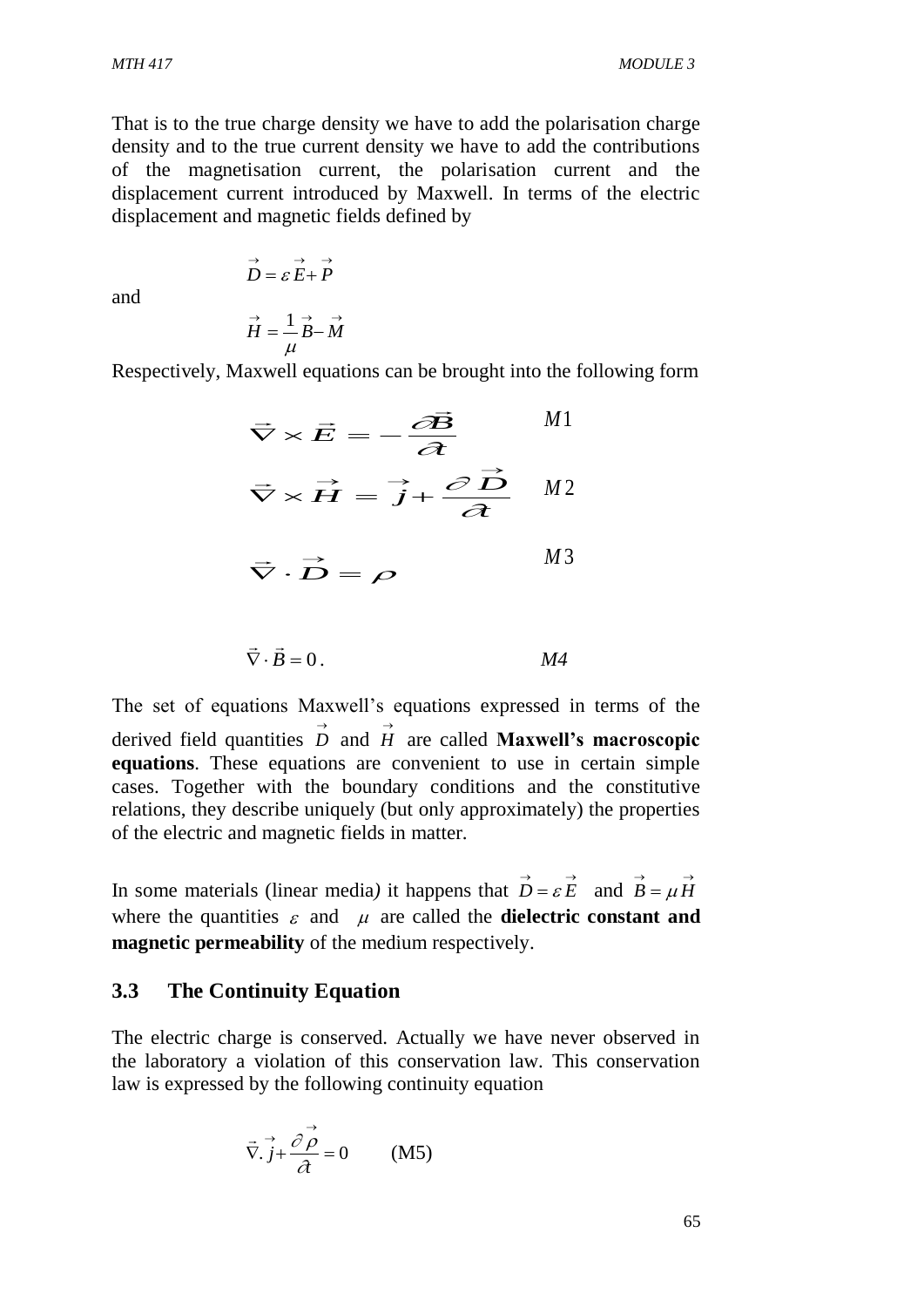where *j* is the charge density and  $\vec{j} = \rho \vec{u}$  is the current density. This equation follows from Maxwell's equations and it is not an independent hypothesis.

The quantity  $\int_{S} \overrightarrow{j} \cdot dS$  $\int_S j \, dS$  S represents the charge flowing out of surface S per unit time (this is measured in Amperes in the system MKSA). If the charge density is time independent then from the continuity equation it follows that  $\vec{\nabla} \cdot \vec{j} = 0$  $\rightarrow$ . In this case we say that we have steady currents.

## **Remark**

In this system the first three equations (M1) *−* (M3) are independent, equation (M4) has the character of an initial condition, and the continuity equation (M5) follows from (M2) and (M3). Indeed, equation (M1) implies that

$$
\vec{B}\left(\vec{x},t\right) = \vec{B}\left(\vec{x},t_0\right) - \vec{\nabla}\times\int_{t_0}^t \vec{E}(\vec{x},\tau)d\tau,
$$

where

$$
\vec{\nabla}.\vec{B} \bigg( \vec{x}, t \bigg) = \vec{\nabla}.\vec{B} \bigg( \vec{x}, t_0 \bigg),
$$

so that equation (M4) holds for all *t* if it holds at some fixed (say, initial) time *to .*

Similarly, the continuity equation (M5) follows by taking the divergence of (M2) and by applying (M3). In its turn, equation (M3) can be used to eliminate the unknown  $\rho$  by defining the electric volume charge density

in terms of  $\overrightarrow{D}$  as

$$
\rho\coloneqq\vec{\nabla}.\vec{D}
$$

In this way, the Maxwell system reduces to the two vector equations (M1), (M2) , valid in any material medium, conducting or non-

conducting, for the five unknown vector functions  $\vec{E}, \vec{D}, \vec{B}, \vec{H}, \vec{J}$  of  $(x, t)$ . These two vector equations are complemented by three additional vector relations, called constitutive equations, and so the count is right. These constitutive relations are not universally valid but depend upon the properties of the materials under consideration. We can assume to start with that they have the form of local relations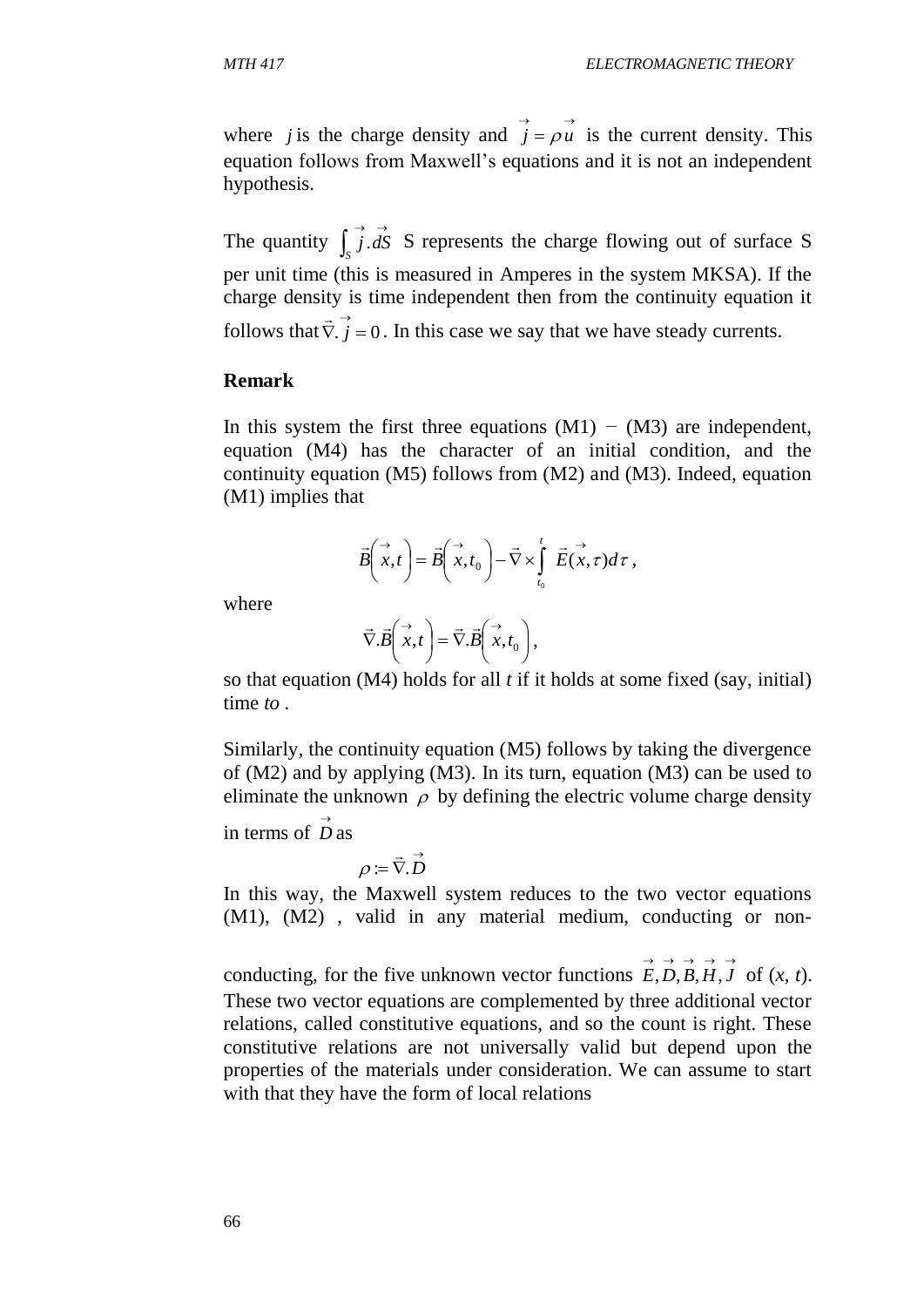$$
\vec{J} = \vec{J} (\vec{E}, \vec{H})
$$
  
\n
$$
\vec{D} = \vec{D} (\vec{E}, \vec{H})
$$
  
\n
$$
\vec{B} = \vec{B} (\vec{E}, \vec{H})
$$

and in fact for many purposes we will take the very simple linear constitutive relations

$$
\vec{J} = \gamma \vec{H} \qquad \text{(Ohm's law)} \tag{C1}
$$
\n
$$
\vec{D} = \varepsilon \vec{E} \tag{C2}
$$
\n
$$
\vec{B} = \varepsilon \vec{H} \tag{C3}
$$

where  $\gamma = \gamma(x) \ge 0$ , is the electric conductivity,  $\gamma^{-1}$  the resistivity,  $\varepsilon = \varepsilon(x) \ge \varepsilon_0 > 0$  is the electric permittivity and  $\mu = \mu(x) \ge 0$  the magnetic permeability of the material. These relations apply to empty space with  $\varepsilon = \varepsilon_0$ ,  $\mu = \mu_0$ ,  $\gamma = 0$  and the more common materials can be classified according to the values of the scalar coefficients  $\varepsilon, \mu_0, \gamma = 0$ as follows:

> $\overline{\mathcal{L}}$  $\overline{\phantom{a}}$ ┤  $\left($  $= +\infty$  $<$   $\gamma$   $<$   $\infty$  $=$ :perfect conductors  $0 < \gamma < \infty$ : conductors 0 : dielectrics γ γ γ  $\mu = 0$ : superconductors  $\vert$  $\big\{0 \!<\! \mu \!<\! \mu$ o:diamagneti c bodies  $\mu > \mu$ o: paramagnetic bodies

Where  $\varepsilon_0$ ,  $\mu_0$  are the (constant) permittivity and permeability of empty space.

We will exclude in the sequel the case of superconductors 8 and we will always assume that there exists  $\mu > 0$  such that  $\mu(x) = \mu > 0$ .  $\overline{a}$  $\overline{a}$ For homogeneous media the coefficients  $\gamma$ ,  $\varepsilon$  and  $\mu$  are constant. They depend on physical parameters such as temperature: for example, the conductivity of metals decreases with increasing temperature.

## **4.0 CONCLUSION**

This unit further explains the role of Maxwell's equations in media. It has been shown that while the integral form of Maxwell's equations serves as a veritable tool for the analysis of electromagnetic waves, the differential form of Maxwell's equation is often a more natural and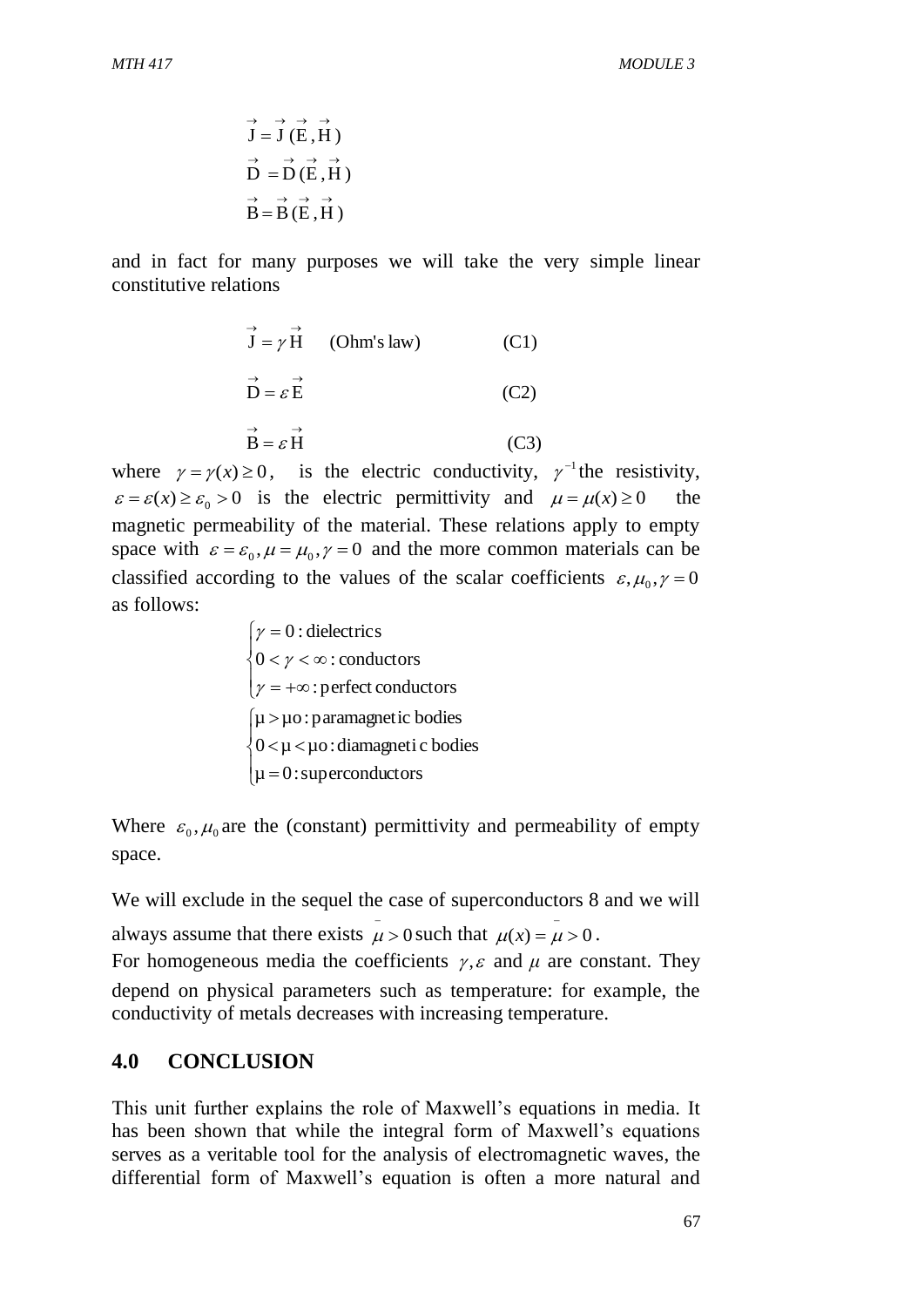more useful tool when investigating wave properties in the physical domain.

The continuity equation shows us that Maxwell's equations do not contradict the laws of conservation.

## **5.0 SUMMARY**

Maxwell's equations can be applied in either the integral form or the differential form and Maxwell's equations resonate with the principle of conservation of energy.

## **6.0 TUTOR-MARKED ASSIGNMENT**

- 1. Write down Maxwell's equations in both integral and differential form?
- 2. What does the continuity equation state?
- 3. Relate Gauss's law to Maxwell's equations.
- 4. Which of Maxwell's equations is known as Faraday's law?
- 5. Explain Ampere's law. What role does it play in electromagnetic theory?

## **7.0 REFERENCES/FURTHER READING**

Banesh, H. (1983). *Relativity and its Roots.* New York: Freeman.

- Charles, F. S. (1995). *The Six Core Theories of Modern Physics.* MIT Press.
- Charles, W, Misner, K. S. & Thorne, J. A. W. (1970). *Gravitation (A Treatment of Maxwell's Equations in Terms of Differential Forms*). New York: W. H. Freeman.
- David, H. S, Ann, W. M. & Jin, Au Kong (1994). *Electromagnetic Waves.* Prentice-Hall.
- Grant, I. S. & Phillips, W.R. (2008). *Electromagnetism.* (2nd ed.). Manchester Physics Series.
- Griffiths, D. J. (1998). *Introduction to Electrodynamics.* (3rd ed.). Prentice Hall.
- Hermann, A. H. & James, R. M. (1989). *Electromagnetic Fields and Energy.* Prentice-Hall.

Jackson, J. D. (1998). *Classical Electrodynamics.* (3rd ed.). Wiley.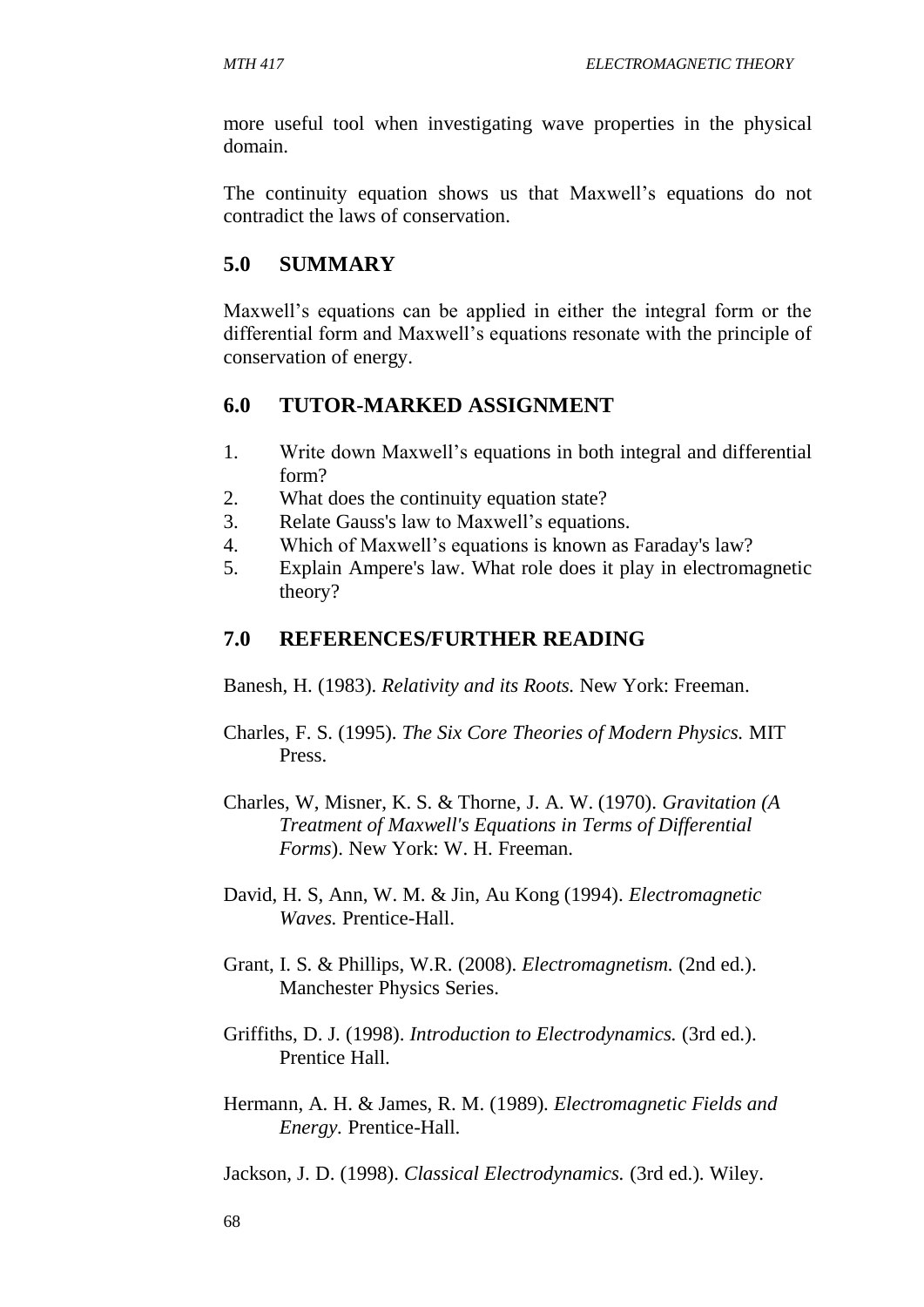- Landau, L. D. (1987). *The Classical Theory of Fields (Course of Theoretical Physics*. Oxford: Butterworth-Heinemann.
- Markus, Z. (1979). *Electromagnetic Field Theory: A Problem Solving Approach.* John Wiley & Sons.
- Maxwell, J. C. (1954). *A Treatise on Electricity and Magnetism.* Dover.
- Tipler, P. (2004). *Physics for Scientists and Engineers: Electricity, Magnetism, Light, and Elementary Modern Physics.* (5th ed.). W. H. Freeman.
- Wheeler, J. A, Misner, C. & Thorne, K.S. (1973). *Gravitation.* W. H. Freeman & Co.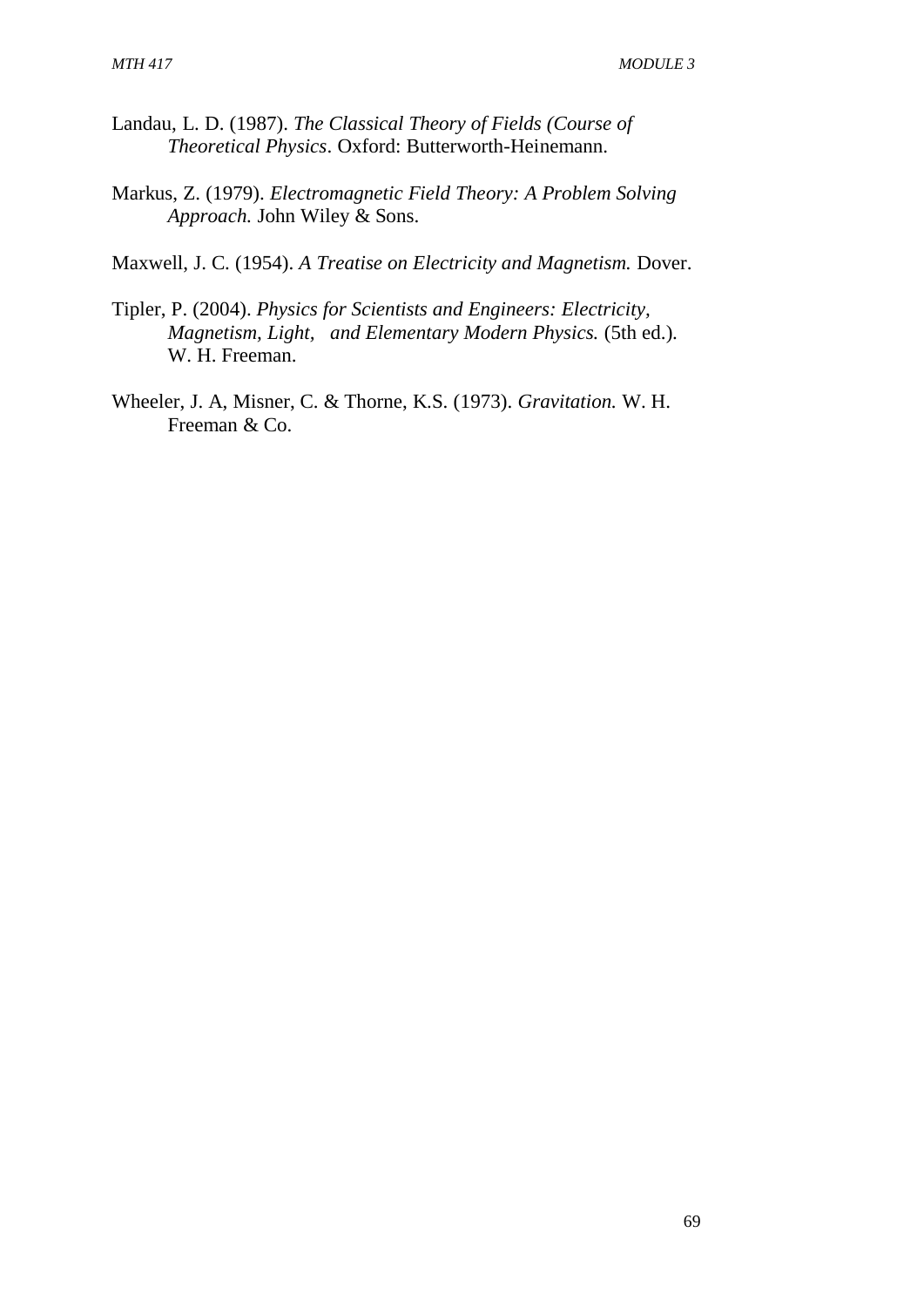#### **MODULE 2**

- Unit 1 Electromagnetic Wave Equation and Theory of Light
- Unit 2 Lights as Transverse Waves
- Unit 3 Reflections and Refraction of Plane Boundary of Plane Waves

## **UNIT** 1 **ELECTROMAGNETIC WAVE EQUATION AND THEORY OF LIGHT**

#### **CONTENTS**

- 1.0 Introduction
- 2.0 Objectives
- 3.0 Main Content
	- 3.1 Electromagnetic Wave Equation and Theory of Light
	- 3.2 Wave Equation for  $\overrightarrow{E}$
	- 3.3 Wave Equation for  $\overrightarrow{B}$
- 4.0 Conclusion
- 5.0 Summary
- 6.0 Tutor-Marked Assignment
- 7.0 References/Further Reading

#### **1.0 INTRODUCTION**

Electromagnetic wave equation is a second-order partial differential equation that describes the propagation of electromagnetic waves through a medium or in a vacuum where the homogeneous form of the equation can be written in terms of either the electric field E or the magnetic field B.

## **2.0 OBJECTIVES**

At the end of this unit, you should be able to:

- establish the relationship between electromagnetic wave and light
- state the wave equation for electric field vector  $\vec{E}$
- **e** describe the wave equation for the magnetic field vector  $\overrightarrow{B}$
- recognise the three dimensional nature of wave equation for each component of the electric and magnetic fields.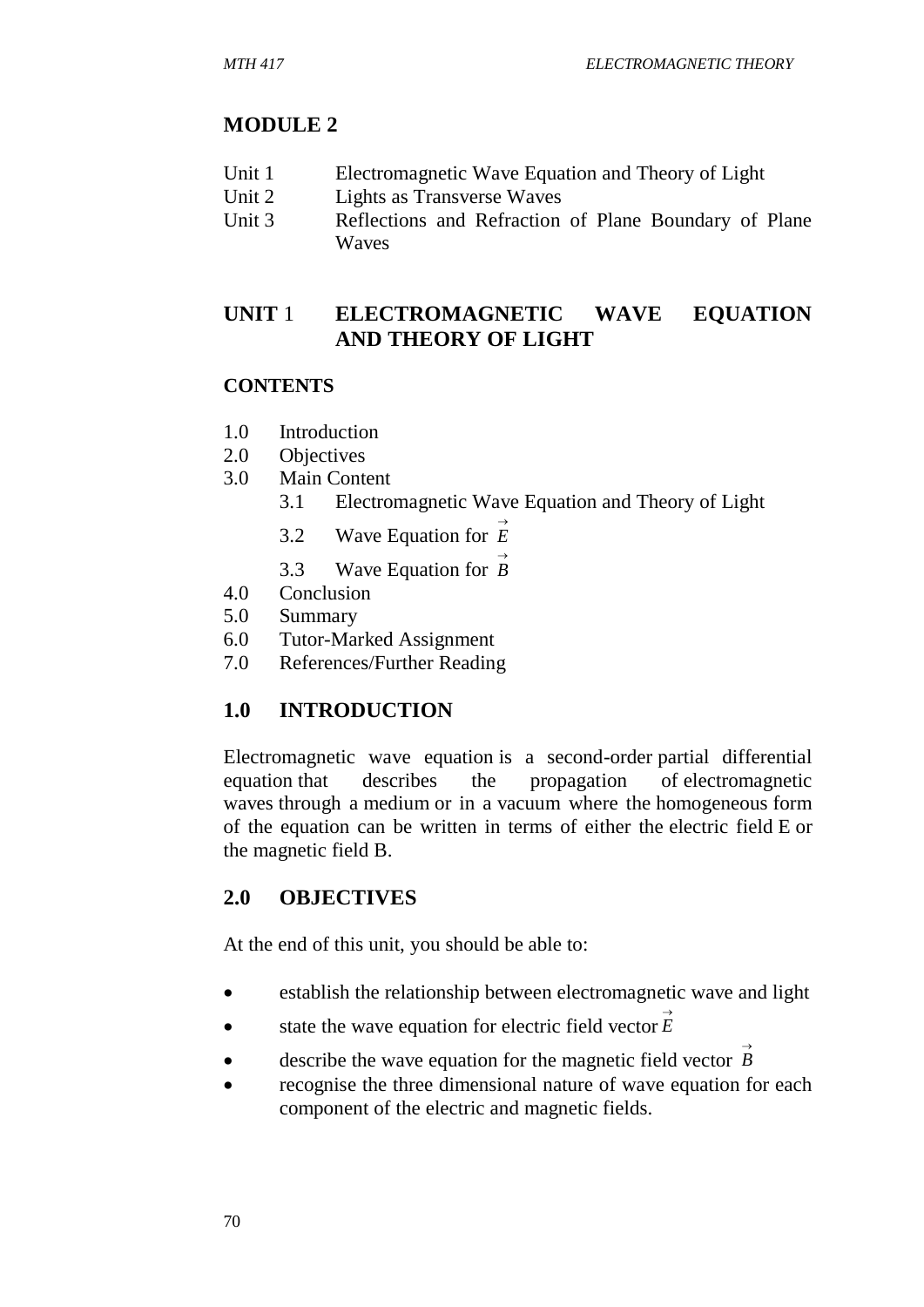#### **3.0 MAIN CONTENT**

#### **3.1 Electromagnetic Wave Equation and Theory of Light**

A common question is, how are Maxwell's equations used to show wave motion? Consider the electric and magnetic fields in a charge free vacuum region. Then Maxwell's equations become

$$
\vec{\nabla} \times \vec{E} = -\frac{\partial \vec{B}}{\partial \vec{\nabla}}
$$
  

$$
\vec{\nabla} \times \vec{B} = \mu_0 \vec{j}(x, t) + \mu_0 \varepsilon_0 \frac{\partial \vec{E}}{\partial \vec{\nabla}}
$$
  

$$
\vec{\nabla} \cdot \vec{E} = \rho
$$
  

$$
\vec{\nabla} \cdot \vec{B} = 0
$$

# **3.2 Wave Equation for**  *E*

To derive the wave equation for the electric field, start with the third of Maxwell's equations and take the curl of both sides

$$
\vec{\nabla} \times \vec{\nabla} \times \vec{E} = -\vec{\nabla} \times \frac{\partial \vec{B}}{\partial t} = -\frac{\partial}{\partial t} (\vec{\nabla} \times \vec{B}).
$$
 (1.32)

.

The left hand side can be simplified by using the vector relationship

$$
\vec{a} \times \vec{b} \times \vec{c} = \vec{b}(\vec{a} \cdot \vec{c}) - \vec{c} \cdot (\vec{a} \cdot \vec{b})
$$
 (1.33)

to get

$$
\vec{\nabla} \times \vec{\nabla} \times \vec{E} = \vec{\nabla} (\vec{\nabla} \cdot \vec{E}) - (\vec{\nabla} \cdot \vec{\nabla}) \vec{E}
$$
\n
$$
= -\nabla^2 \vec{E}
$$
\n(1.34)

where the last step used the fact that  $\nabla \cdot \vec{E} = 0$ . To evaluate the right hand side of (1.32), we start with the fact that the spatial derivatives  $(\nabla)$ and the time derivative can be interchanged. We then use the last of Maxwell's equations to find

$$
-\vec{\nabla} \times \frac{\partial \vec{B}}{\partial t} = -\frac{\partial}{\partial t} (\vec{\nabla} \times \vec{B})
$$
  

$$
= -\frac{\partial}{\partial t} \left( \mu_0 \vec{j}(x, t) + \mu_0 \varepsilon_0 \frac{\partial \vec{E}}{\partial t} \right)
$$
  

$$
= -\mu_0 \frac{\partial}{\partial t} \left( \vec{j}(x, t) + \varepsilon_0 \frac{\partial \vec{E}}{\partial t} \right)
$$
  

$$
= -\mu_0 \frac{\partial}{\partial t} \left( \vec{\sigma} \vec{E} + \varepsilon_0 \frac{\partial \vec{E}}{\partial t} \right)
$$
 (1.35)

Combining (1.34) and (1.35), (1.32) on rearrangement can be written as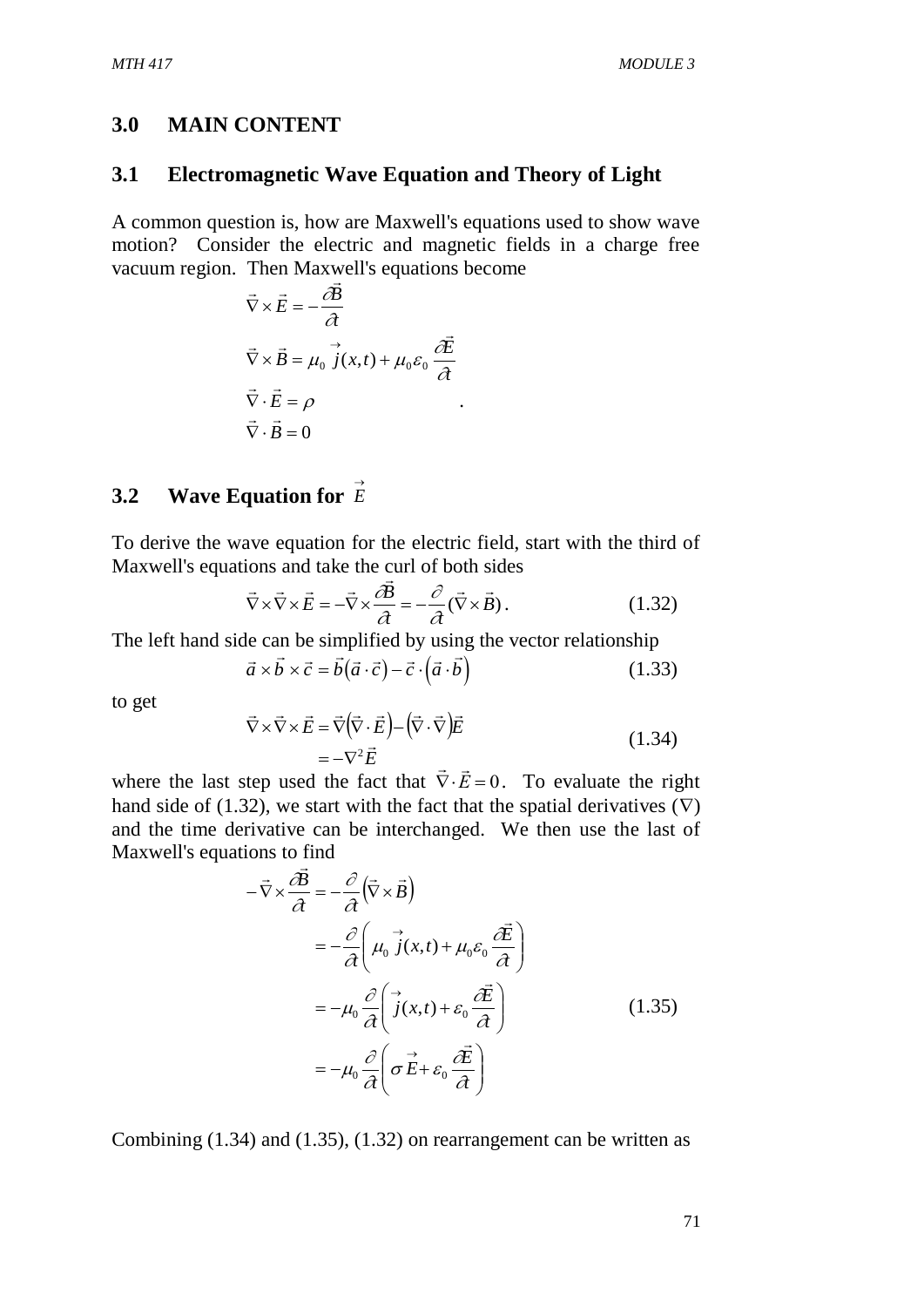$$
-\nabla^2 \vec{E} = -\mu_0 \sigma \frac{\partial \vec{E}}{\partial t} - \mu_0 \varepsilon_0 \frac{\partial^2 \vec{E}}{\partial t^2},
$$
  
\n
$$
\Rightarrow \qquad (1.36)
$$
  
\n
$$
\nabla^2 \vec{E} - \mu_0 \sigma \frac{\partial \vec{E}}{\partial t} - \mu_0 \varepsilon_0 \frac{\partial^2 \vec{E}}{\partial t^2} = 0,
$$

which we recognise as the three dimensional wave equation for each value of  $\mathbb{R}^n$ . component of the electric field  $(E)$ . Comparing (1.36) with the standard result for a wave whose velocity is  $v$ , we obtain

$$
v = \frac{1}{\sqrt{\mu_0 \varepsilon_0}}
$$
  
= 
$$
\frac{1}{\sqrt{(4\pi \times 10^{-7} \frac{\text{m} \cdot \text{kg}}{\text{C}^2})(8.85 \times 10^{-12} \frac{\text{C}^2}{\text{J} \cdot \text{m}})}}
$$
 (1.37)  
= 
$$
3.00 \times 10^8 \frac{\text{m}}{\text{s}}.
$$

⇒<br>
which we recognis<br>
component of the e<br>
result for a wave w<br>  $v =$ <br>  $=$ <br>  $=$ <br>
Using the fact that<br>
3.00 x 10<sup>8</sup> m/s, we<br>
just one form of<br>
electromagnetic dis<br>
by a special symbo<br>
3.3 Wave Equ<br>
In a manner similar<br>
the Using the fact that the experimentally determined speed of light is also  $3.00 \times 10^8$  m/s, we are lead to the inescapable conclusion that light is just one form of electromagnetic wave propagation. When the electromagnetic disturbance is moving in a vacuum, we denote its speed by a special symbol, *c*.

# **3.3 Wave Equation for**  $\overrightarrow{B}$

In a manner similar to those leading to equation  $(1.36)$ , we can start with the last of Maxwell's equations to find the wave equation for the magnetic field. Thus,

Thus,  
\n
$$
\vec{\nabla} \times \vec{\nabla} \times \vec{B} = \vec{\nabla} (\vec{\nabla} \cdot \vec{B}) - (\vec{\nabla} \cdot \vec{\nabla}) \vec{B}
$$
\n
$$
= -\nabla^2 \vec{B}
$$
\n
$$
= \vec{\nabla} \times \left( \mu_0 \vec{j} + \mu_0 \varepsilon_0 \frac{\partial \vec{E}}{\partial \tau} \right)
$$
\n
$$
= \mu_0 \sigma (\vec{\nabla} \times \vec{E}) + \mu_0 \varepsilon_0 \frac{\partial}{\partial \tau} (\vec{\nabla} \times \vec{E})
$$
\n
$$
= -\mu_0 \sigma \left( \frac{\partial \vec{B}}{\partial \tau} \right) - \mu_0 \varepsilon_0 \frac{\partial}{\partial \tau} \left( \frac{\partial \vec{B}}{\partial \tau} \right).
$$
\n(1.38)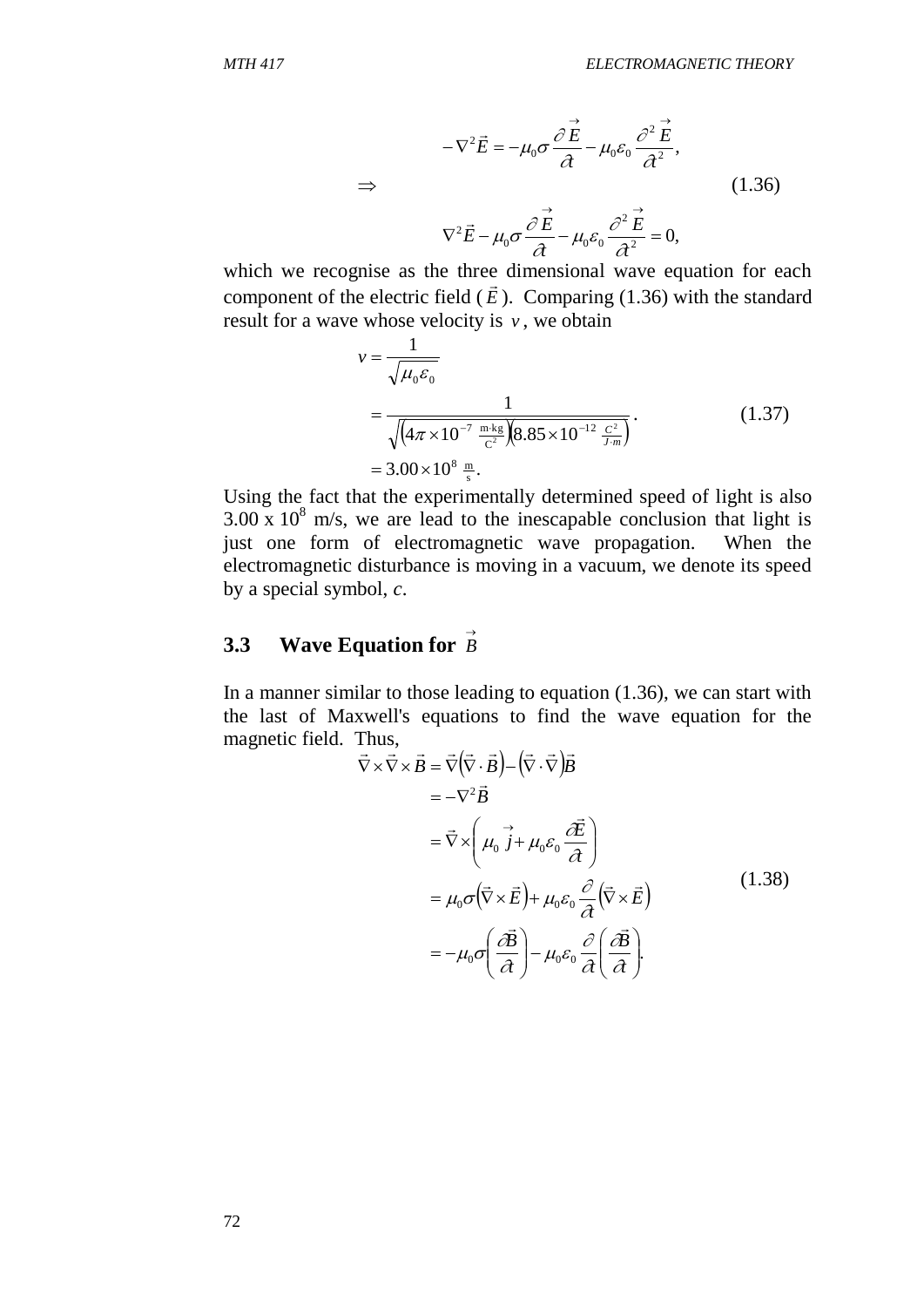Finally, we have

$$
\nabla^2 \vec{B} - \mu_0 \sigma \left( \frac{\partial \vec{B}}{\partial t} \right) - \mu_0 \varepsilon_0 \frac{\partial^2 \vec{B}}{\partial t^2} = 0,
$$
\n
$$
\nabla^2 \vec{B} - \mu_0 \sigma \left( \frac{\partial \vec{B}}{\partial t} \right) - \frac{1}{c^2} \frac{\partial^2 \vec{B}}{\partial t^2} = 0.
$$
\n(1.39)

This is the wave equation for the magnetic field. We notice that it is exactly the same form as the wave equation for the electric field equation (1.36).

#### **4.0 CONCLUSION**

Light waves are electromagnetic which comprise electric and magnetic vector fields perpendicular to the direction of propagation which implicitly is a three dimensional construct.

#### **5.0 SUMMARY**

Light is transverse electromagnetic waves with both electric and magnetic vectors.

#### **6.0 TUTOR-MARKED ASSIGNMENT**

- 1. Prove that light is electromagnetic waves?
- 2. What is the orientation of the electric and magnetic field vectors of an electromagnetic wave relative to its direction of propagation?
- 3. Are light waves one, two or three dimensional?
- 4. Is gravity related in any way with electromagnetism?
- 5. At what speed does electromagnetic wave travel through vacuum?

#### **7.0 REFERENCES/FURTHER READING**

Banesh, H. (1983). *Relativity and its Roots.* New York: Freeman.

- Charles W., Misner, K. S. & Thorne, J. A. W. (1970). *Gravitation (A Treatment of Maxwell's Equations in Terms of Differential Forms*). New York: W. H. Freeman.
- Charles, F. S. (1995). *The Six Core Theories of Modern Physics.* MIT Press.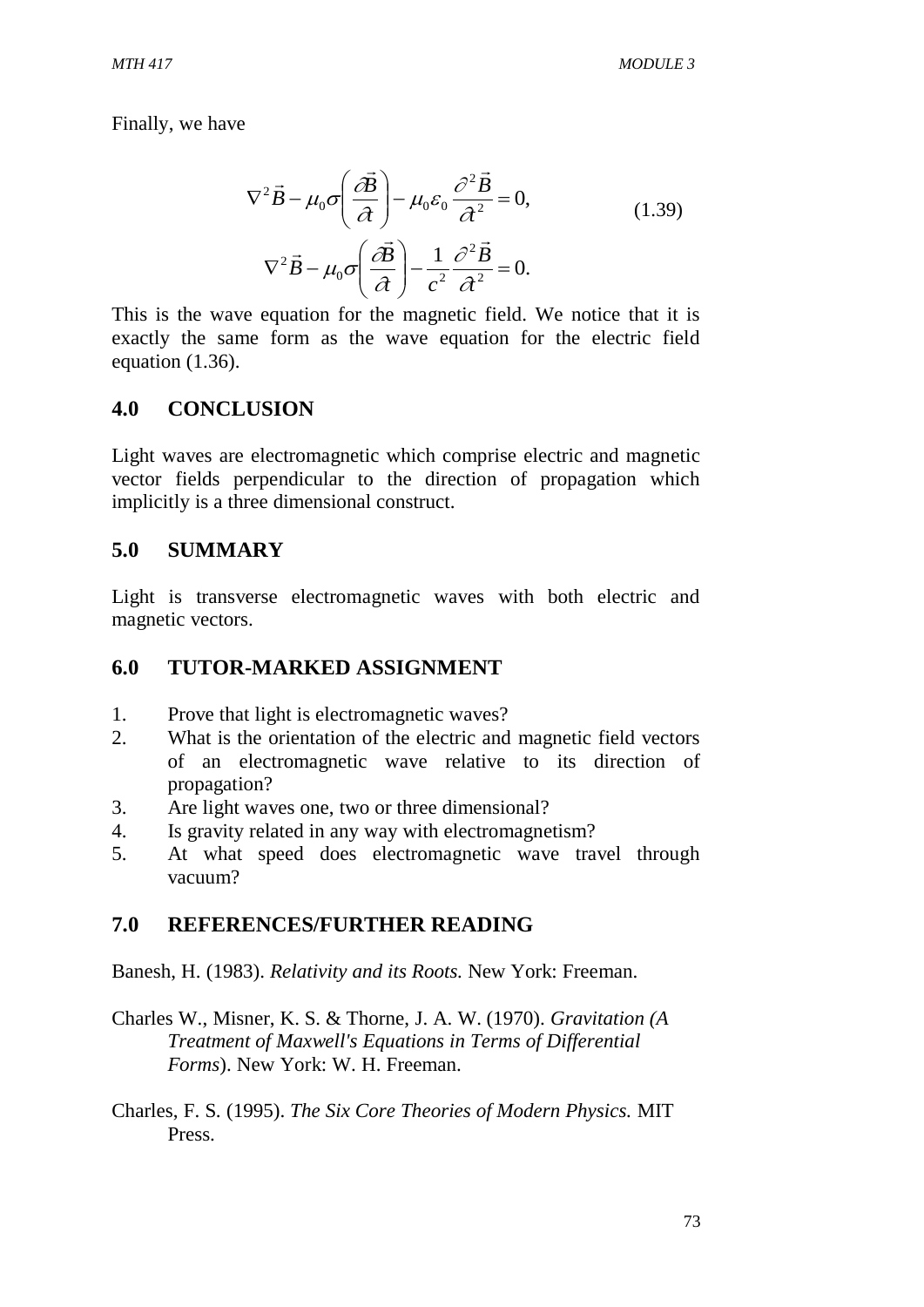- David, H. S, Ann, W. M. & Jin, Au Kong (1994). *Electromagnetic Waves.* Prentice-Hall.
- Grant, I. S. & Phillips, W.R. (2008). *Electromagnetism.* (2nd ed.). Manchester Physics Series.
- Griffiths, D. J. (1998). *Introduction to Electrodynamics.* (3rd ed.). Prentice Hall.
- Hermann, A. H. & James, R. M. (1989). *Electromagnetic Fields and Energy.* Prentice-Hall.
- Jackson, J. D. (1998). *Classical Electrodynamics.* (3rd ed.). Wiley.
- Landau, L. D. (1987). *The Classical Theory of Fields (Course of Theoretical Physics*. Oxford: Butterworth-Heinemann.
- Markus, Z. (1979). *Electromagnetic Field Theory: A Problem Solving Approach.* John Wiley & Sons.
- Maxwell, J. C. (1954). *A Treatise on Electricity and Magnetism.* Dover.
- Tipler, P. (2004). *Physics for Scientists and Engineers: Electricity, Magnetism, Light, and Elementary Modern Physics.* (5th ed.). W. H. Freeman.
- Wheeler, J. A, Misner, C. & Thorne, K.S. (1973). *Gravitation.* W. H. Freeman & Co.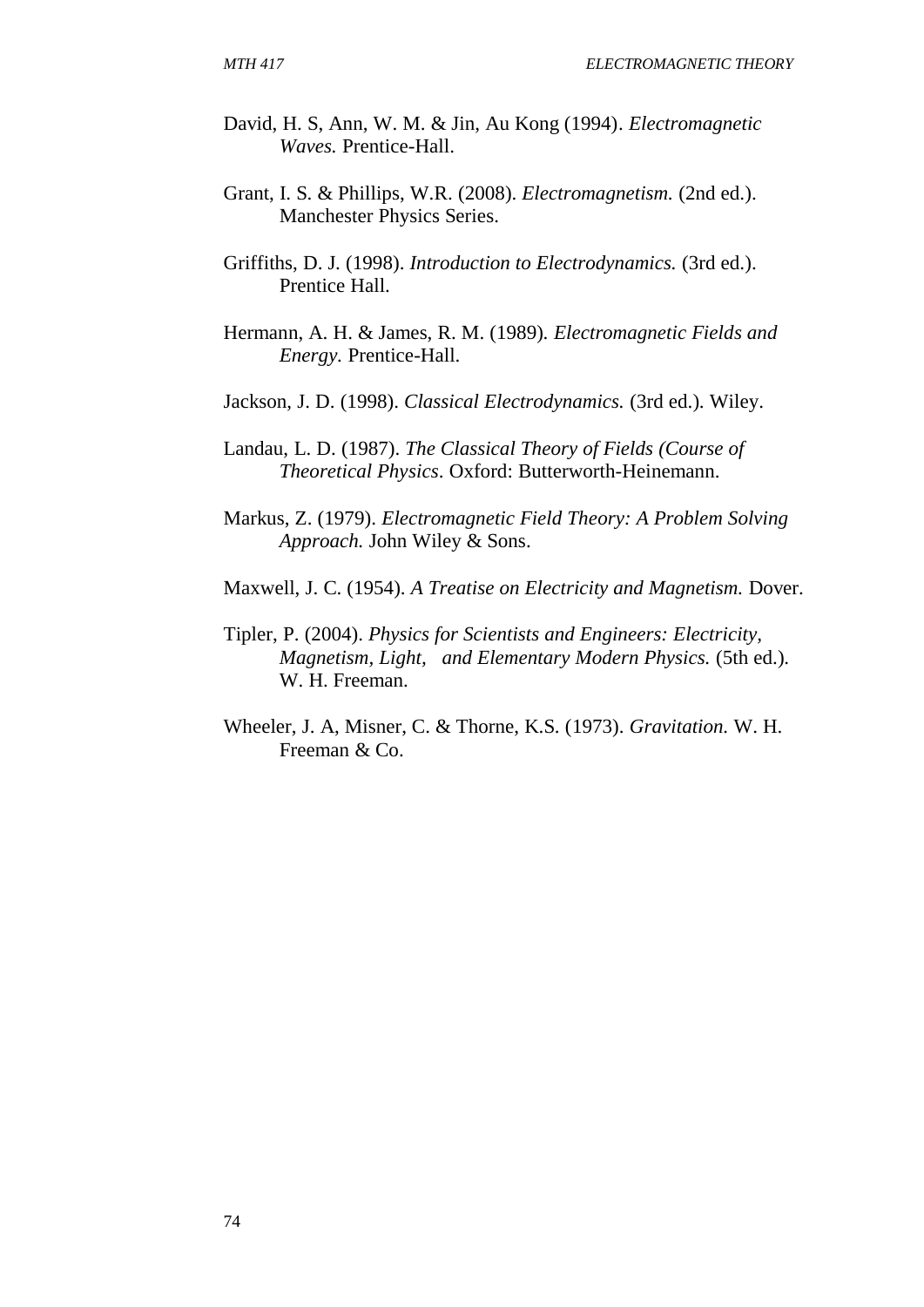# **UNIT 2 LIGHTS AS TRANSVERSE WAVES**

## **CONTENTS**

- 1.0 Introduction
- 2.0 Objectives
- 3.0 Main Content
	- 3.1 Lights as Transverse Waves
	- 3.2 Plane Electromagnetic Waves in Non-Conducting Media  $(\sigma = 0)$
	- 3.3 Plane Electromagnetic Waves in Conducting Media  $(\sigma \neq 0)$
- 4.0 Conclusion
- 5.0 Summary
- 6.0 Tutor-Marked Assignment
- 7.0 References/Further Reading

# **1.0 INTRODUCTION**

Light waves consist of electric and magnetic field oscillations occurring at right angle to the direction of energy transfer which qualifies light as transverse wave; and for transverse waves in matter the displacement of the medium is perpendicular to the direction of propagation of the wave.

# **2.0 OBJECTIVES**

At the end of this unit, you should be able to:

- establish conclusively that light waves are transverse waves
- know the ratio referred to as relaxation time of conducting medium
- understand propagation of plane electromagnetic waves in nonconducting media
- describe the relationship between the wave number and the amplitudes of electric and magnetic components of electromagnetic waves
- investigate the mechanism guiding the propagation of plane electromagnetic waves in conducting media
- see why electric charges move almost instantly to the surface of perfect conductors when subjected to electromagnetic influence (skin effect).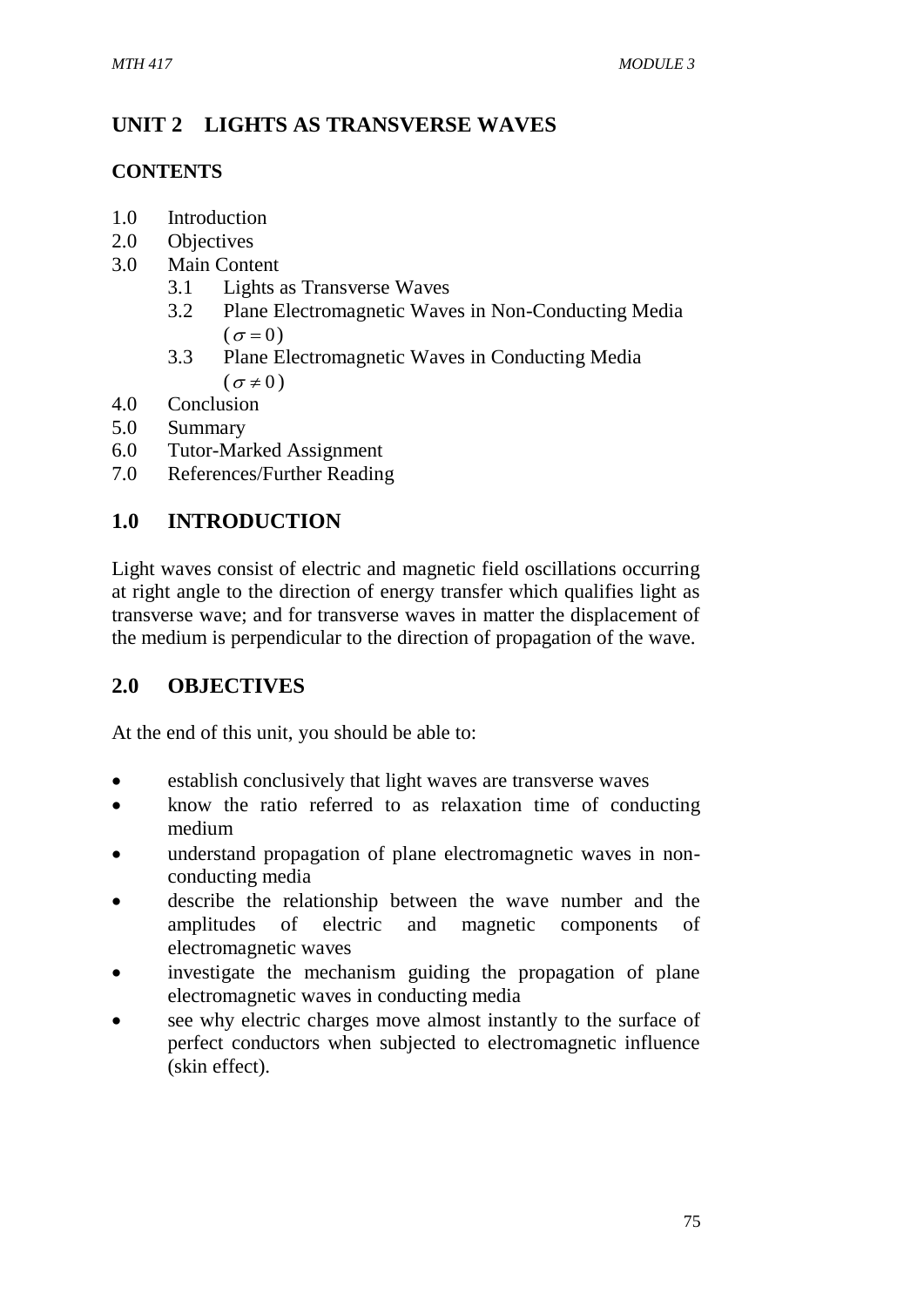#### **3.0 MAIN CONTENT**

#### **3.1 Lights as Transverse Waves**

We can also determine whether light waves are longitudinal or transverse waves. Remember that longitudinal waves oscillate in the same direction as the direction of propagation, while transverse waves oscillate in a direction perpendicular to the direction of propagation. For simplicity, let the direction of propagation be in the *x* direction. Then  $\vec{E} = \vec{E}$  (*x,t*). Now look at a Gaussian box oriented along the coordinate axes. The flux is through the faces in the *y-z* planes, so Gauss's law becomes

$$
\frac{\partial E_x}{\partial x} = 0
$$

From this, we see that the electromagnetic wave has no electric field component in the direction of propagation. Thus, the electric field is exclusively transverse. A similar argument can be used on Gauss's law for magnetic fields to show that it is also transverse to the direction of propagation. In particular, Faraday's law tells us that

$$
\vec{\nabla} \times \vec{E} = -\frac{\partial \vec{B}}{\partial t} \Rightarrow \frac{\partial E_y}{\partial x} = -\frac{\partial B_z}{\partial t}.
$$
 (1.40)

In other words, the time dependent magnetic field can only have a component in the *z* direction when the electric field is exclusively in the *y* direction. From these, we see that, **in free space, the plane electromagnetic wave is transverse**.



#### **Fig. 2.1: A Rectangular Wave Guide**

## **3.2 Plane Electromagnetic Waves in Non-Conducting Media**   $(\sigma = 0)$

In a medium with values  $\varepsilon$ ,  $\mu$  for the electric constant and the magnetic permeability respectively, we have derived the Maxwell laws in (1.32) and (1.39) as

$$
\nabla^2 \vec{E} - \mu_0 \varepsilon_0 \frac{\partial^2 \vec{E}}{\partial^2} = \mu_0 \sigma \frac{\partial \vec{E}}{\partial \lambda},
$$
  

$$
\nabla^2 \vec{B} - \frac{1}{c^2} \frac{\partial^2 \vec{B}}{\partial \lambda^2} = \mu_0 \sigma \left( \frac{\partial \vec{B}}{\partial \lambda} \right).
$$
 (1.41)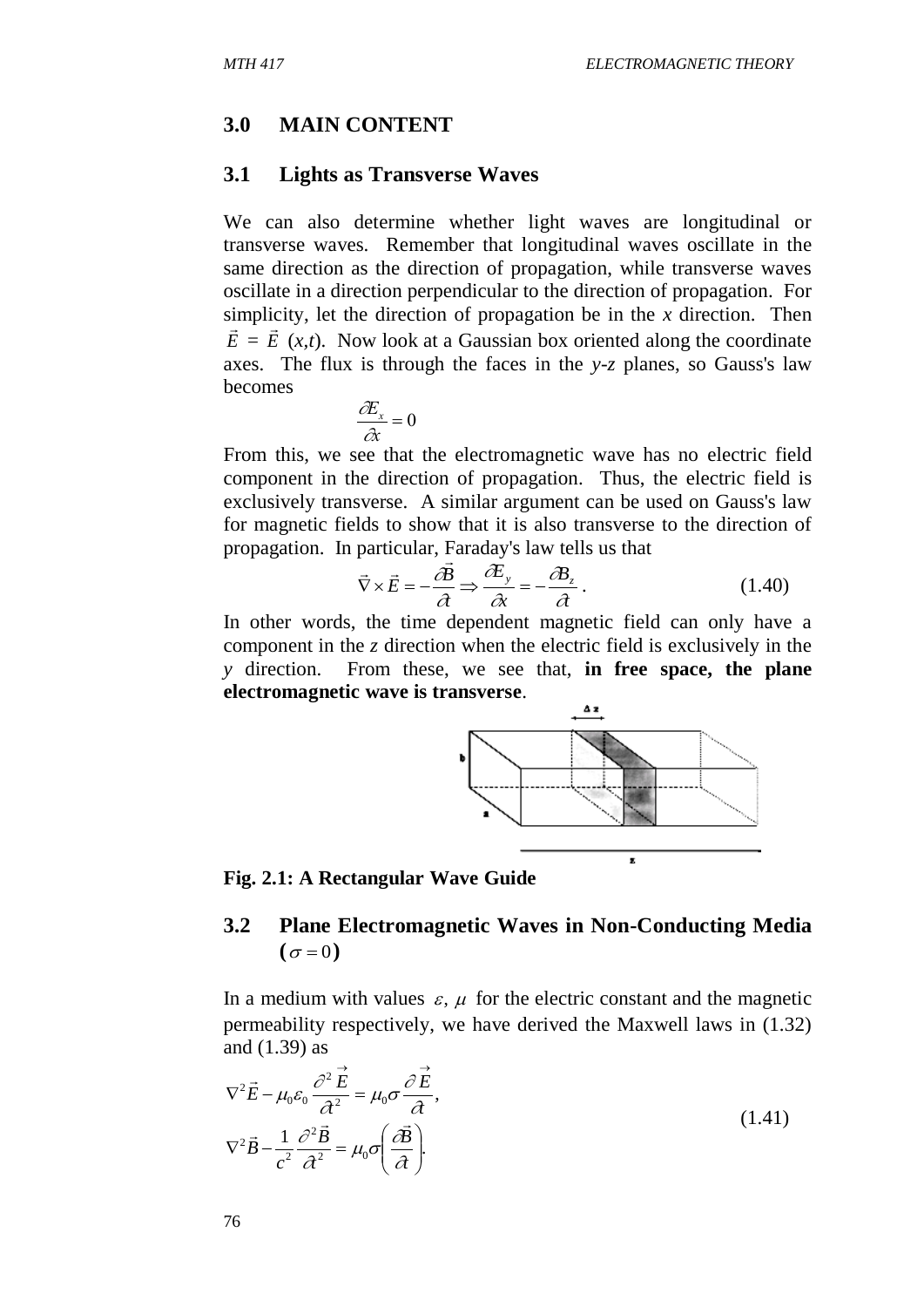In region where there are no charge and current distributions, the terms on the right hand sides of  $(1.41)$  are absent and the fields  $\vec{E}$  and  $\vec{B}$  satisfy the free wave equations.

The plane waves are particular solutions of (1.41) in regions where sources are absent. In the following we shall use complex notation and write the electric component of a plane wave as

$$
\vec{E} = \vec{E}_0 \exp i(\vec{k} \cdot \vec{x} - \omega t). \tag{1.42}
$$

The physical electric field measured in the laboratory is meant to be the real part of this expression. That is  $\vec{E} = \vec{E}_0 \cos(k \cdot \vec{x} - \omega t)$ . A similar expression holds for the magnetic field too with  $\vec{E}, \vec{E}_0$  replaced with  $\vec{B}, \vec{B}$ <sup>0</sup> respectively. In this expression  $\vec{E}_0$  $\vec{E}_0$  is the amplitude of the electric field,  $\vec{k}$  is its *wave vector* and  $\omega$ ! its *frequency*. This monochromatic pulse is a solution when the frequency is linearly related to the magnitude  $k = \begin{vmatrix} x \\ k \end{vmatrix}$  of the wave vector  $\vec{k}$ , by the relationship  $\omega = v k$ , k is called the *wave number* and is related to the *wave length* by the relation  $k = \frac{2\pi}{\lambda}$  $k = \frac{2\pi}{l}$ .

Using Gauss' law  $\vec{\nabla} \cdot \vec{E} = 0$ ,  $\rightarrow$ and the Faraday's law,  $\vec{\nabla} \times \vec{E} + \frac{\vec{\omega} \cdot \vec{E}}{2} = 0$ *t*  $\vec{E} + \frac{\partial \vec{B}}{\partial t}$  $\overline{z}$  +  $\overrightarrow{\partial B}$ , one can immediately arrive at the following relations for the wave number and the amplitudes of the electric and magnetic components:

$$
\vec{k}.\vec{E}_0 = 0, \qquad \vec{B}_0 = \frac{1}{\omega} \vec{k} \times \vec{E}_0.
$$
 (1.43)

Equation (1.35) state that the electric and magnetic fields of a plane wave are perpendicular to each other and both perpendicular to the direction of the propagation  $\overrightarrow{n} = \frac{1}{k}$ *k*  $\vec{n} = \frac{1}{k}$ .

# **3.3 Plane Electromagnetic Waves in Conducting Media**   $(\sigma \neq 0)$

Within a conductor the electric current density and the electric field are related  $\vec{j} = \sigma \vec{E}$ , from which it follows that  $V \cdot j = \sigma V \cdot E = -\rho$  $\mathcal E$  $\overrightarrow{\nabla} \cdot \overrightarrow{j} = \sigma \overrightarrow{\nabla} \cdot \overrightarrow{E} = \frac{\sigma}{\sigma} \rho$ . Then from the continuity equation one has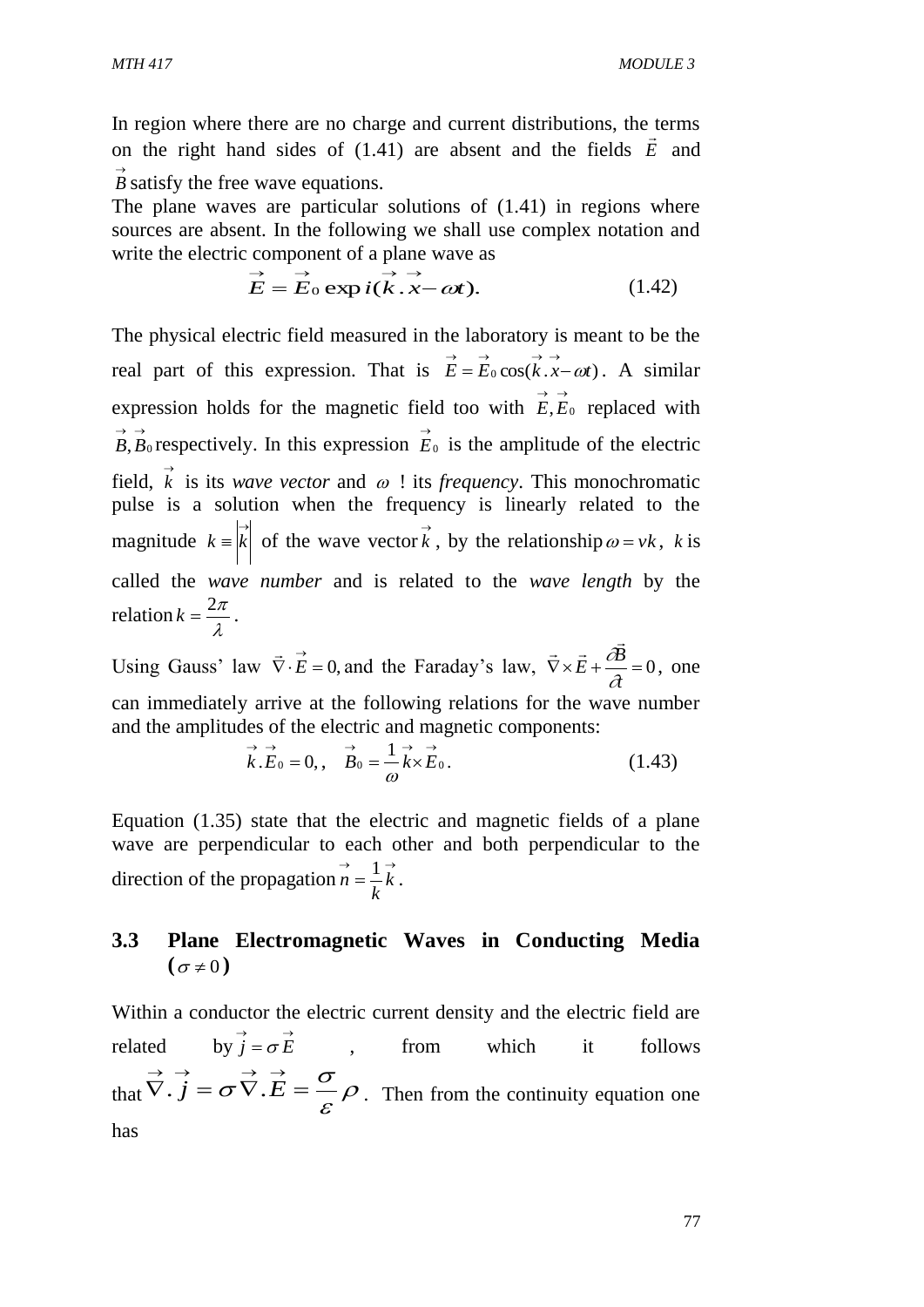$$
\vec{\nabla} \cdot \vec{j} + \frac{\partial \vec{\rho}}{\partial t} = \frac{\partial \vec{\rho}}{\partial t} + \frac{\sigma}{\varepsilon} \rho = 0,
$$
  
which is immediately solved to yield  

$$
\vec{\rho}(\vec{x}, t) = \vec{\rho}(\vec{x}, 0) \exp\left(-\frac{\sigma}{\varepsilon}t\right)
$$
(1.44)

For good conductors  $\frac{0}{\varepsilon} \approx 10^{14} \text{ sec}^{-1}$  $\frac{\sigma}{\sigma} \approx 10^{14} \text{ sec}^{-1}$  1 so that from the eqn. (1.36) we conclude that charges move almost instantly to the surface of the conductor. The ratio  $\tau = \frac{c}{\sigma}$  $\tau = \frac{\varepsilon}{\varepsilon}$  is called *the relaxation time* of the conducting medium. For perfect conductors,  $\sigma = \infty$ , so that the relaxation time is vanishing. For good, but not perfect conductors  $\tau_{-}$  is small and of the order of  $10^{-14}$  sec or so. For times much larger than the relaxation time there are practically no charges inside the conductor. All of them have moved to its surface where they form a charge density  $\Sigma$ . Within a conductor the wave equation for the vector field  $\vec{E}$ , see equation (1.41),

becomes

$$
\left(\nabla^2 - \mu \varepsilon \frac{\partial^2}{\partial t^2} - \mu \sigma \frac{\partial}{\partial t}\right) \vec{E} = 0.
$$

Notice the appearance of a "friction" term  $\partial t$  $\frac{\partial}{\partial x}$  which was absent in the free wave equation. If we seek for monochromatic solutions of the form  $\vec{E} = \vec{E}(\vec{x}) \exp(-i\omega t)$  $\frac{1}{2}$   $\frac{1}{2}$ , then the equation above takes on the form

$$
(\nabla^2 + K^2) \vec{E}(\vec{x}) = 0,
$$

where  $K^2 = \mu \omega(\omega \varepsilon + i \sigma)$ . This can be immediately solved to yield, for a plane wave solution travelling along an arbitrary direction  $\overrightarrow{n} \sim n$ ,

$$
\sim E
$$
  
=  $\sim E$   

$$
\vec{E} = \vec{E}(\vec{x}) \exp{\{i(\alpha \xi - \omega t) - \beta t\}}
$$
 (1.45)

where  $\xi = \vec{n} \cdot \vec{x}$ . The constants  $\alpha, \beta$ , appearing in (1.45), have dimensions of *length*<sup>-1</sup> and are functions of  $\sigma$ . Their analytic expressions are not presented here. These can be traced in any standard book of electromagnetic theory. However we can distinguish two particular cases in which their forms are simplified a great deal. These regard the case of an isolator and the case of a very good conductor respectively.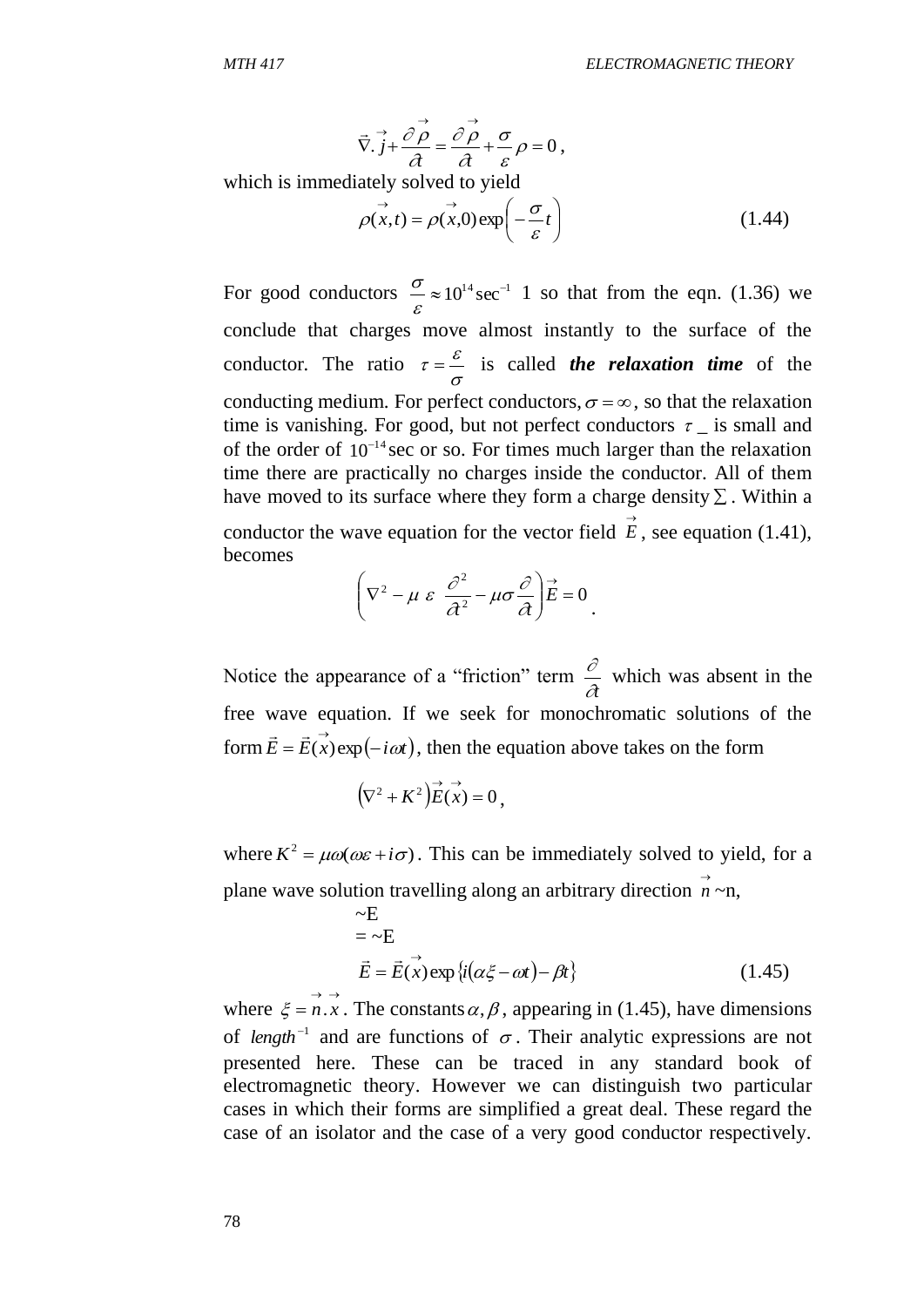For an insulator  $\sigma = 0$  and  $\alpha = k$ ,  $\beta = 0$  In this case (1.45) reduces to an ordinary plane wave which is propagating with wave vector  $\vec{k} = n\vec{k}$ .

For a very good conductor, and certainly this includes the case of a perfect conductor, the conductivity is large so that the range of frequencies with  $\sigma \gg \infty$  is quite broad. In this case the constants  $\alpha$ ,  $\beta$  are given by  $\alpha \approx \beta \approx \delta^{-1}$ , where  $\delta$  is a constant called the *Skin Depth* , given by the following expression

$$
\delta = \sqrt{\frac{2}{\mu \sigma \omega}} \tag{1.46}
$$

Therefore we see from equation (1.45) that inside a good conductor: The field is attenuated in the direction of the propagation and its magnitude decreases exponentially  $\sim \exp\left[-\frac{5}{s}\right]$ J  $\left(-\frac{\xi}{s}\right)$  $\setminus$  $\left(-\frac{\xi}{\delta}\right)$  $\sim \exp\left(-\frac{\xi}{\epsilon}\right)$  as it penetrates into the conductor. The depth of the penetration is set by  $\delta E$  and is smaller the higher the conductivity, the higher the permeability and the frequency. As an example for copper  $\sigma = 5.8 \times 10^7$  mho  $m^{-1}$  and the skin depth is  $\delta \approx 0.7 \times 10^{-3}$  cm for a frequency  $\omega = 100 MHz$ . It is important to point out that the magnetic field within the conductor is related to the electric field by the relation

$$
\vec{H} = \frac{1+i}{\sqrt{2}} \sqrt{\frac{\sigma}{\mu \omega}} \vec{n} \times \vec{E} \tag{1.47}
$$

As in the case of non-conducting materials both  $\vec{E}$ ,  $\vec{H}$  are perpendicular to each other and to the direction of propagation  $\overrightarrow{n}$ . From (1.47), it is evident that the magnetic field has a phase difference of  $45^\circ$  from its corresponding electric component  $\vec{E}$ , due to the pre-factor 1+*i*.

## **4.0 CONCLUSION**

The propagation of light waves is affected by the medium through which it propagates. It is transverse by nature with plane electromagnetic waves in non-conducting media possessing  $\sigma = 0$  while plane electromagnetic waves in conducting media have a  $\sigma \neq 0$ 

#### **5.0 SUMMARY**

A parametric constant  $\sigma$  associated with material bear a distinct relationship with the propagation of light in different media, ranging from zero in non conducting media to a non-zero value in conducing media.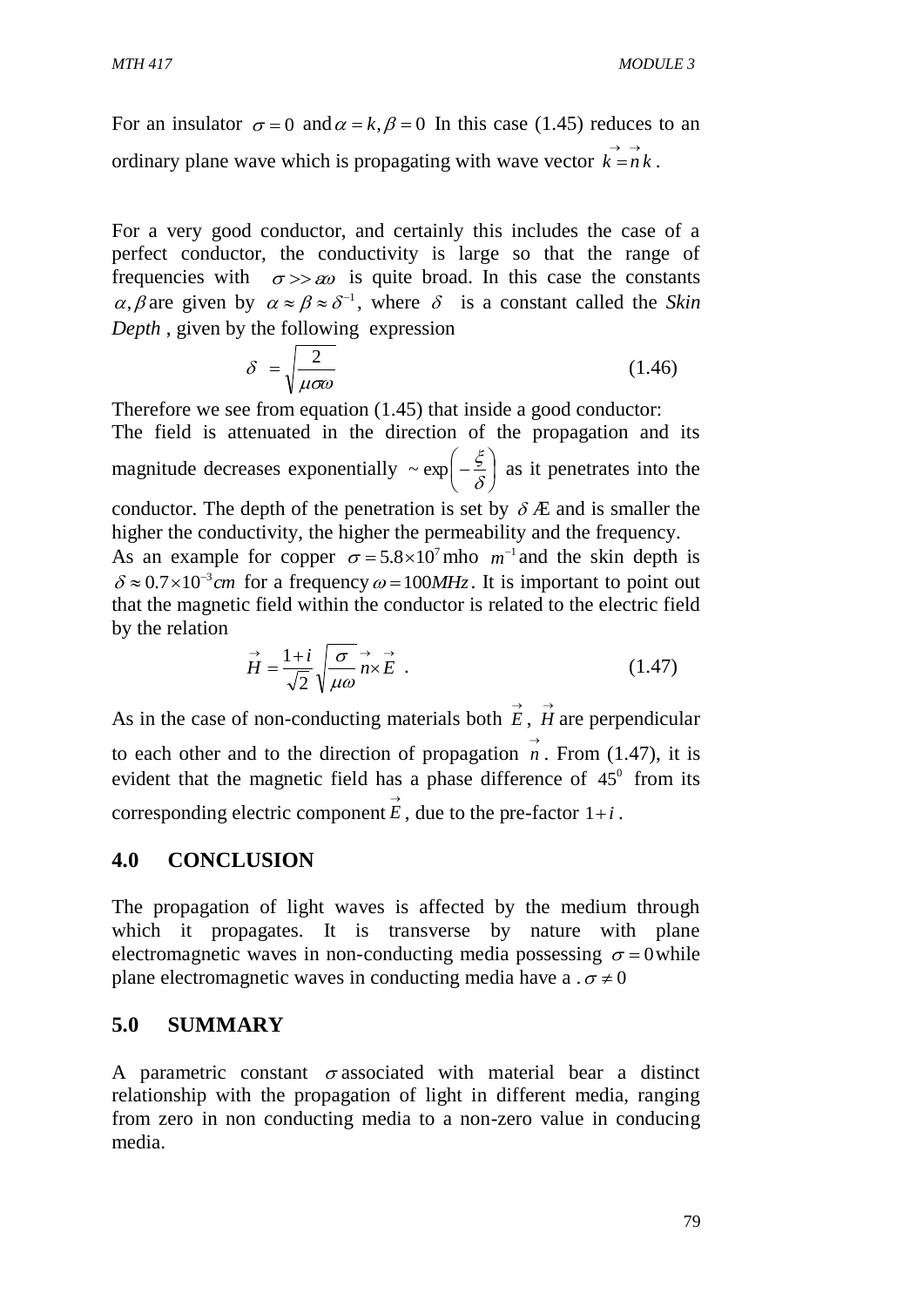### **6.0 TUTOR-MARKED ASSIGNMENT**

- 1. "Light waves are transverse waves." Explain.
- 2. What do you understand by "relaxation time" of a conducting medium?
- 3. Describe how plane electromagnetic waves are affected by perfectly non-conducting, and in perfectly conducting media.

#### **7.0 REFERENCES/FURTHER READING**

Banesh, H. (1983). *Relativity and its Roots.* New York: Freeman.

- Charles, F. S. (1995). *The Six Core Theories of Modern Physics.* MIT Press.
- Charles, W, Misner, K. S. & Thorne, J. A. W. (1970). *Gravitation (A Treatment of Maxwell's Equations in Terms of Differential Forms*). New York: W. H. Freeman.
- David, H. S, Ann, W. M. & Jin, Au Kong (1994). *Electromagnetic Waves.* Prentice-Hall.
- Grant, I. S. & Phillips, W.R. (2008). *Electromagnetism.* (2nd ed.). Manchester Physics Series.
- Griffiths, D. J. (1998). *Introduction to Electrodynamics.* (3rd ed.). Prentice Hall.
- Hermann, A. H. & James, R. M. (1989). *Electromagnetic Fields and Energy.* Prentice-Hall.
- Jackson, J. D. (1998). *Classical Electrodynamics.* (3rd ed.). Wiley.
- Landau, L. D. (1987). *The Classical Theory of Fields (Course of Theoretical Physics*. Oxford: Butterworth-Heinemann.
- Markus, Z. (1979). *Electromagnetic Field Theory: A Problem Solving Approach.* John Wiley & Sons.

Maxwell, J. C. (1954). *A Treatise on Electricity and Magnetism.* Dover.

- Tipler, P. (2004). *Physics for Scientists and Engineers: Electricity, Magnetism, Light, and Elementary Modern Physics* (5th ed.). W. H. Freeman.
- Wheeler, J. A, Misner, C. & Thorne, K.S. (1973). *Gravitation.* W. H. Freeman & Co.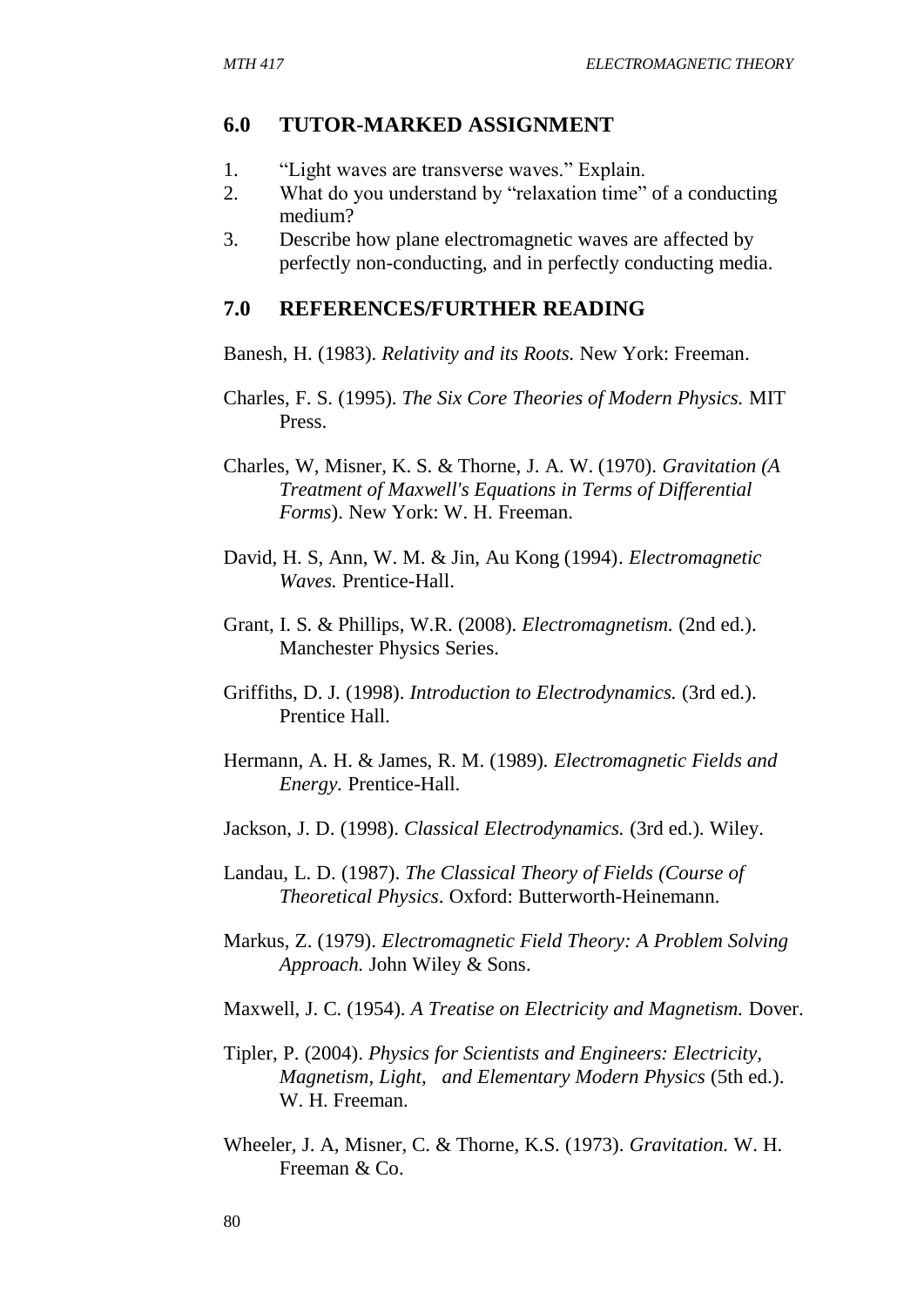# **UNIT 3 REFLECTIONS AND REFRACTION OF PLANE BOUNDARY OF PLANE WAVES**

## **CONTENTS**

- 1.0 Introduction
- 2.0 Objectives
- 3.0 Main Content
	- 3.1 Reflection and Refraction of Plane Boundary of Plane Waves
	- 3.2 Electromagnetic Boundary Conditions 1: Normal

Component of  $\overrightarrow{B}$ 

- 3.3 Waves on Boundaries
- 3.4 Laws of Reflection and Refraction
- 3.5 Reflection and Refraction at a Boundary between **Dielectrics**
- 3.6 Reflection and Refraction at the Surface of a Conductor
- 3.7 Questions: Waves on Boundaries
- 4.0 Conclusion
- 5.0 Summary
- 6.0 Tutor-Marked Assignment
- 7.0 References/Further Reading

# **1.0 INTRODUCTION**

In this unit we are going to take a close look at the behaviour of plane electromagnetic waves at the boundaries between media. At boundaries, electromagnetic wave is either reflected or refracted and in this unit we shall be looking at how conducting and non-conducting media affect the propagation of plane electromagnetic waves.

# **2.0 OBJECTIVES**

At the end of this unit, you should be able to:

- qualify the phenomenon of reflection and refraction of plane waves at boundaries
- distinguish between reflection and refraction at boundary between dielectrics and at the surface of conductors
- solve problems involving electromagnetic boundary conditions
- derive the laws of reflection and refraction
- analyse the characteristics of monochromatic plane wave on a boundary
- explain polarisation by reflection on a boundary between two dielectrics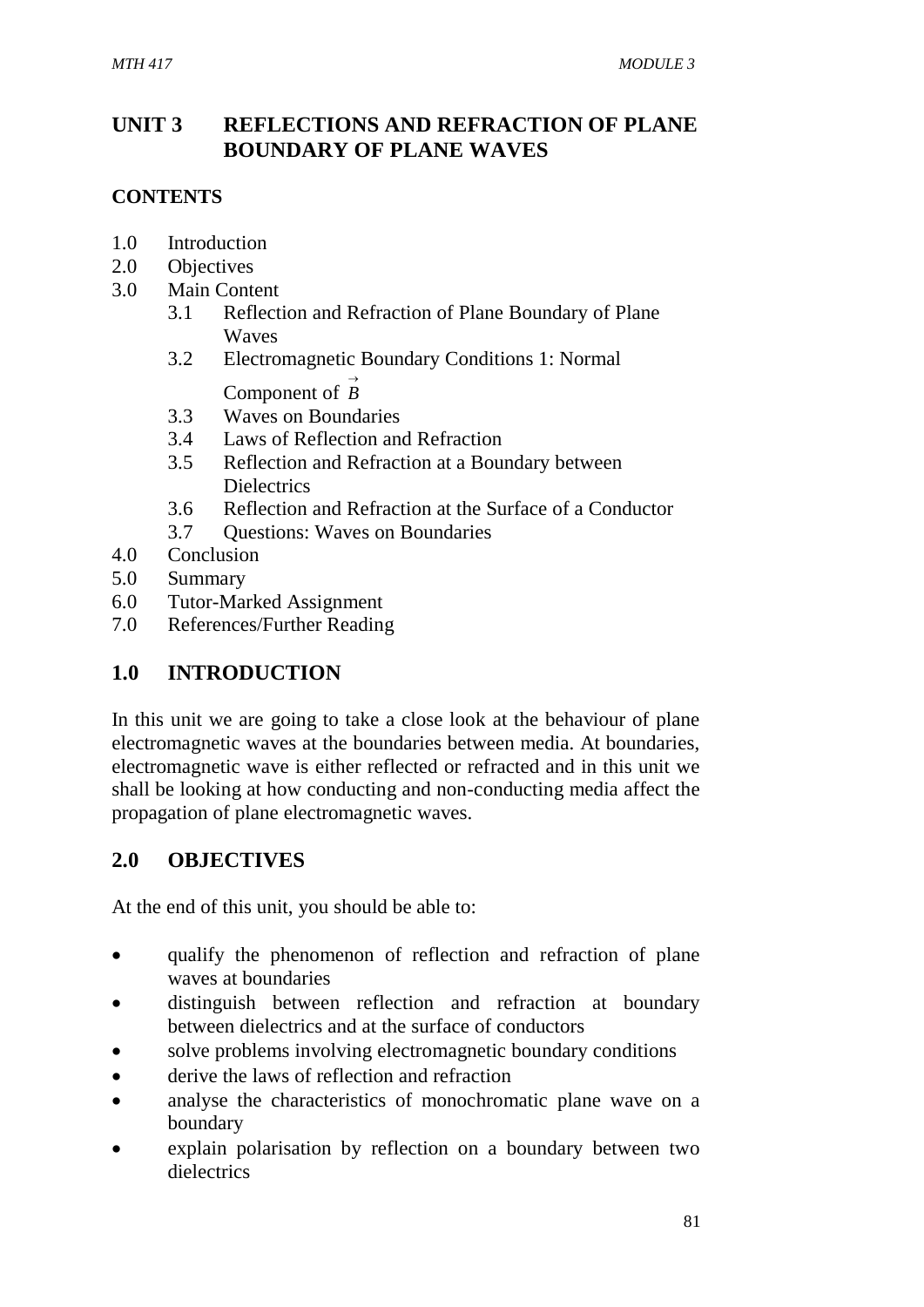comfortably work with reflection coefficient.

## **3.0 MAIN CONTENT**

## **3.1 Reflection and Refraction of Plane Boundary of Plane Waves**

In reality, plane electromagnetic waves frequently encounter obstacles along their propagation paths: hills, buildings, metallic antennas aimed at receiving the messages the waves carry, objects from which they are supposed to partly reflect. In such cases, the wave induces conduction currents in the object (if the object is metallic), or polarisation current (if the object is made of an insulator). These current are, of course, sources of a secondary electromagnetic field. This field is known as scattered field, and the process that creates it is known as scattering of electromagnetic waves. The objects or obstacles are called scatters.

When plane waves are incident on a boundary between different media, some energy crosses the boundary, and some is reflected. In other words, when a plane electromagnetic is incident on a planar boundary between two media, one of these waves is radiated back into the halfspace of the incident wave: this wave is known as the reflected wave. There is also a wave in the other half-space (except in the case of a perfect conductor), propagating generally in a different direction from the incident wave; it is therefore called the refracted or transmitted wave. We define transmission and reflection coefficients to quantify the transmission and reflection of wave energy. These coefficients are properties of the two media. The transmission and reflection coefficients are determined by matching the electric and magnetic fields in the waves at the boundary between the two media.

In this session, for easy understanding, we shall consider:

- Boundary conditions on electric and magnetic fields.
- Boundary conditions on fields at the surfaces of conductors.
- Monochromatic plane wave on a boundary:
	- Directions of reflected and transmitted waves (laws of reflection and refraction)
	- Amplitudes of reflected and transmitted waves (Fresnel's equations)
	- The special case of a boundary between two dielectrics
	- The special case of the surface of a conductor
- Monochromatic plane wave:
	- Total internal reflection
- Reflection coefficient for a conducting surface.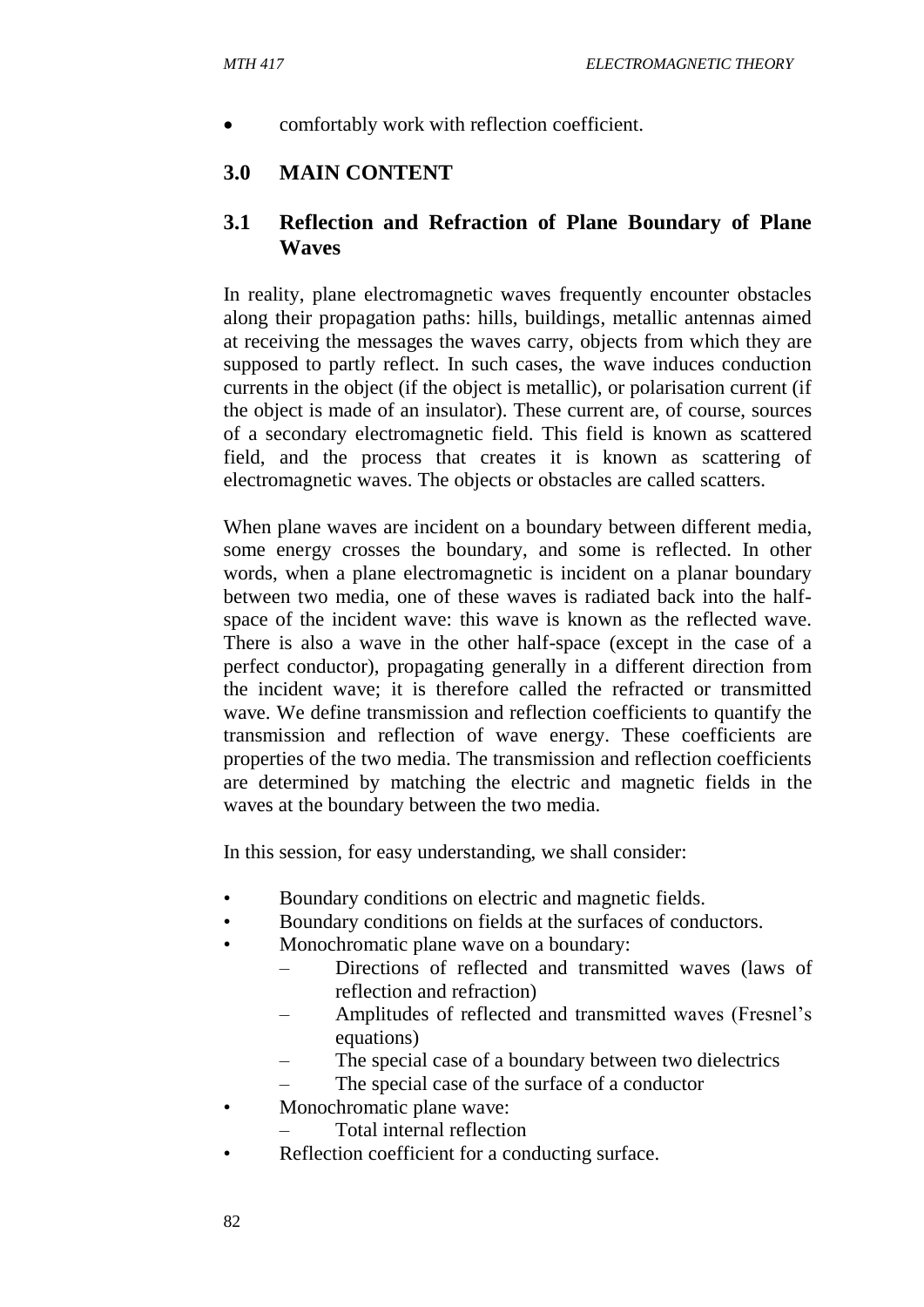# **3.2 Electromagnetic Boundary Conditions 1: Normal Component of**  *B*

We can use Maxwell's equations to derive the boundary conditions on the magnetic field across a surface. Electromagnetic shows that the normal component of current, electric displacement, and magnetic induction should be continuous when cross a material interface or boundary; while the tangential component of the electric field and the magnetic field should be continuous across the material interface. Let us take the magnetic boundary condition as the example to illustrate the calculation. From the Gaussian theorem we have



**Fig.3.1: Illustration of the Electromagnetic Boundary Conditions**

By making a small disc with the thickness of  $\Delta h$  and its central line is coincident with the boundary of two media (Figure 6) we have

$$
\iiint \vec{\nabla} \cdot \vec{B} dV = 0.
$$

This coincides with the Maxwell's equation (M4): th the M<br> $\Rightarrow$ 

$$
\vec{\nabla} \cdot \vec{B} = 0 \tag{2.1}
$$

integrate over the volume of the pillbox, and apply Gauss' theorem:

$$
\int_{V} \vec{\nabla} \cdot \vec{B}dV = \oint_{S} \vec{B} \cdot \vec{dS} = 0
$$
\n(2.2)

where V is the volume of the pillbox, and S is its surface. We can break the integral over the surface into three parts: over the flat ends (S1 and S2) and over the curved wall (S3):

$$
\int_{S_1} \vec{B} \cdot d\vec{S} + \int_{S_2} \vec{B} \cdot d\vec{S} + \int_{S_3} \vec{B} \cdot d\vec{S} = 0
$$
\n(2.3)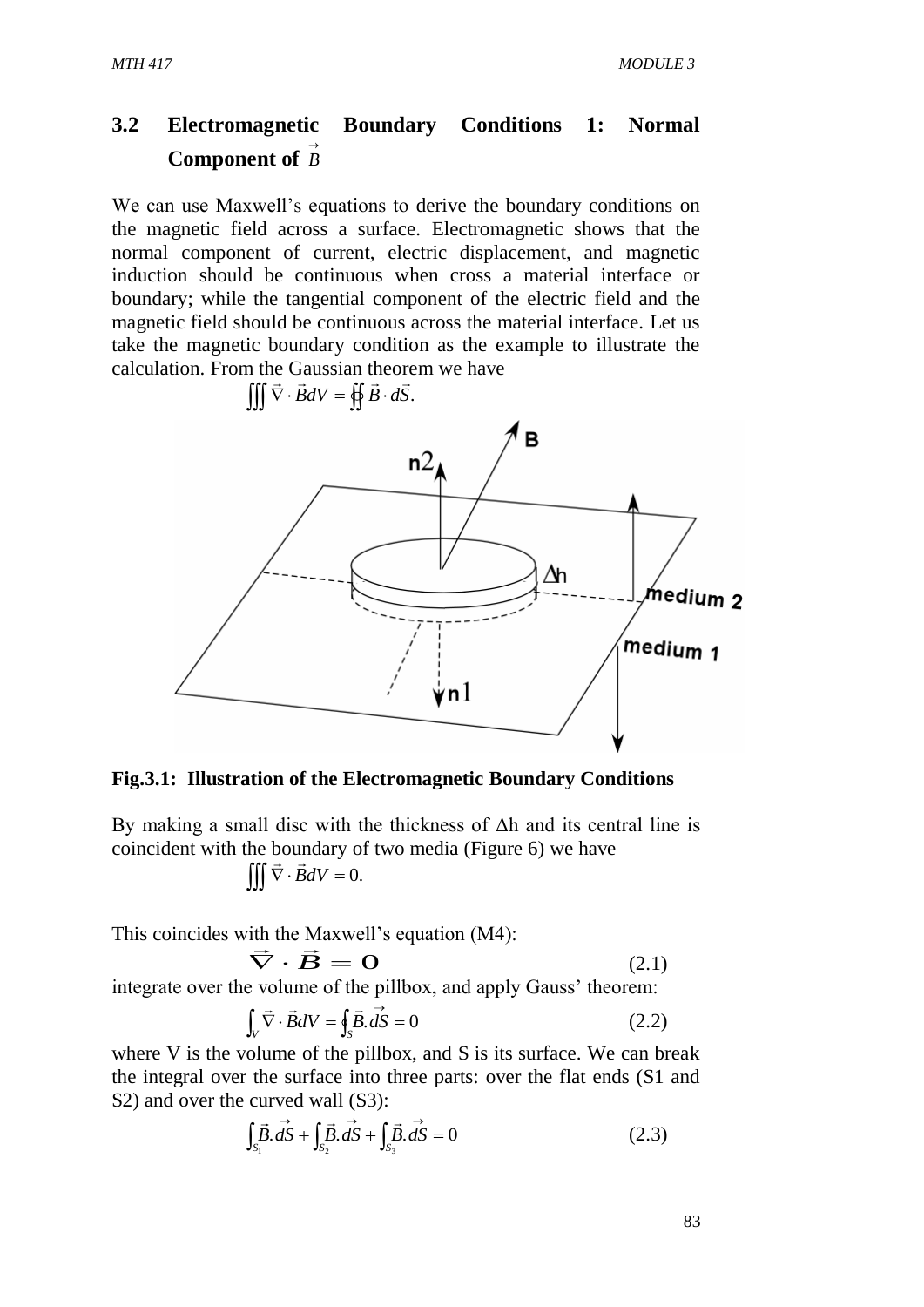$$
B_{1n}A + B_{2n}A = 0 \t\t(2.4)
$$

or

$$
B_{1n} = B_{2n} \tag{2.5}
$$

In other words, the normal component of the magnetic field *B* must be continuous across the surface. By using similar approaches, the general conditions on electric and magnetic fields at the boundary between two materials can be summarised as follows:

| <b>Boundary Condition</b> | Derived from                                               | Applied to |
|---------------------------|------------------------------------------------------------|------------|
| $B_{1n} = B_{2n}$         | $\vec{\nabla} \cdot \vec{B} = 0$                           | pillbox    |
| $E_{2t} = E_{1t}$         | $\vec{\nabla}\times\vec{E}=-\frac{\partial B}{\partial t}$ | Loop       |
| $D_{2n} - D_{1n} = \rho$  | $\vec{\nabla} \cdot \vec{D} = \rho$                        | Pillbox    |
| $H_{2t} - H_{1t} = -J$    | $\vec{\nabla}\times\vec{H}=\vec{J}+\vec{D}$                | Loop       |

Static electric fields cannot persist inside a conductor. This is simply because the free charges within the conductor will re-arrange themselves to cancel any electric field; this can result in a surface charge density,  $\rho$ . We have seen that electromagnetic waves can pass into a conductor, but the field amplitudes fall exponentially with decay length given by the skin depth,  $\delta$ :

$$
\delta \approx \sqrt{\frac{2}{\omega \mu \sigma}}\tag{2.6}
$$

As the conductivity increases, the skin depth gets smaller. Since both static and oscillating electric fields vanish within a good conductor, we can write the boundary conditions at the surface of such a conductor:

$$
E_{1t} \approx 0, E_{2t} \approx 0
$$
  

$$
D_{1n} \approx -\rho, D_{2n} \approx 0
$$

Lenz's law states that a changing magnetic field will induce currents in a conductor that will act to oppose the change. In other words, currents are induced that will tend to cancel the magnetic field in the conductor. This means that a good conductor will tend to exclude magnetic fields. Thus the boundary conditions on oscillating magnetic fields at the surface of a good conductor can be written:

$$
B_{1n} \approx 0, B_{2n} \approx 0
$$
  

$$
H_{1t} \approx -J, H_{2t} \approx 0.
$$

We can consider an "ideal" conductor as having infinite conductivity. In that case, we would expect the boundary conditions to become: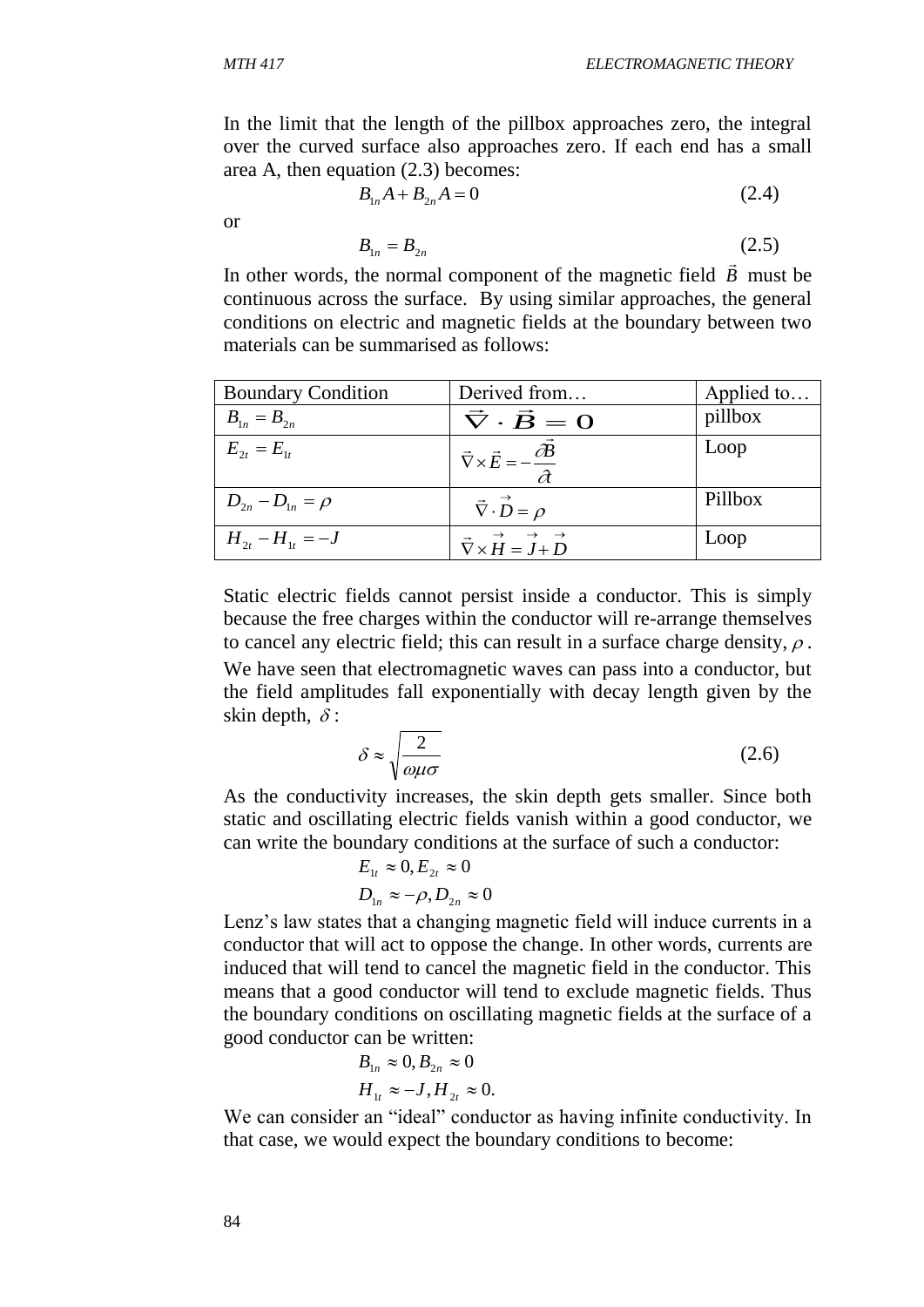$$
B_{1n} = 0, B_{2n} = 0
$$
  
\n
$$
E_{1t} = 0, E_{2t} = 0
$$
  
\n
$$
D_{1n} = -\rho, D_{2n} = 0
$$
  
\n
$$
H_{1t} = J, H_{2t} = 0.
$$

Strictly speaking, the boundary conditions on the magnetic field apply only to oscillating fields, and not to static fields. But it turns out that for superconductors, static magnetic fields are excluded as well as oscillating magnetic fields. This is not expected for classical "ideal" conductors.

#### **3.3 Waves on Boundaries**

We now apply the boundary conditions to an electromagnetic wave incident on a boundary between two different materials. We shall use the boundary conditions to derive the properties of the reflected and transmitted waves, for a given incident wave. Consider a monochromatic wave incident at some angle on a boundary. We must consider three waves: the incident wave itself; the reflected wave, and the transmitted wave on the far side of the boundary.

The electric field components for these waves can be written (respectively):

$$
\stackrel{\rightarrow}{E}_I(\stackrel{\rightarrow}{r},t) = \stackrel{\rightarrow}{E}_{0I} e^{i(\omega_I t - k_I \cdot \stackrel{\rightarrow}{r})}
$$
 (2.7)

$$
\stackrel{\rightarrow}{E}_R(\stackrel{\rightarrow}{r},t) = \stackrel{\rightarrow}{E}_{0R} e^{i(\omega_R t - \stackrel{\rightarrow}{k}_R \cdot \stackrel{\rightarrow}{r})}
$$
(2.8)

$$
\overrightarrow{E}_T(\overrightarrow{r},t) = \overrightarrow{E}_{0T} e^{i(\omega_T t - \overrightarrow{k}_T.\overrightarrow{r})}
$$
\n(2.9)

Let us first consider the time dependence of the waves. The boundary conditions must apply at all times: for example, the tangential component of the electric field,  $\vec{E}_t$  must be continuous across the boundary at all points on the boundary at all times. This means that all waves must have the same time dependence, and therefore:

$$
\omega_{I} = \omega_{R} = \omega_{T} = \omega \tag{2.10}
$$

Reflection at a boundary cannot change the frequency of an incident monochromatic wave. Some surfaces reflect some wavelengths better than others, which is why they can appear coloured under white light; but the frequency of the light does not change.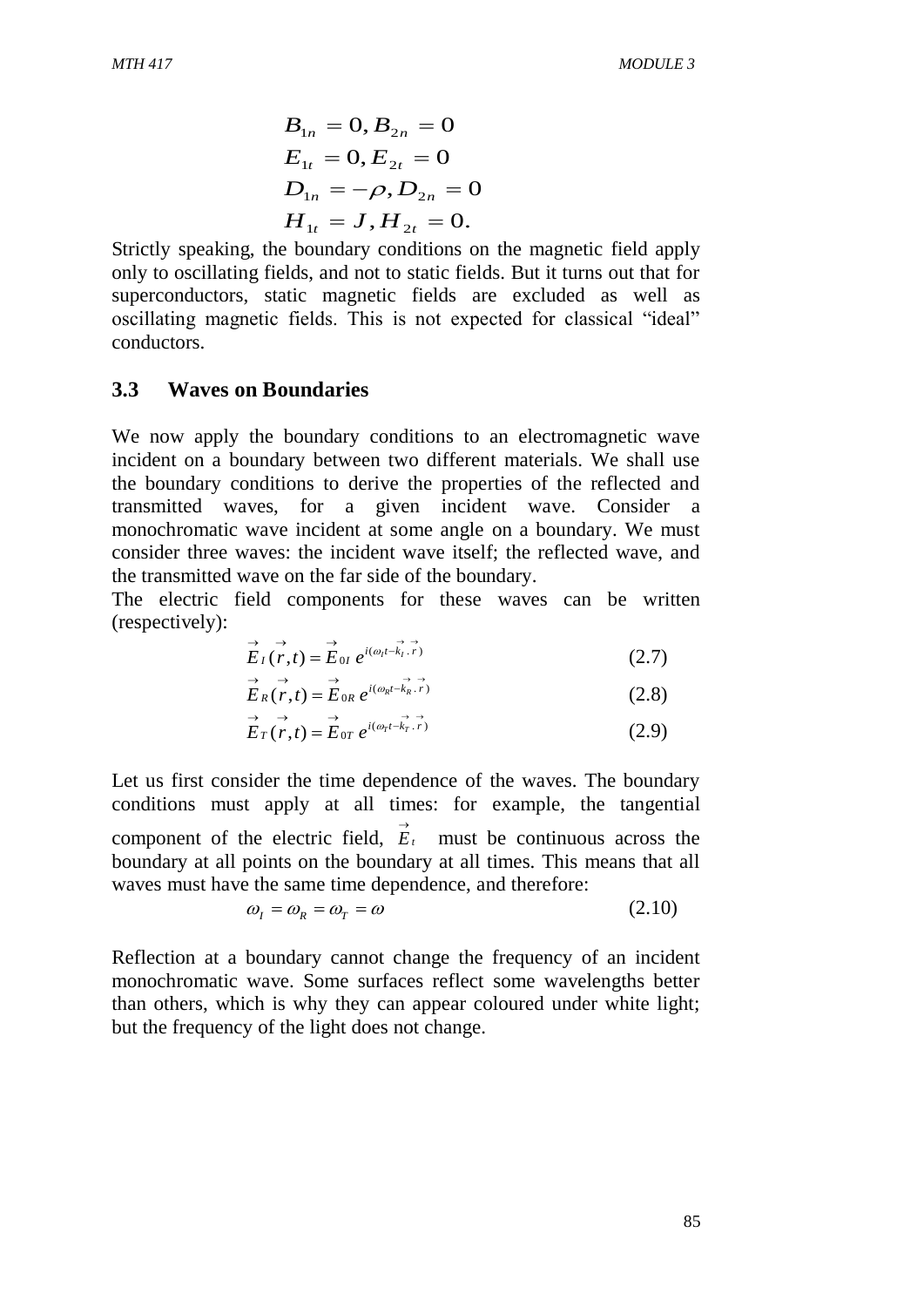#### **3.4 Laws of Reflection and Refraction**

Now let us consider the relationships between the directions in which the waves are moving. We shall find that these relationships are just the laws of reflection and refraction that we are familiar with from basic optics. However, our goal is now to derive these laws from Maxwell's equations, by applying the boundary condition waves across boundaries. We start from the fact that the boundary conditions must be satisfied at all points on the boundary. This means that the waves must all change phase in the same way as we move from one point to another on the boundary. Since the phase of each of the waves at a position  $\overrightarrow{r}$  is given by  $\vec{k} \cdot \vec{r}$ , where  $\vec{k}$  is the appropriate wave vector, we must have:  $\overrightarrow{k}_I \cdot \overrightarrow{p} = \overrightarrow{k}_R \cdot \overrightarrow{p} = \overrightarrow{k}_T \cdot \overrightarrow{p}$  $(2.11)$ 

where  $\overrightarrow{p}$  is any point on the boundary.

For simplicity, let us choose our coordinates so that the boundary lies in the plane  $z = 0$ . Then any point  $\overrightarrow{p}$  on the boundary can be written: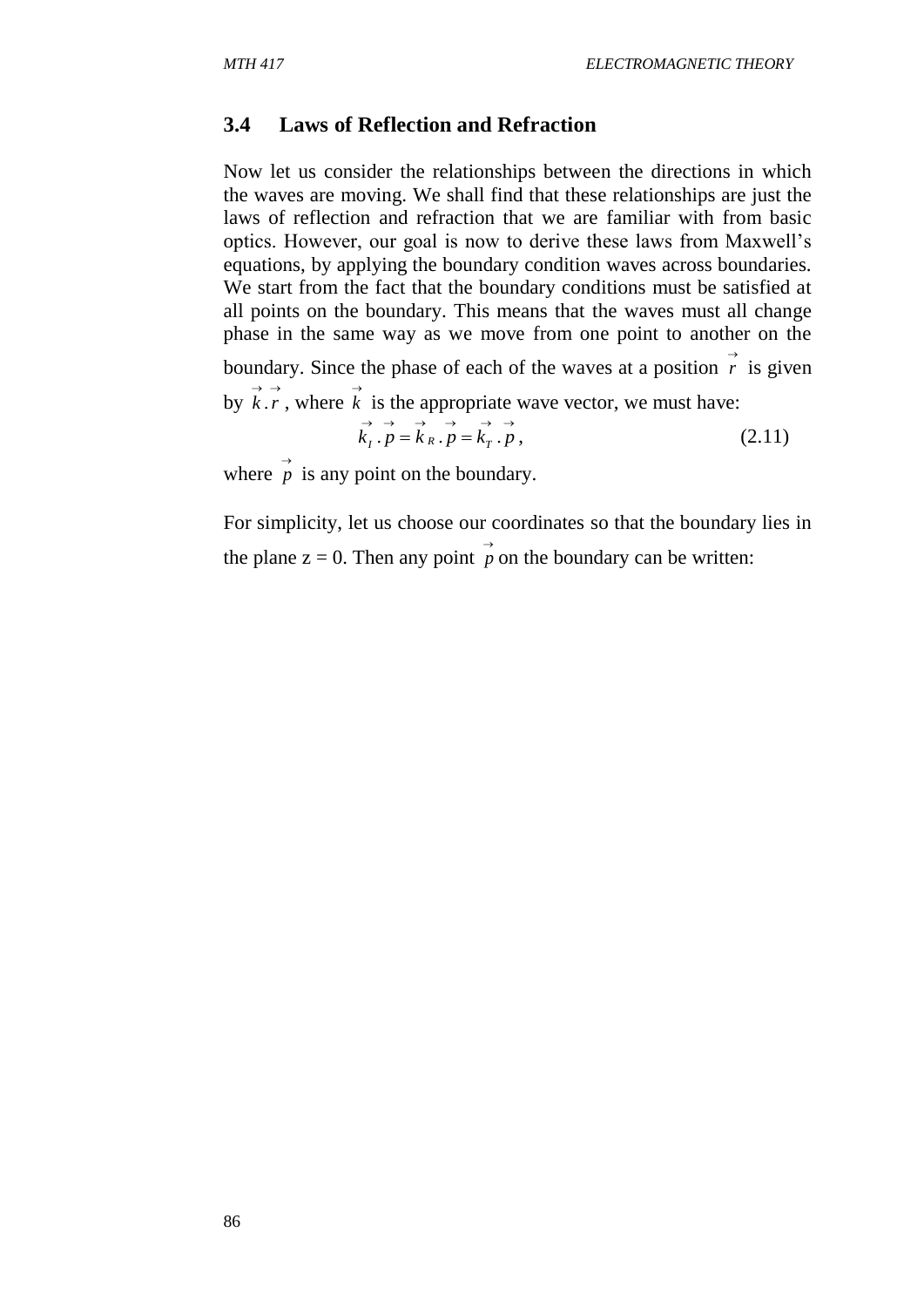But since the incident and reflected waves are travelling in the same material with the same frequency, the magnitudes of the wave vectors must be the same:

 $k_{I} = k_{R}$  (2.17)

Combining equations (2.15) and (2.16) we find:

$$
\theta_{I} = \theta_{R}
$$
 (The law of reflection) (2.18)

*I T T I k*  $\frac{\theta_I}{\theta_r} = \frac{k}{k}$  $\theta$ sin sin The law of refraction (Snell's law) (2.19)

## **3.5 Reflection and Refraction at a Boundary between Dielectrics**

As an example, consider a monochromatic wave incident on a boundary between two dielectrics (e.g. air and glass). Since the conductivity is zero on both sides of the boundary, the wave vectors of all waves must be real.

Also, we have:

$$
\frac{\omega}{k_1} = v_1, \quad \frac{\omega}{k_T} = v_2 \tag{2.20}
$$

Where  $v_1$  is the phase velocity in medium 1, and  $v_2$  is the phase velocity in medium. 2.

$$
\frac{\sin \theta_1}{\sin \theta_1} = \frac{v_1}{v_2} \tag{2.21}
$$

We define the refractive index n of a material as the ratio of the speed of light in a vacuum to the speed of light in the material:

$$
n = \frac{c}{v} \tag{2.22}
$$

Then equation (2.21) can be written:

$$
\frac{\sin \theta_1}{\sin \theta_1} = \frac{n_2}{n_1}
$$
\n(2.23)

This is the familiar form of Snell's law.

## **3.6 Reflection and Refraction at the Surface of a Conductor**

For a wave incident on a conductor,  $\overrightarrow{k_n}$  $k<sub>T</sub>$  will be complex:

$$
\vec{k}_T = \vec{\alpha} - i\vec{\beta} \tag{2.24}
$$

For a good conductor (i.e.  $\sigma \gg \omega \varepsilon_2$ ):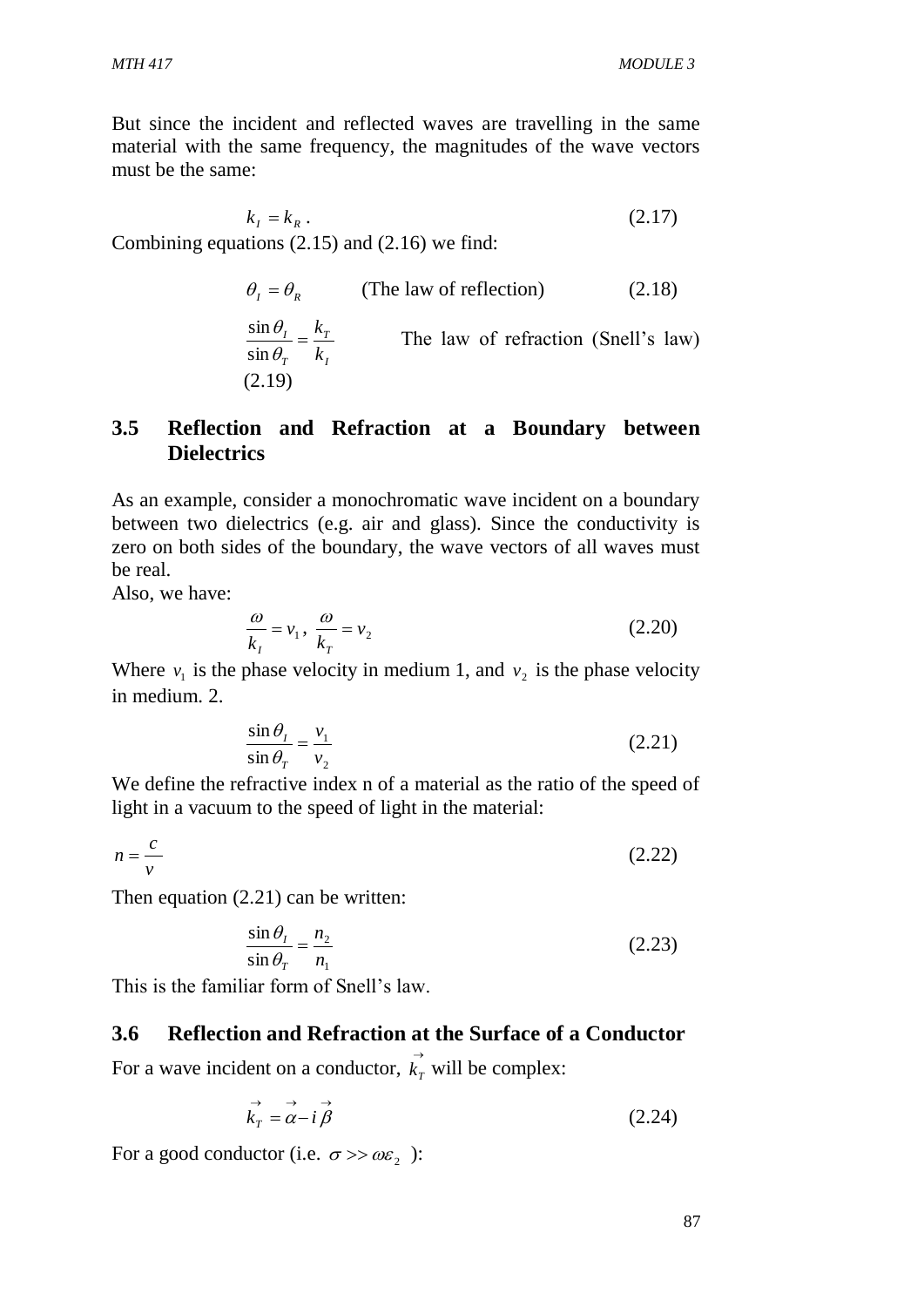$$
\alpha \approx \beta \approx \sqrt{\frac{\omega \mu_2 \sigma_2}{2}} \tag{2.25}
$$

so:

$$
k_T = \sqrt{\vec{\alpha}^2 + \vec{\beta}^2} = \sqrt{\omega \mu_2 \sigma_2}
$$
 (2.26)

Applying the law of refraction (2.19):

$$
\frac{\sin \theta_I}{\sin \theta_T} = \frac{k_T}{k_I} \approx \sqrt{\frac{\sigma_2}{\omega \varepsilon_1}} >> 1
$$
\n(2.27)

where we have assumed that  $\mu_2 \approx \mu_1$ . Since the largest value of  $\sin \theta_i$  is 1, equation (2.27) tells us that  $\sin \theta$ <sub>*T*</sub>  $\approx$  0, so the direction of the transmitted wave in a good conductor must be (close to the) normal to the surface.

#### **SELF-ASSESSMENT EXERCISE**

- i. Derive (from Maxwell's equations) the boundary conditions on electric and magnetic fields at the interface between two media.
- ii. Apply the boundary conditions on electric and magnetic fields to derive the laws of reflection and refraction.
- iii. Energy and Momentum.

We shall use Maxwell's macroscopic equations in (M1, M2, M3, M4), on the energy and momentum of the electromagnetic field and its interaction with matter.

#### **4.0 CONCLUSION**

We have seen in this unit that at plane boundaries, plane waves can either be reflected or refracted and that the reflection or refraction satisfies electromagnetic boundary conditions specific to the boundary media interface.

The behaviour of electromagnetic plane waves at these boundary conditions is subject to the laws of reflection and refraction while the boundaries may be dielectric or conductive.

#### **5.0 SUMMARY**

Plane electromagnetic waves are affected by boundaries in a manner subject to the nature of the boundary material.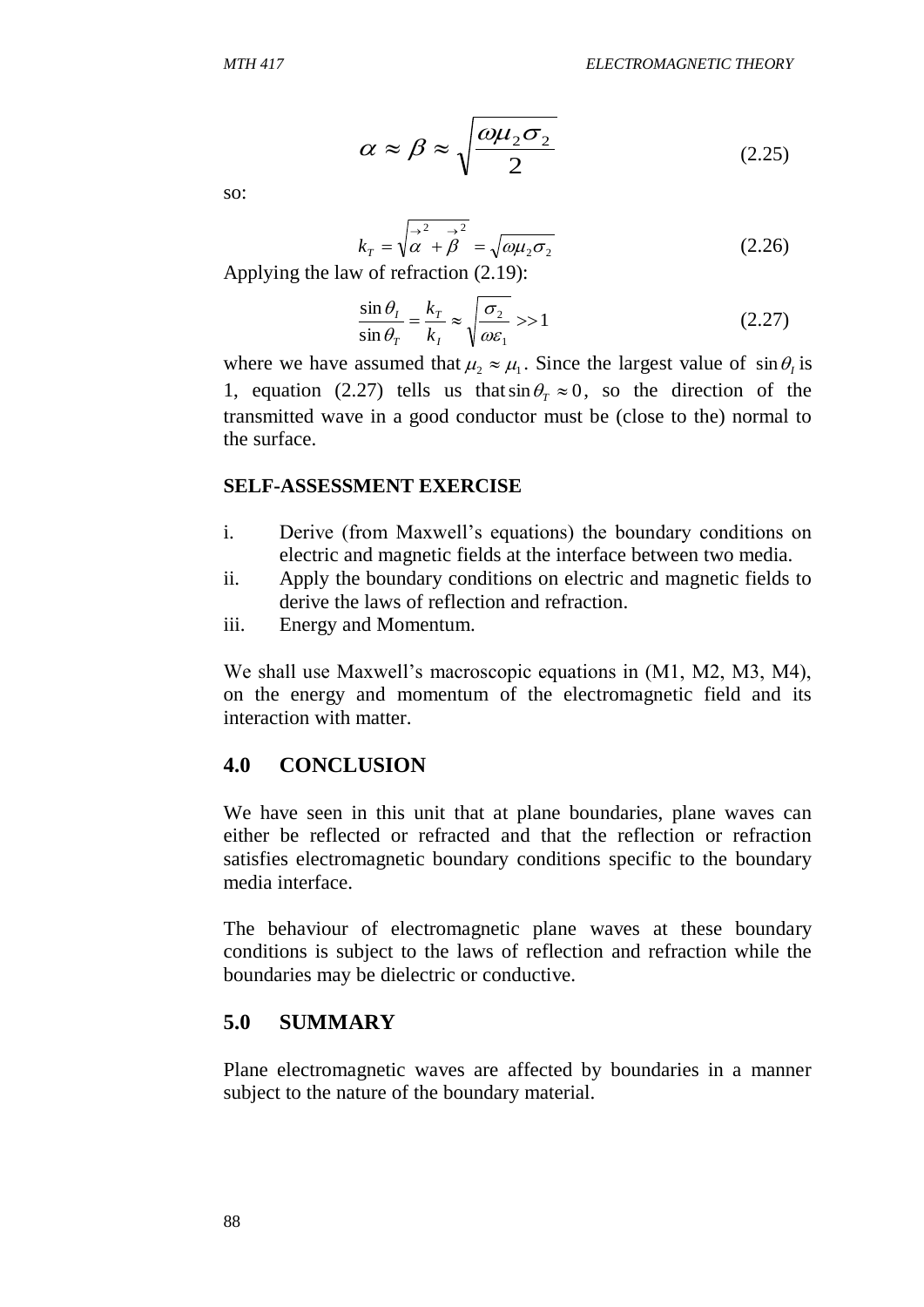## **6.0 TUTOR-MARKED ASSIGNMENT**

- 1. State any two important laws which govern the propagation of plane light waves at the plane boundary between two media.
- 2. What does Fresnel's Law state?
- 3. Derive an expression for Snell's Law.

#### **7.0 REFERENCES/FURTHER READING**

Banesh, H. (1983). *Relativity and its Roots.* New York: Freeman.

- Charles ,W, Misner, K. S. & Thorne, J. A. W. (1970). *Gravitation (A Treatment of Maxwell's Equations in Terms of Differential Forms*). New York: W. H. Freeman.
- Charles, F. S. (1995). *The Six Core Theories of Modern Physics.* MIT Press.
- David, H. S, Ann, W. M. & Jin, Au Kong (1994). *Electromagnetic Waves.* Prentice-Hall
- Grant, I. S. & Phillips, W.R. (2008). *Electromagnetism.* (2nd ed.). Manchester Physics Series.
- Griffiths, D. J. (1998). *Introduction to Electrodynamics.* (3rd ed.). Prentice Hall.
- Hermann, A. H. & James, R. M. (1989). *Electromagnetic Fields and Energy.* Prentice-Hall.
- Jackson, J. D. (1998). *Classical Electrodynamics.* (3rd ed.). Wiley.
- Landau, L. D. (1987). *The Classical Theory of Fields (Course of Theoretical Physics*. Oxford: Butterworth-Heinemann.
- Markus, Z. (1979). *Electromagnetic Field Theory: A Problem Solving Approach.* John Wiley & Sons.
- Maxwell, J. C. (1954). *A Treatise on Electricity and Magnetism.* Dover.
- Tipler, P. (2004). *Physics for Scientists and Engineers: Electricity, Magnetism, Light, and Elementary Modern Physics* .(5th ed.). W. H. Freeman.
- Wheeler, J. A, Misner, C. & Thorne, K.S. (1973). *Gravitation.* W. H. Freeman & Co.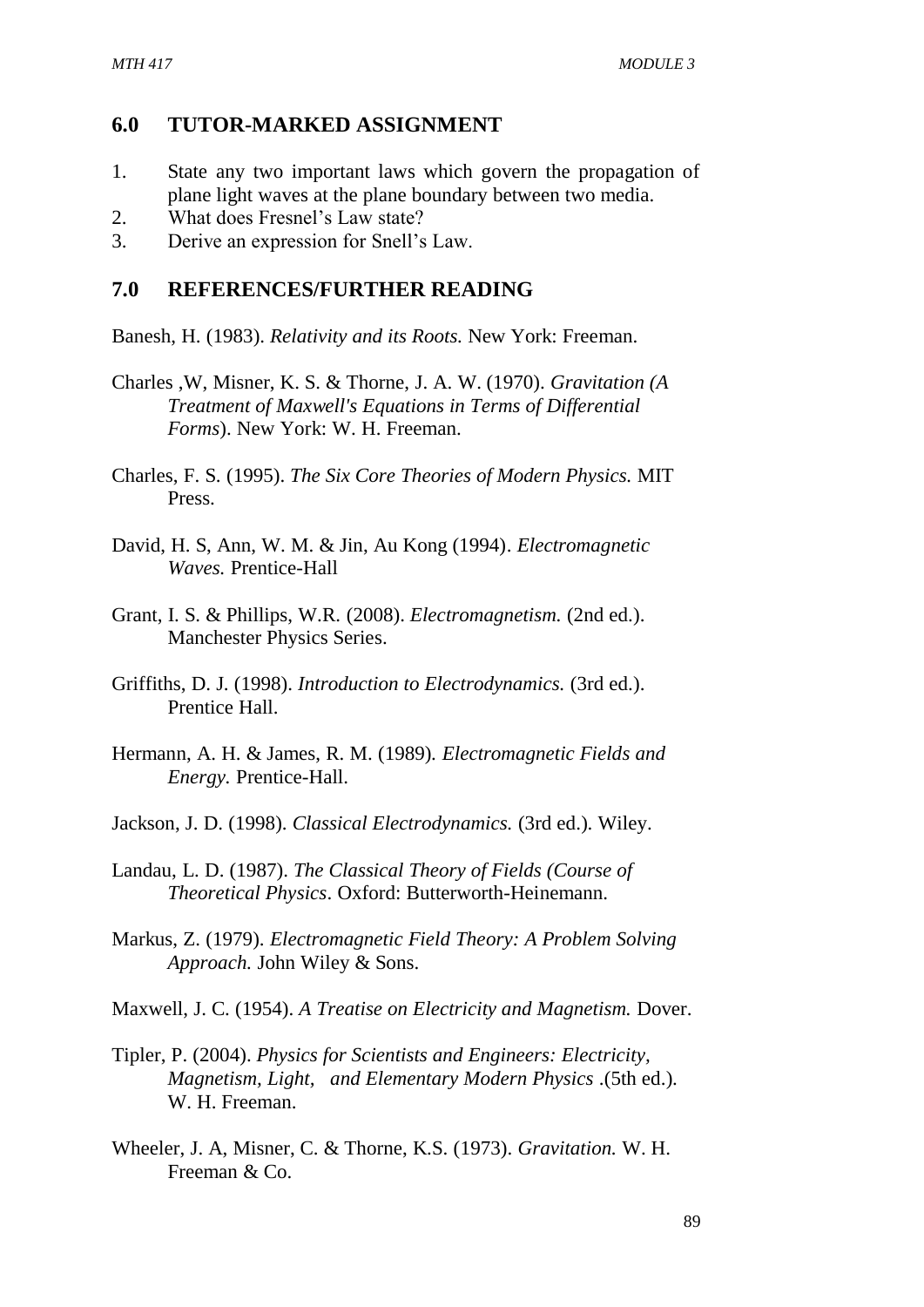# **MODULE 3**

| Unit 1 | Energy Theorem in Maxwell's Theory     |
|--------|----------------------------------------|
| Unit 2 | <b>Radiation from Extended Sources</b> |

## **UNIT 1 ENERGY THEOREM IN MAXWELL'S THEORY**

## **CONTENTS**

- 1.0 Introduction
- 2.0 Objectives
- 3.0 Main Content
	- 3.1 The Energy Theorem in Maxwell's Theory
	- 3.2 The Momentum Theorem in Maxwell's Theory
- 4.0 Conclusion
- 5.0 Summary
- 6.0 Tutor-Marked Assignment
- 7.0 References/Further Reading

# **1.0 INTRODUCTION**

Electromagnetic waves have associated energy and momentum and we shall be considering both Maxwell's energy and momentum theorems in explaining these phenomena.

# **2.0 OBJECTIVES**

At the end of this unit, you should be able to:

- explain the energy theorem in Maxwell's electromagnetic theory
- state why the energy theorem is also known as Poynting's theorem
- quantify the momentum theorem in Maxwell's electromagnetic theory
- explain the term electric volume force
- write an expression for the Maxwell stress tensor
- analyse relative electric permittivity.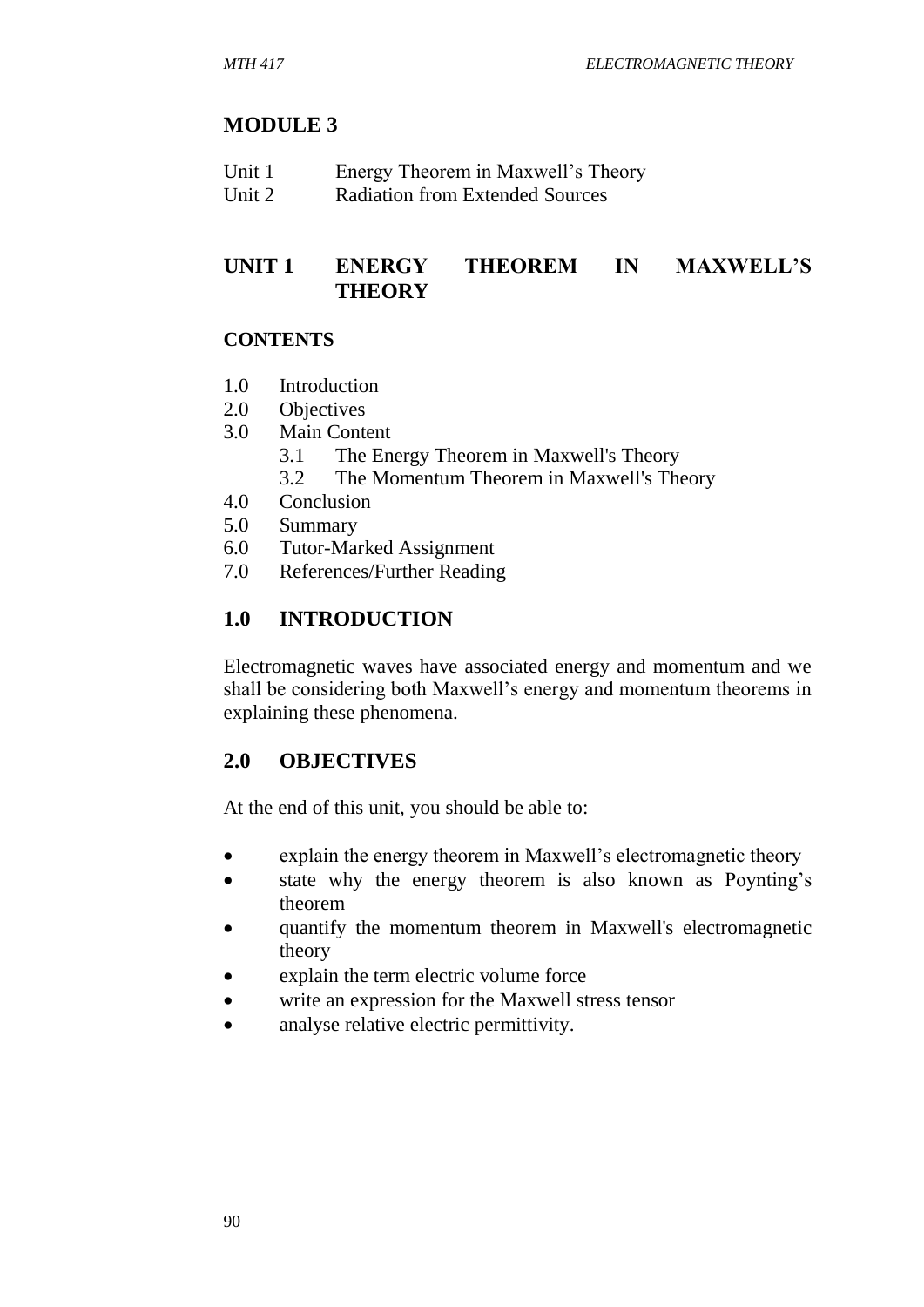#### **3.0 MAIN CONTENT**

#### **3.1 The Energy Theorem in Maxwell's Theory**

Scalar multiplying (M1) by  $\overrightarrow{H}$ , (M2) by  $\overrightarrow{E}$  and subtracting, we obtain  $\vec{H} \cdot \vec{B} + \vec{E} \cdot \vec{D}$  -  $\vec{j} \cdot \vec{E}$  $\rightarrow$   $\stackrel{\rightarrow}{\partial} \stackrel{\rightarrow}{R}$   $\rightarrow$   $\rightarrow$   $\stackrel{\rightarrow}{\partial} \stackrel{\rightarrow}{D}$  $\overrightarrow{H} \cdot (\nabla \times \overrightarrow{E}) - \overrightarrow{E} \cdot (\nabla \times \overrightarrow{E}) = \nabla \cdot (\overrightarrow{E} \times \overrightarrow{H})$ J  $\left(\stackrel{\rightarrow}{H}\cdot\stackrel{\rightarrow}{B}+\stackrel{\rightarrow}{E}\cdot\stackrel{\rightarrow}{D}\right)$  $\setminus$  $\left(\stackrel{\rightarrow}{H}\cdot\stackrel{\rightarrow}{B}+\stackrel{\rightarrow}{E}\cdot$  $\partial$  $=-\frac{1}{2}\frac{\partial}{\partial}\left(\vec{H}\cdot\vec{B}+\vec{E}\cdot\vec{D}\right)-\vec{j}\cdot\vec{E}$  $\widehat{o}$  $-\vec{E}\cdot\vec{j}-\vec{E}\cdot\frac{\partial}{\partial z}$  $\widehat{o}$  $=-\vec{H}\cdot\vec{c}$ 2  $\partial t$ *t*  $\vec{E} \cdot \vec{j} - \vec{E} \cdot \frac{\partial D}{\partial \vec{k}}$ *t*  $\overrightarrow{H} \cdot \frac{\partial B}{\partial A}$ 1  $(6.24)(3.1)$ 

Integration over the entire volume *V* and using Gauss' theorem (the divergence theorem), we obtain

$$
-\frac{\partial}{\partial t}\int\limits_{V}\frac{1}{2}\left(\overrightarrow{H}\cdot\overrightarrow{B}+\overrightarrow{E}\cdot\overrightarrow{D}\right)d^{3}x'=\int\limits_{V}\overrightarrow{j}\cdot\overrightarrow{E}d^{3}x'+\int\limits_{A}\left(\overrightarrow{E}\times\overrightarrow{H}\right)\cdot\overrightarrow{n}d^{2}x'\,\,(6.25)(3.2)
$$

But, according to Ohm's law in the presence of an electromotive force field, the linear relationship between the current and the electric field is

$$
\vec{j} = \sigma \left( \vec{E} + \vec{E} \right) \tag{6.26} \tag{6.26} \tag{6.33}
$$

which means that

 $\vec{j} \cdot \vec{E} d^3 x = \int \frac{\vec{j}^2}{2} d^3 x - \int \left( \vec{j} \cdot \vec{E} \right) d^3 x$ *V EMF*  $\int\limits_V j \cdot E d^3 x = \int\limits_V \frac{J}{\sigma} d^3 x - \int\limits_V \left( j \cdot E \right)$ J  $\setminus$  $\overline{\phantom{a}}$  $\overline{\mathcal{L}}$ ſ  $\vec{j} \cdot \vec{E} d^3 x = \left[ \frac{j^2}{2} d^3 x - \int \right] \vec{j} \cdot \vec{E}$  $\sigma$  $(6.27)(3.4)$ 

Inserting this into equation (3.2)

$$
\int_{V} \vec{j} \cdot \vec{E} d^{3}x = \int_{V} \frac{j^{2}}{\sigma} d^{3}x' + \frac{\partial}{\partial t} \int_{V} \frac{1}{2} \left( \vec{H} \cdot \vec{B} + \vec{E} \cdot \vec{D} \right) d^{3}x' + \int_{A} (\vec{E} \times \vec{H}) \cdot \vec{n} d^{2}x'
$$
\n(6.28)(3.5)

i.e.

Appliedelectric power = Joule heat  $+$  Field energy  $+$  Radiated power

#### Which is the **energy theorem in Maxwell's theory** also known as **Poynting's theorem**?

It is convenient to introduce the following quantities: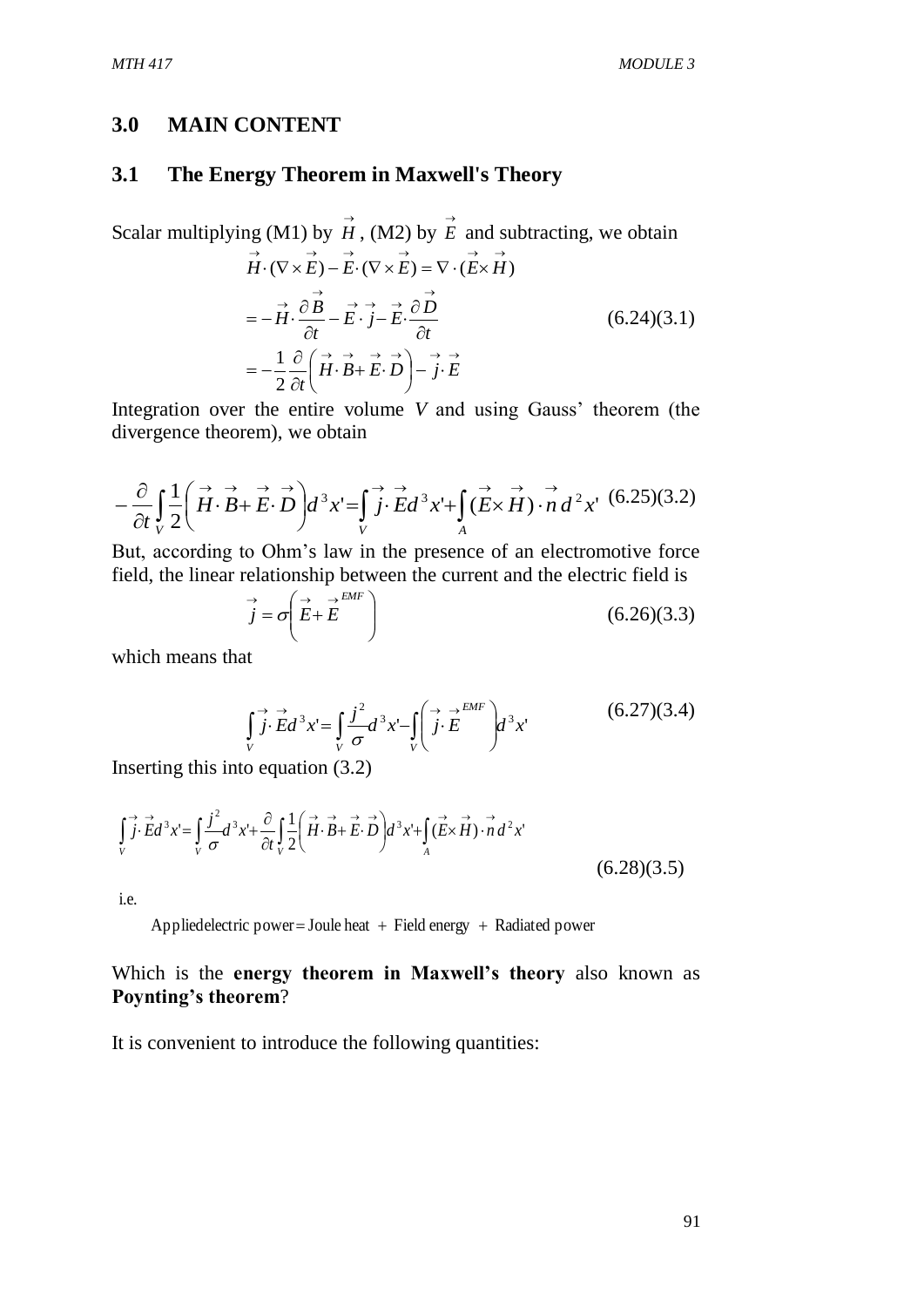$$
U_e = \frac{1}{2} \int_V \vec{E} \cdot \vec{D} d^3 x'
$$
  
\n
$$
U_m = \frac{1}{2} \int_V \vec{H} \cdot \vec{B} d^3 x'
$$
  
\n
$$
\vec{S} = \vec{E} \times \vec{H}
$$
\n(3.6)

where *U*e is the **electric field energy**, *U*m is the **magnetic field energy**, both measured in J, and  $\overrightarrow{S}$  is the **Poynting vector (power flux**), measured in  $W/m^2$ .

## **3.2 The Momentum Theorem in Maxwell's Theory**

We now investigate the momentum balance (force actions) in the case that a field interacts with matter in a non-relativistic way. For this purpose we consider the force density given by the Lorentz force per unit volume  $\rho \vec{E} + \vec{j} \times \vec{B}$ 

Using Maxwell's equations (M1-M4) and symmetrising, we obtain

$$
\rho \vec{E} + j \times \vec{B} = (\nabla \cdot \vec{D}) \vec{E} + \left( \nabla \times \vec{H} - \frac{\partial \vec{D}}{\partial t} \right) \times \vec{B}
$$
\n
$$
= (\nabla \cdot \vec{D}) \vec{E} + (\nabla \times \vec{H}) \times \vec{B} - \frac{\partial \vec{D}}{\partial t} \times \vec{B}
$$
\n
$$
= (\nabla \cdot \vec{D}) \vec{E} - \vec{B} \times (\nabla \times \vec{H}) - \frac{\partial}{\partial t} (\vec{D} \times \vec{B}) + \vec{D} \times \frac{\partial \vec{B}}{\partial t}
$$
\n
$$
= (\nabla \cdot \vec{D}) \vec{E} - \vec{B} \times (\nabla \times \vec{H}) - \frac{\partial}{\partial t} (\vec{D} \times \vec{B}) - \vec{D} \times (\nabla \times \vec{E}) + \vec{H} (\nabla \cdot \vec{B})
$$
\n
$$
= \left[ (\nabla \cdot \vec{D}) \vec{E} - \vec{D} \times (\nabla \times \vec{E}) \right] + \left[ (\nabla \cdot \vec{B}) \vec{H} - \vec{B} \times (\nabla \times \vec{H}) \right]
$$
\n
$$
= -\frac{\partial}{\partial t} (\vec{D} \times \vec{B})
$$
\n(3.7)

One verifies easily that the *i*th vector components of the two terms in square brackets in the right hand member of (3.7) can be expressed as

$$
\left[ (\nabla \cdot \vec{D}) \vec{E} - \vec{D} \times (\nabla \times \vec{E}) \right]_i = \frac{1}{2} \left( \vec{E} \cdot \frac{\partial \vec{D}}{\partial x_i} - \vec{D} \cdot \frac{\partial \vec{E}}{\partial x_i} \right) + \frac{\partial}{\partial x_i} \left( E_i D_i - \frac{1}{2} \vec{E} \cdot \vec{D} \delta_{ij} \right) \quad (3.8)
$$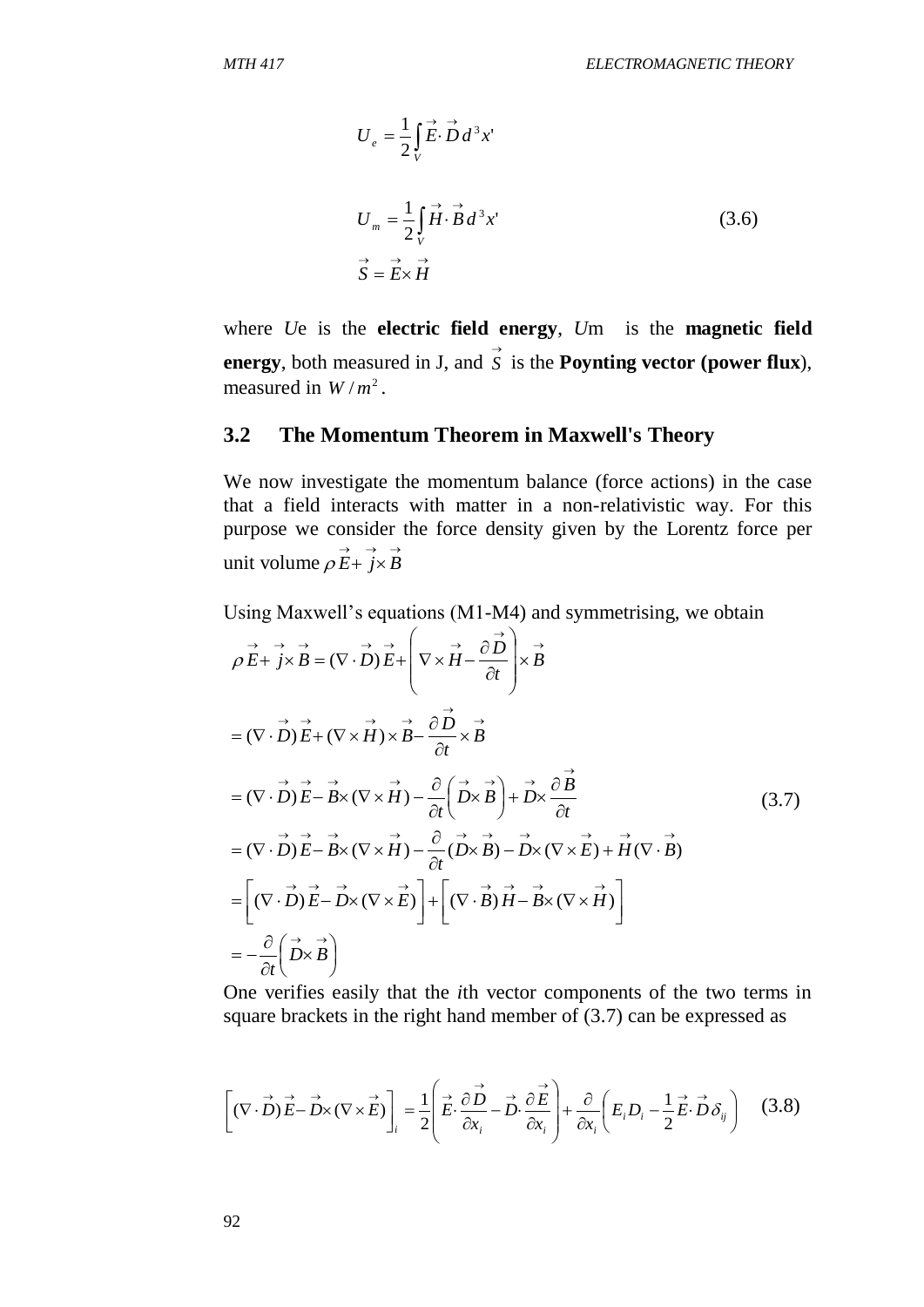and

$$
\left[ (\nabla \cdot \vec{B}) \vec{H} - \vec{B} \times (\nabla \times \vec{H}) \right]_i = \frac{1}{2} \left( \vec{H} \cdot \frac{\partial \vec{B}}{\partial x_i} - \vec{B} \cdot \frac{\partial \vec{H}}{\partial x_i} \right) + \frac{\partial}{\partial x_i} \left( H_i B_i - \frac{1}{2} \vec{B} \cdot \vec{H} \delta_{ij} \right)
$$
(3.9)

respectively.

Using these two expressions in the *i*th component of equation (3.7) on the preceding page and re-shuffling terms, we get

$$
\vec{\rho} \vec{E} + \vec{j} \times \vec{B} = \frac{1}{2} \left[ \left( \vec{E} \cdot \frac{\partial \vec{D}}{\partial x_i} - \vec{D} \cdot \frac{\partial \vec{E}}{\partial x_i} \right) + \left( \vec{H} \cdot \frac{\partial \vec{B}}{\partial x_i} - \vec{B} \cdot \frac{\partial \vec{H}}{\partial x_i} \right) \right] + \frac{\partial}{\partial t} \left( \vec{D} \times \vec{B} \right)
$$
  
=  $\frac{\partial}{\partial x_i} \left( E_i D_i - \frac{1}{2} \vec{E} \cdot \vec{D} \delta_{ij} + H_i B_i - \frac{1}{2} \vec{B} \cdot \vec{H} \delta_{ij} \right)$  (3.10)

 $\overline{\phantom{a}}$ J  $\setminus$  $\partial$ *i x* 2 2

Introducing the electric volume force  $F_{ev}$  via its *i*th component

$$
(F_{ev})_i = \left(\rho \vec{E} + \vec{j} \times \vec{B}\right)_i - \frac{1}{2} \left[ \left(\vec{E} \cdot \frac{\partial \vec{D}}{\partial x_i} - \vec{D} \cdot \frac{\partial \vec{E}}{\partial x_i}\right) + \left(\vec{H} \cdot \frac{\partial \vec{B}}{\partial x_i} - \vec{B} \cdot \frac{\partial \vec{H}}{\partial x_i}\right) \right]
$$
(3.11)

And the *Maxwell* stress tensor *T* with components

$$
T_{ij} = E_i D_i - \frac{1}{2} \vec{E} \cdot \vec{D} \delta_{ij} + H_i B_i - \frac{1}{2} \vec{B} \cdot \vec{H} \delta_{ij}
$$
 (3.12)

We finally obtain the force equation

$$
\left[F_{ev} + \frac{\partial}{\partial t} \left(\vec{D} \times \vec{B}\right)\right]_i = \frac{\partial T_{ij}}{\partial x_i} = \left(\nabla \cdot \vec{T}\right)_i
$$
\n(3.13)

If we introduce the relative electric permittivity *k* and the *relative*  magnetic permeability  $k_m$  as

$$
\overrightarrow{D} = k\varepsilon_0 \overrightarrow{E} = \varepsilon \overrightarrow{E}
$$
 (3.14)

$$
\vec{B} = k_m \mu_0 \vec{H} = \mu \vec{H}
$$
 (3.15)

We can rewrite  $(3.13)$  as

$$
\frac{\partial T_{ij}}{\partial x_i} = \left( F_{ev} + \frac{kk_m}{c^2} \frac{\partial \vec{S}}{\partial t} \right)_i
$$
\n(3.16)

Where  $\vec{s}$  is the Poynting vector defined in equation (3.6). Integration over the entire volume *V* yields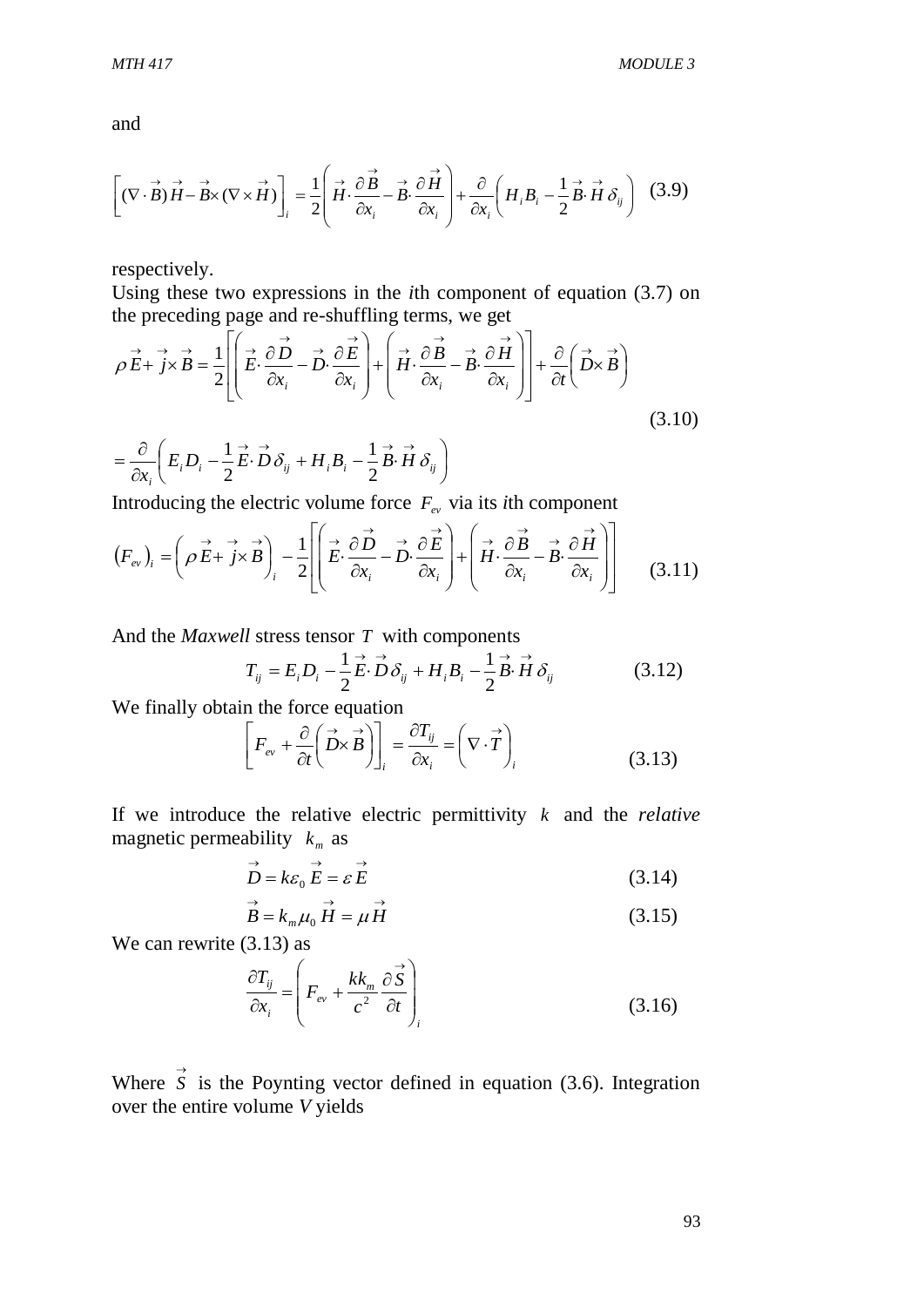$$
\int\limits_V \rho \left( \overrightarrow{E} + \overrightarrow{v} \times \overrightarrow{B} \right) d^3 x' + \frac{1}{c^2} \frac{d}{dt} \int\limits_V \overrightarrow{S} d^3 x' = \int\limits_S \overrightarrow{T}_{n} d^2 x', \tag{3.17}
$$

Force on the matter  $+$  Field momentum  $=$  *Maxwell* Stress

This expresses the balance between the force on the matter as the rate of change of the electromagnetic field momentum and the Maxwell stress. This equation is called the **momentum theorem in Maxwell's theory.** In vacuum (3.17) becomes

$$
\int\limits_V \rho \left( \overrightarrow{E} + \overrightarrow{v} \times \overrightarrow{B} \right) d^3 x' + \frac{1}{c^2} \frac{d}{dt} \int\limits_V \overrightarrow{S} d^3 x' = \int\limits_S \overrightarrow{T}_{n} d^2 x', \tag{3.18}
$$

Force on the matter  $+$  Field momentum  $=$  *Maxwell* Stress or

$$
\frac{d}{dt}P^{\text{Mech}} + \frac{d}{dt}P^{\text{Field}} = \int_{S} \vec{T}_{n} d^{2}x' \tag{3.19}
$$

## **4.0 CONCLUSION**

Here, the energy theorem in Maxwell's electromagnetic theory has been established through the Poynting's theorem and the momentum theorem. We discovered the term electric volume force and derived an expression for the Maxwell stress tensor while at the same time qualified relative electric permittivity.

#### **5.0 SUMMARY**

Electromagnetic waves convey energy and possess momentum.

## **6.0 TUTOR-MARKED ASSIGNMENT**

- 1. State the energy theorem and list five practical applications of this theorem.
- 2. Describe Poynting's Vector and relate it to solar radiation.
- 3. Does light wave have momentum? If it does, quantify it mathematically.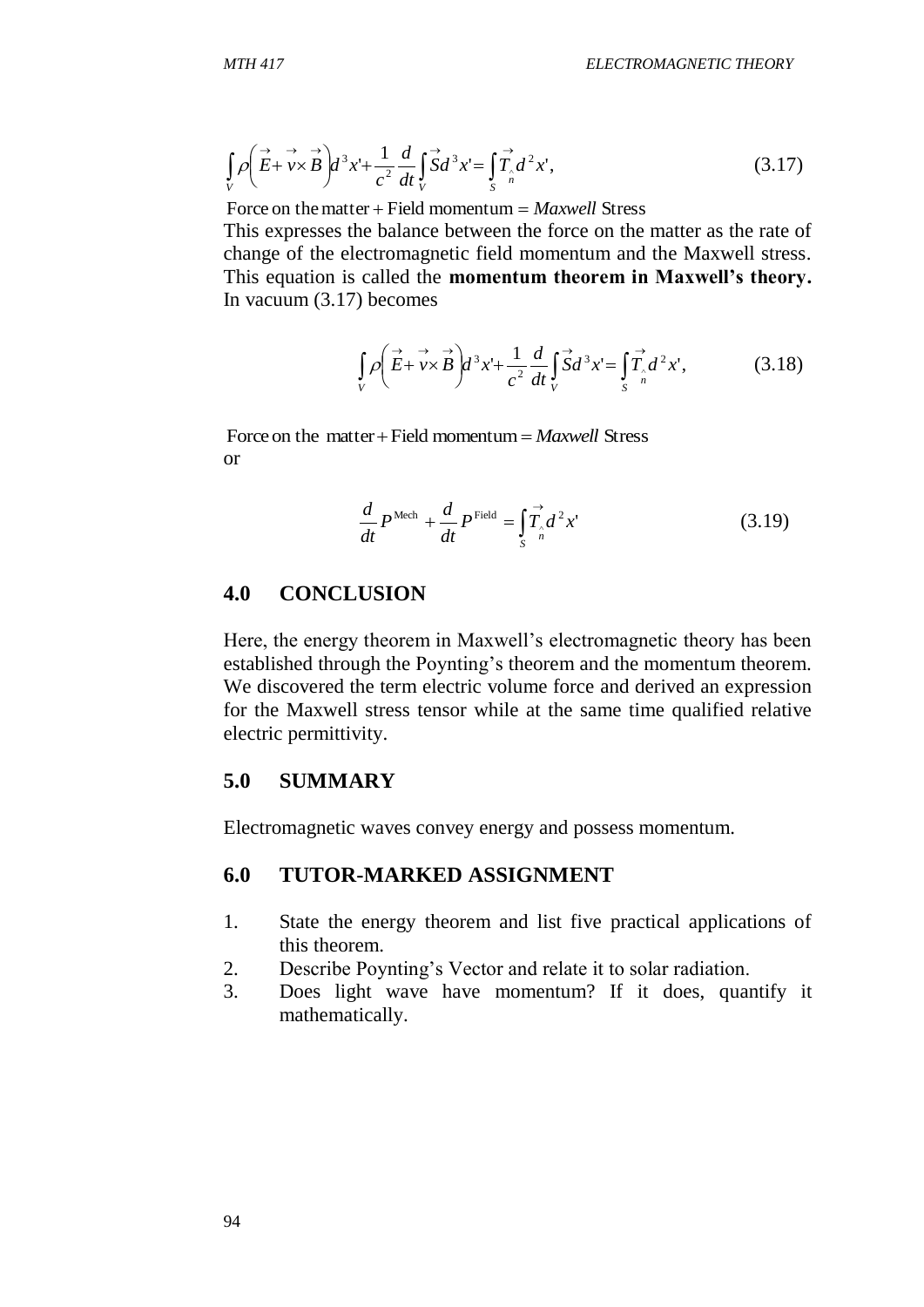#### **7.0 REFERENCES/FURTHER READING**

Banesh, H. (1983). *Relativity and its Roots.* New York: Freeman.

- Charles, F. S. (1995). *The Six Core Theories of Modern Physics.* MIT Press.
- Charles, W, Misner, K. S. & Thorne, J. A. W. (1970). *Gravitation (A Treatment of Maxwell's Equations in Terms of Differential Forms*). New York: W. H. Freeman.
- David, H. S, Ann, W. M. & Jin, Au Kong (1994). *Electromagnetic Waves.* Prentice-Hall
- Grant, I. S. & Phillips, W.R. (2008). *Electromagnetism.* (2nd ed.). Manchester Physics Series.
- Griffiths, D. J. (1998). *Introduction to Electrodynamics.* (3rd ed.). Prentice Hall.
- Hermann, A. H. & James, R. M. (1989). *Electromagnetic Fields and Energy.* Prentice-Hall.
- Jackson, J. D. (1998). *Classical Electrodynamics.* (3rd ed.). Wiley.
- Landau, L. D. (1987). *The Classical Theory of Fields (Course of Theoretical Physics*. Oxford: Butterworth-Heinemann.
- Markus, Z. (1979). *Electromagnetic Field Theory: A Problem Solving Approach.* John Wiley & Sons.
- Maxwell, J. C. (1954). *A Treatise on Electricity and Magnetism.* Dover.
- Tipler, P. (2004). *Physics for Scientists and Engineers: Electricity, Magnetism, Light, and Elementary Modern Physics.* (5th ed.). W. H. Freeman.
- Wheeler, J. A, Misner, C. & Thorne, K.S. (1973). *Gravitation.* W. H. Freeman & Co.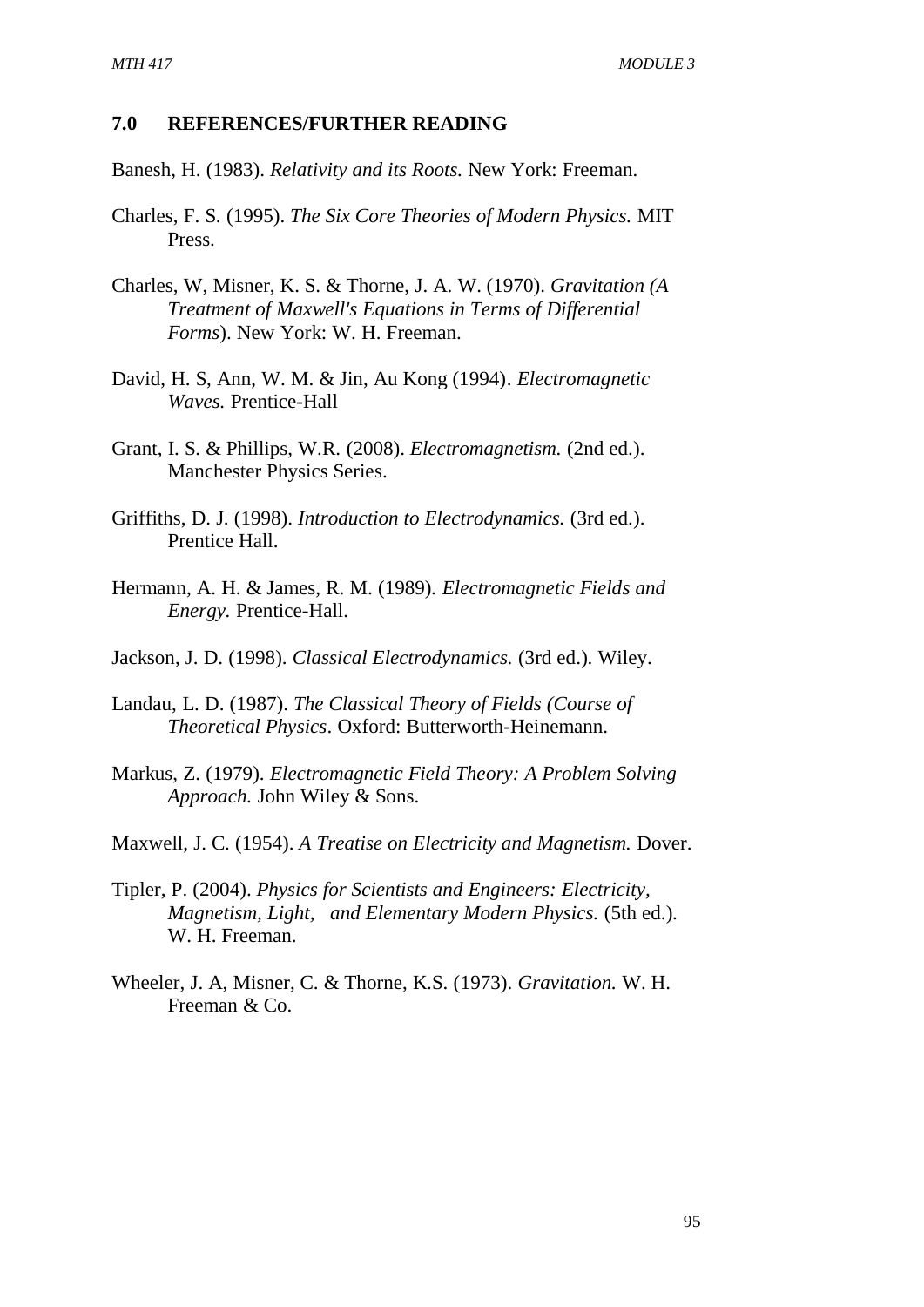# **UNIT 2 RADIATION FROM EXTENDED SOURCES**

## **CONTENTS**

- 1.0 Introduction
- 2.0 Objectives
- 3.0 Main Content
	- 3.1 Radiation from Extended Sources
	- 3.2 Radiation from Charges Moving in Matter
	- 3.3 Derivation of the Lorentz Transformation
	- 3.4 Further Assignments
- 4.0 Conclusion
- 5.0 Summary
- 6.0 Tutor-Marked Assignment
- 7.0 References/Further Reading

# **1.0 INTRODUCTION**

Electromagnetic propagation in material medium can be radically different from propagation through vacuum as electromagnetism is affected by media and it is reasonable to simplify the propagation properties of electromagnetic waves by considering the geometry of the radiating source.

# **2.0 OBJECTIVES**

At the end of this unit, you should be able to:

- appreciate that there are radiation from extended sources
- write down the macroscopic Maxwell equations
- analyse collisional interaction between charge carriers
- describe anisotropic and birefringent medium
- explain how charges moving in matter radiate electromagnetic waves
- derive the Lorentz transformation
- state why the combination of two Lorentz transformations must be a Lorentz transformation.

# **3.0 MAIN CONTENT**

# **3.1 Radiation from Extended Sources**

Certain radiation systems have a geometry which is one-dimensional, symmetric or in any other way simple enough that a direct calculation of the radiated fields and energy is possible. This is for instance the case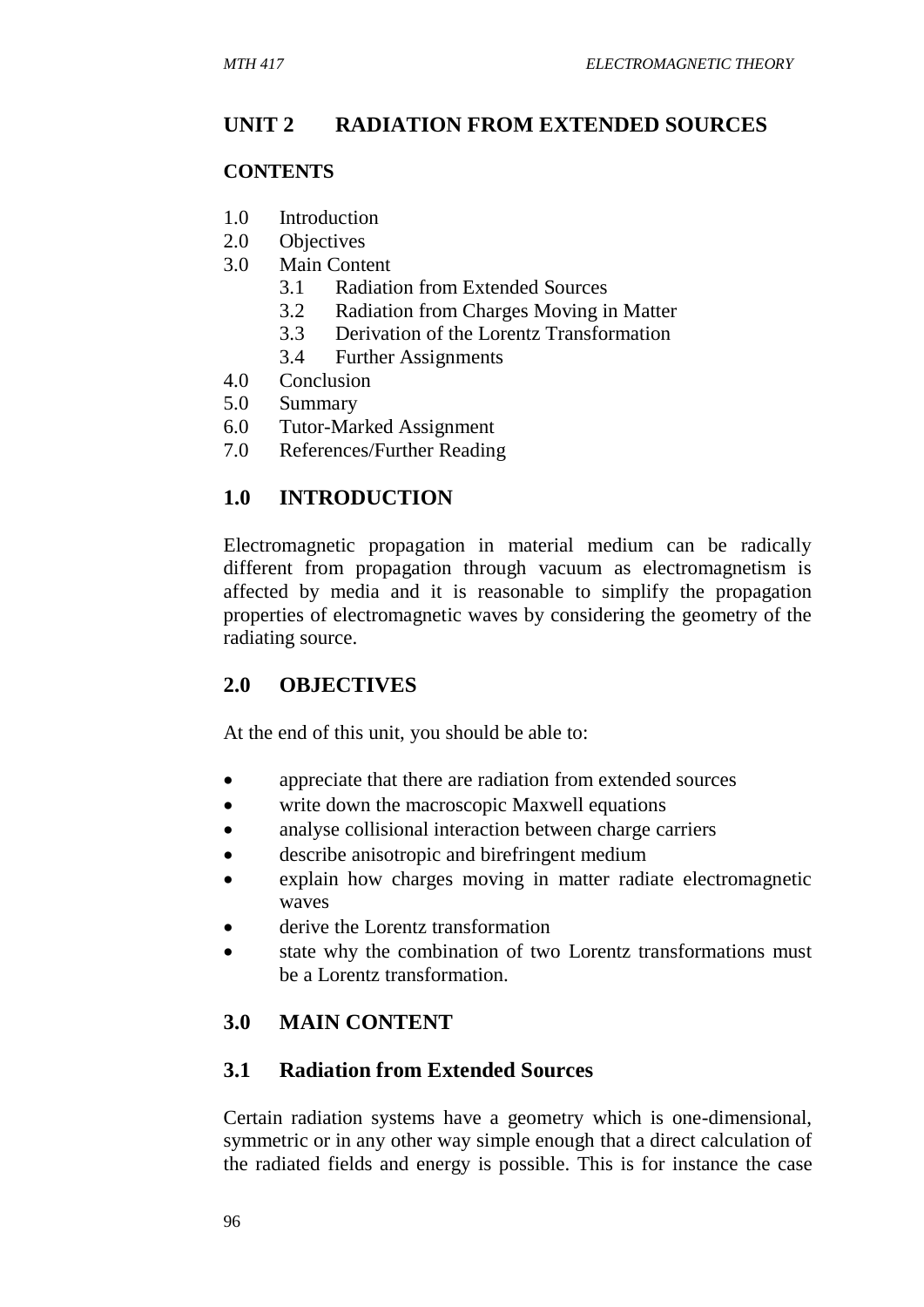when the current flows in one direction in space only and is limited in extent. An example of this is the linear antenna.

## **3.2 Radiation from Charges Moving in Matter**

When electromagnetic radiation is propagating through matter, new phenomena may appear which are (at least classically) not present in vacuum. As mentioned earlier, one can under certain simplifying assumptions include, to some extent, the influence from matter on the electromagnetic fields by introducing new, derived field quantities  $\overrightarrow{D}$ and *H* according to  $\rightarrow$ 

$$
\overrightarrow{D} = \varepsilon(t, x) \overrightarrow{E} = k\varepsilon_0 \overrightarrow{E}
$$
\n(4.1)

$$
B = \mu(t, x) H = k_m \mu_0 H.
$$
 (4.2)

Expressed in terms of these derived field quantities, the Maxwell equations, often called **macroscopic Maxwell equations**, take the form as shown previously[M1-M4] Assuming for simplicity that the electric permittivity  $\varepsilon$  and the magnetic permeability  $\mu$ , and hence the relative permittivity *k* and the relative permeability  $k_m$  all have fixed values, independent on time and space, for each type of material we consider, we can derive the general telegrapher's equation

$$
\frac{\partial^2 \vec{E}}{\partial \varsigma^2} - \sigma \mu \frac{\partial \vec{E}}{\partial t} - \varsigma \mu \frac{\partial^2 \vec{E}}{\partial t^2} = (0,0,0)
$$
 (4.3)

In describing (1D) wave propagation in a material medium, it is known that the existence of a finite conductivity, manifesting itself in a collisional interaction between the charge carriers, causes the waves to decay exponentially with time and space.

Let us therefore assume that in our medium  $\sigma = 0$  so that the wave equation simplifies to

$$
\frac{\partial^2 \vec{E}}{\partial \varsigma^2} - \epsilon \mu \frac{\partial^2 \vec{E}}{\partial t^2} = (0,0,0)
$$
 (4.4)

If we introduce the *phase velocity* in the medium as

$$
v_{\varphi} = \frac{1}{\sqrt{\varepsilon \mu}} = \frac{1}{\sqrt{kk_m \varepsilon_0 \mu_0}} = \frac{c}{\sqrt{kk_m}}
$$
(4.5)

Where, according to Equation (1.29),  $_{0}\mathbf{c}_{0}$ 1  $\mu_{\scriptscriptstyle 0} \varepsilon$  $c = \frac{1}{\sqrt{1 - c}}$  is the speed of light,

*i.e.*, the phase speed of electromagnetic waves in vacuum, then the general solution to each component of equation (4.4) on the previous page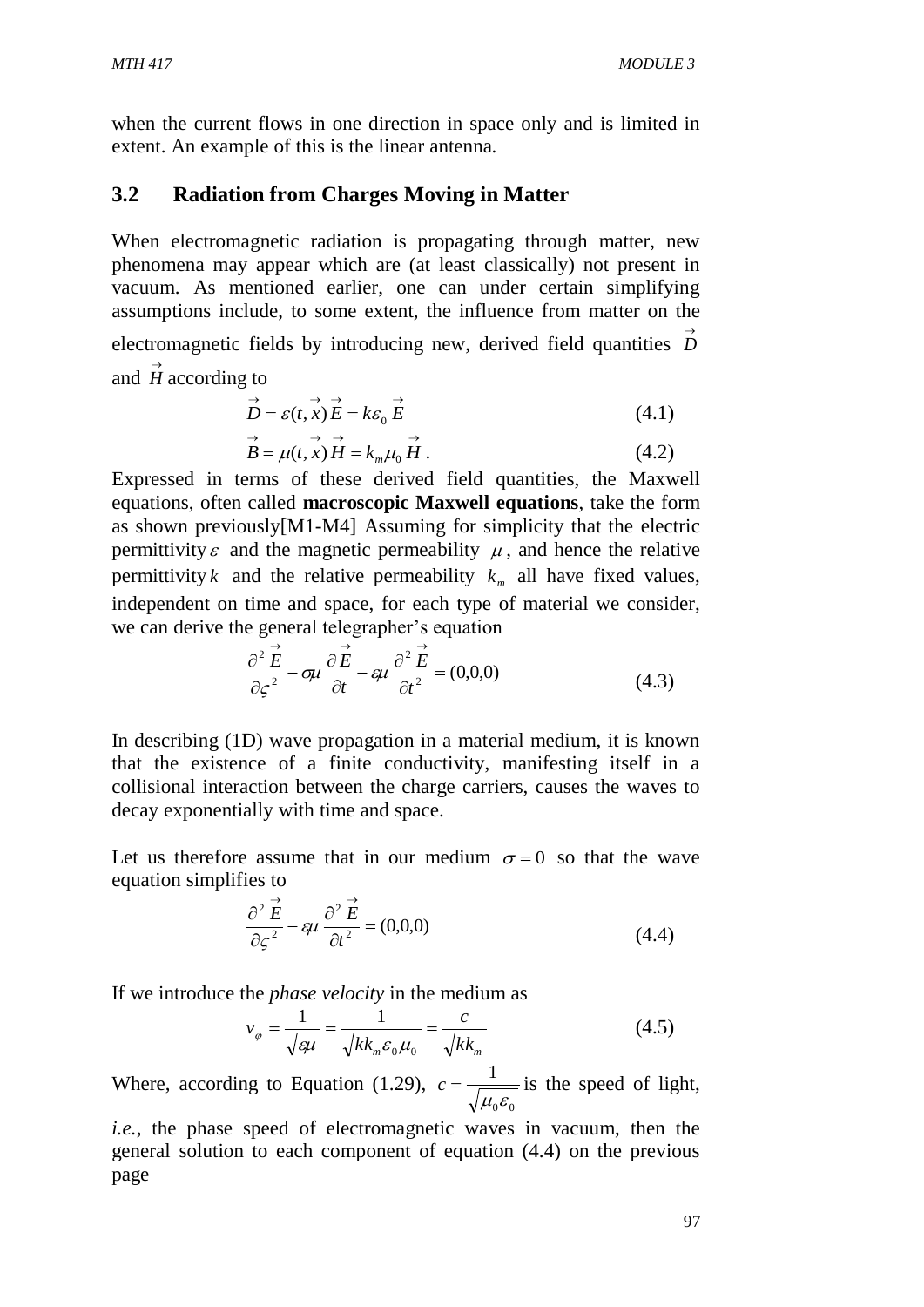$$
E_i = f(\zeta - v_{\varphi}t) + g(\zeta + v_{\varphi}t), \quad i = 1, 2, 3. \tag{4.6}
$$

The ratio of the phase speed in vacuum and in the medium

$$
\frac{c}{v_{\varphi}} = \sqrt{kk_m} = c\sqrt{\varphi\mu} \stackrel{\text{def}}{=} n \tag{4.7}
$$

 $E_i = f(\varsigma - v_{\varphi}t) + g(\varsigma + v_{\varphi}t)$ ,<br>
The ratio of the phase speed in vacuum anc<br>  $\frac{c}{v_{\varphi}} = \sqrt{k k_m} = c\sqrt{q}t \stackrel{def}{=} n$ <br>
is called the **refractive index** of the mediative<br>
the median is anisotropic or birefringent<br>
two tensor is called the **refractive index** of the medium. In general *n* is a function of both time and space as are the quantities  $\varepsilon$ ,  $\mu$ ,  $k$  and  $k_m$ . If, in addition, the medium is **anisotropic or birefringent**, all these quantities are ranktwo tensor fields. Under our simplifying assumptions, in each medium we consider  $n = Const$  for each frequency component of the fields. Associated with the phase speed of a medium for a wave of a given frequency  $\omega$  we have a *wave vector*, defined as

$$
\vec{k} = k \vec{k} = kv_{\varphi} = \frac{\omega}{v_{\varphi}} \frac{\vec{v_{\varphi}}}{v_{\varphi}}
$$
(4.8)

Consider the case of the vacuum where we assume that  $\vec{E}$  is timeharmonic, *i.e.*, can be represented by a Fourier component proportional to  $\exp\{i\omega t\}$ , the solution of equation (4.4) can be written

$$
\vec{E} = E_0 \exp\left\{ i(\vec{k} \cdot \vec{x} - \omega t) \right\}
$$
 (4.9)

Where now  $\vec{k}$  is the wave vector *in the medium* given by equation (4.8). With these definitions, the vacuum formula for the associated magnetic field,

$$
\vec{B} = \sqrt{\epsilon \mu} \hat{k} \times \vec{E} = \frac{1}{v_{\varphi}} \hat{k} \times \vec{E} = \frac{1}{\omega} \vec{k} \times \vec{E}
$$
(4.10)

is valid also in a material medium (assuming, as mentioned, that *n* has a fixed constant scalar value). A consequence of a  $k \neq 1$  is that the electric field will, in general, have a longitudinal component. It is important to notice that depending on the electric and magnetic properties of a medium, and, hence, on the value of the refractive index *n*, the phase speed in the medium can be smaller or larger than the speed of light:

$$
v_{\varphi} = \frac{c}{n} = \frac{\omega}{k} \tag{4.11}
$$

Where, in the last step, we have used eqn. (4.8). If the medium has a refractive index which, as is usually the case, dependent on frequency  $\omega$ , we say that the medium is *dispersive*. Because in this the *group velocity*

$$
v_g = \frac{\partial \omega}{\partial k} \tag{4.12}
$$

Has a unique value for each frequency component, and is different from *v*'. Except in regions of **anomalous dispersion**, *v*' is always smaller than *c*. In a gas of free charges, such as a *plasma*, the refractive index is given by the expression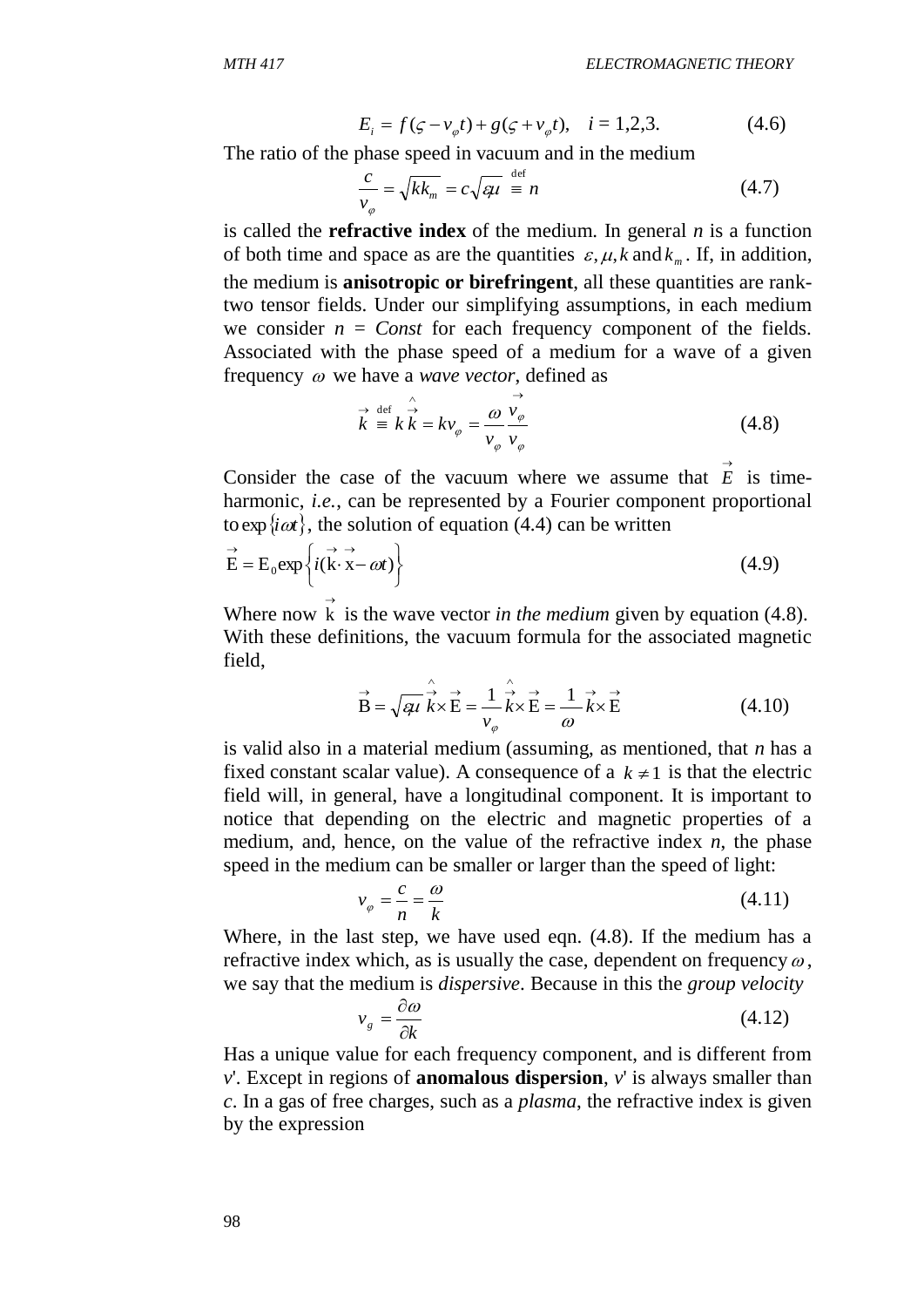$$
n^{2}(\omega) = 1 - \frac{\omega_{p}^{2}}{\omega^{2}}
$$
 (4.13)

Where

$$
\omega_p^2 = \sum_{\sigma} \frac{N_{\sigma} q_{\sigma}^2}{\varepsilon_0 m_{\sigma}}
$$
 (4.14)

is the *plasma frequency*. Here  $m_{\sigma}$  and  $N_{\sigma}$  denote the mass and number density, respectively, of charged particle species  $\sigma$ . In inhomogeneous plasma,  $N_{\sigma} = N_{\sigma}(x)$  so that the refractive index and also the phase and group velocities are space dependent. As can be easily seen, for each given frequency, the phase and group velocities in plasma are different from each other. If the frequency  $\omega$  is such that it coincides with  $\omega_p$  at some point in the medium, then at that point  $v_{\varphi} \to \infty$  while  $v_{g} \to 0$  and the wave Fourier component at  $\omega$  is reflected there.

#### **3.3 Derivation of the Lorentz Transformation**

In most cases, the Lorentz transformation is derived from the two postulates: the equivalence of all inertial reference frames and the invariance of the speed of light. However, the most general transformation of space and time coordinates can be derived using only the equivalence of all inertial reference frames and the symmetries of space and time.

The general transformation depends on one free parameter with the dimensionality of speed, which can be then identified with the speed of light *c*. This derivation uses the group property of the Lorentz transformations, which means that a combination of two Lorentz transformations also belongs to the class Lorentz transformations.

The derivation can be compactly written in matrix form. However, for those not familiar with matrix notation, we may also write it without matrices.

#### **3.4 Further Assignments**

1) Let us consider two inertial reference frames *O* and *O'*. The reference frame *O'* moves relative to *O* with velocity *v* along the *x* axis. We know that the coordinates *y* and *z* perpendicular to the velocity are the same in both reference frames:  $y = y'$  and  $z = z'$ . So, it is sufficient to consider only transformation of the coordinates *x* and *t* from the reference frame *O* to  $x' = f(x|x; t)$  and  $t' = ft(x; t)$  in the reference frame O'. From translational symmetry of space and time, we conclude that the functions *fx*(*x;*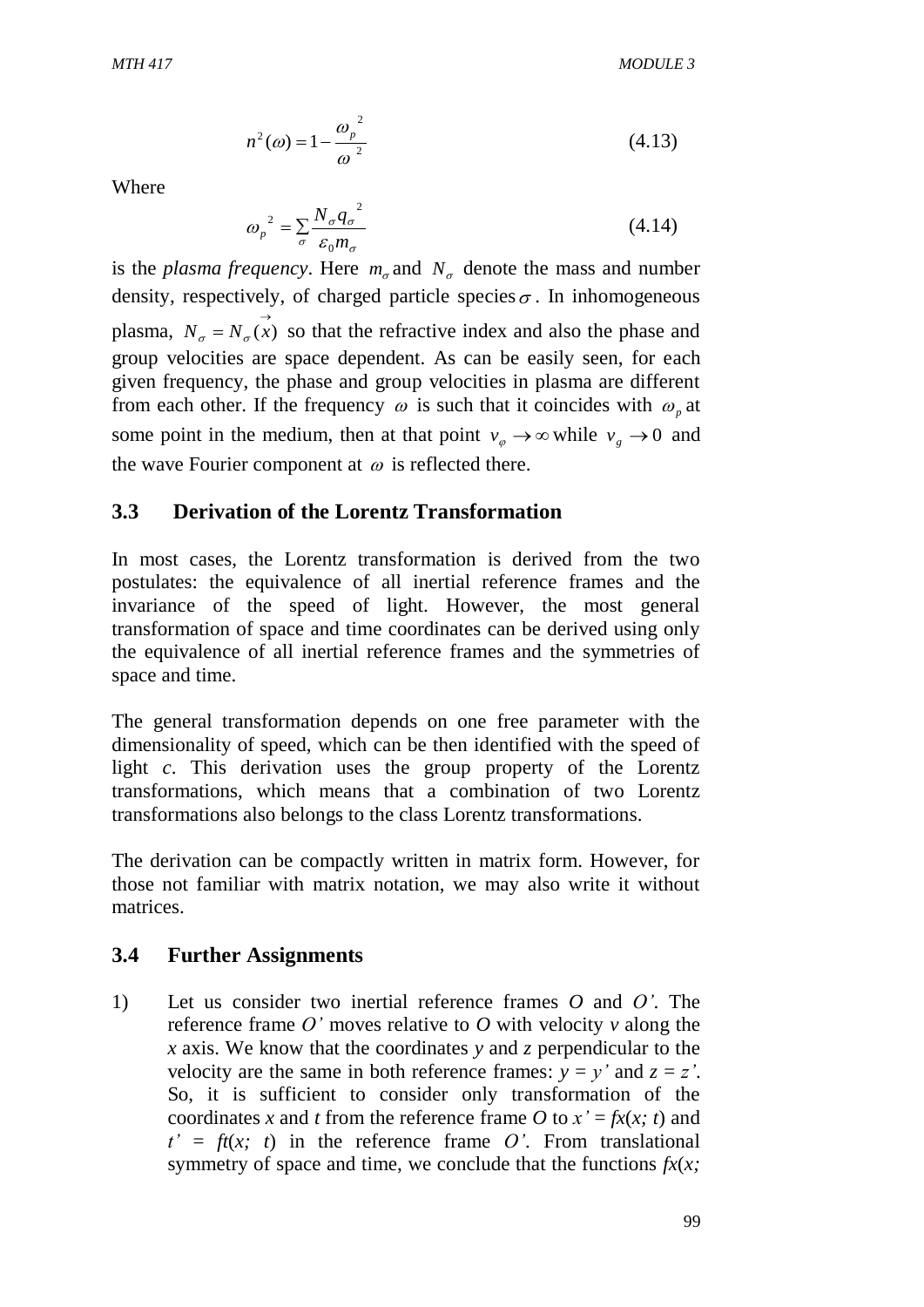*t*) and *ft*(*x; t*) must be linear functions. Indeed, the relative distances between two events in one reference frame must depend only on the relative distances in another frame:

$$
x_1' - x_2' = f_x(x_1 - x_2, t_1 - t_2)
$$
  
\n
$$
t_1' - t_2' = f_t(x_1 - x_2, t_1 - t_2)
$$
\n(5.1)

Because equation (5.1) must be valid for any two events, the functions  $fx(x; t)$  and  $ft(x; t)$  must be linear functions. Thus

$$
x' = Ax + Bt,
$$
  
\n
$$
t' = Cx + Dt
$$
\n(5.2)

Where A, B, C and D are some coefficients that depend on v. In matrix form equations (5.2) are written as

$$
\begin{pmatrix} x' \\ t' \end{pmatrix} = \begin{pmatrix} A & B \\ C & D \end{pmatrix} \begin{pmatrix} x \\ t \end{pmatrix}
$$
 (5.3)

With four unknown functions A, B, C and D of v.

2) The origin of the reference frame  $O'$  has the coordinate  $x' = 0$ and moves with velocity *v* relative to the reference frame *O*, so that  $x = vt$ . Substituting these values into equation (5.2), we find  $B = -vA$ . Thus, the first equation of equations (5.2) has the form  $\dot{x} = A(x - vt)$ (5.4)

So we need to find only three unknown functions A,C and D of v.

3) The origin of the reference frame *O* has the coordinate  $x = 0$  and moves with velocity *-v* relative to the reference frame *O'*, so that  $x' = -vt'$ . Substituting these values in equations (5.2), we find *D* = *A*. Thus, the second part of equations (2) has the form

$$
t' = Cx + At = A(EX + t)
$$
\n
$$
(5.5)
$$

Where we introduced the new variable  $E= C/A$ .

Let us change to the more common notation  $A = \gamma$ . Then equations (5.4) and (5.5) have the form

$$
x' = \gamma(x - vt),\tag{5.6}
$$

$$
t' = \gamma (Ex + t) \tag{5.7}
$$

or in matrix form

$$
\begin{pmatrix} x' \\ t' \end{pmatrix} = \gamma \begin{pmatrix} 1 & -\nu \\ E & 1 \end{pmatrix} \begin{pmatrix} x \\ t \end{pmatrix}.
$$
 (5.8)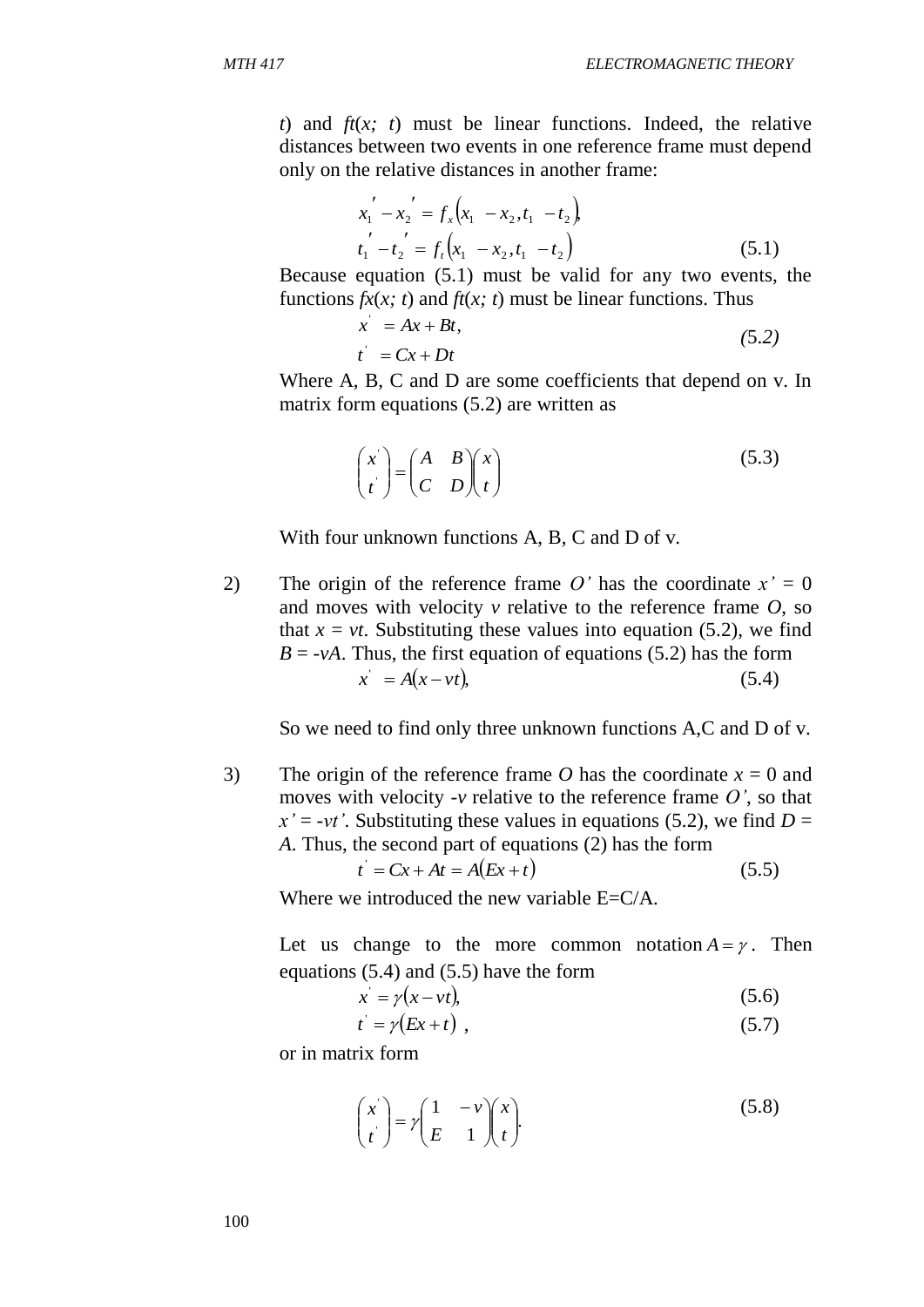Now we need to find only two unknown functions  $\gamma$ , and Ev of v.

4) A combination of two Lorentz transformations also must be a Lorentz transformation.

Let us consider a reference frame *O'* moving relative to *O* with velocity  $v1$  and a reference frame  $O'$  moving relative to  $O'$  with velocity *v*2. Then

$$
x^{*} = \gamma_{v2} (x - v_2 t), \quad x = \gamma_{v1} (x - v_1 t),
$$
  
\n
$$
t^{*} = \gamma_{v2} (E_{v2} x + t), \quad t = \gamma_{v1} (E_{v1} x + t),
$$
\n(5.9)

This can also be put in the matrix form as done earlier.

For a general Lorentz transformation, the coefficients in front of *x*  in equation (5.6) and in front of *t* in equation (5.7) are equal, i.e. the diagonal matrix elements in equation (8) are equal.

If we substitute for  $x$  and  $t$  in the first equation of equation (5.9), we obtain

$$
x^{\dagger} = \gamma_{v2} \gamma_{v1} [(1 - E_{v1} v_2) x - (v_1 + v_2) t] \nt^{\dagger} = \gamma_{v2} \gamma_{v1} [(E_{v1} + E_{v1}) x + (1 - E_{v1} v_2) t]
$$
\n(5.10)

Similarly, equation (5.10) must also satisfy this requirement:

$$
1 - E_{\nu 1} \nu_2 = 1 - E_{\nu 2} \nu_1 \quad \Rightarrow \quad \frac{\nu_2}{E_{\nu 2}} = \frac{\nu_1}{E_{\nu 1}} \tag{5.11}
$$

In the second equation (5.14), the left-land side depends only on *v*2, and the right-hand side only on *v*1. This equation can be satisfied only if the ratio *v/Ev* is a constant *a* independent of velocity *v*, i.e.

$$
E_{\nu} = \frac{\nu}{a},\tag{5.12}
$$

Substituting equation  $(5.12)$  into equations  $(5.6)$  and  $(5.7)$ , as well as (5.8), we find

$$
x' = \gamma_v(x - vt), \quad t' = \gamma_v\left(\frac{v}{a}x + t\right) \tag{5.13}
$$

or in the matrix form

$$
\begin{pmatrix} x \\ t \end{pmatrix} = \gamma_v \begin{pmatrix} 1 & -v \\ \frac{v}{a} & 1 \end{pmatrix} \begin{pmatrix} x \\ t \end{pmatrix}
$$
 (5.14)

Now we need to find only one unknown function  $\gamma$ , whereas the coefficient *a* is a fundamental constant independent on *v*.

5) Let us make the Lorentz transformation from the reference frame *O* to *O'* and then from *O'* back to *O*. The first transformation is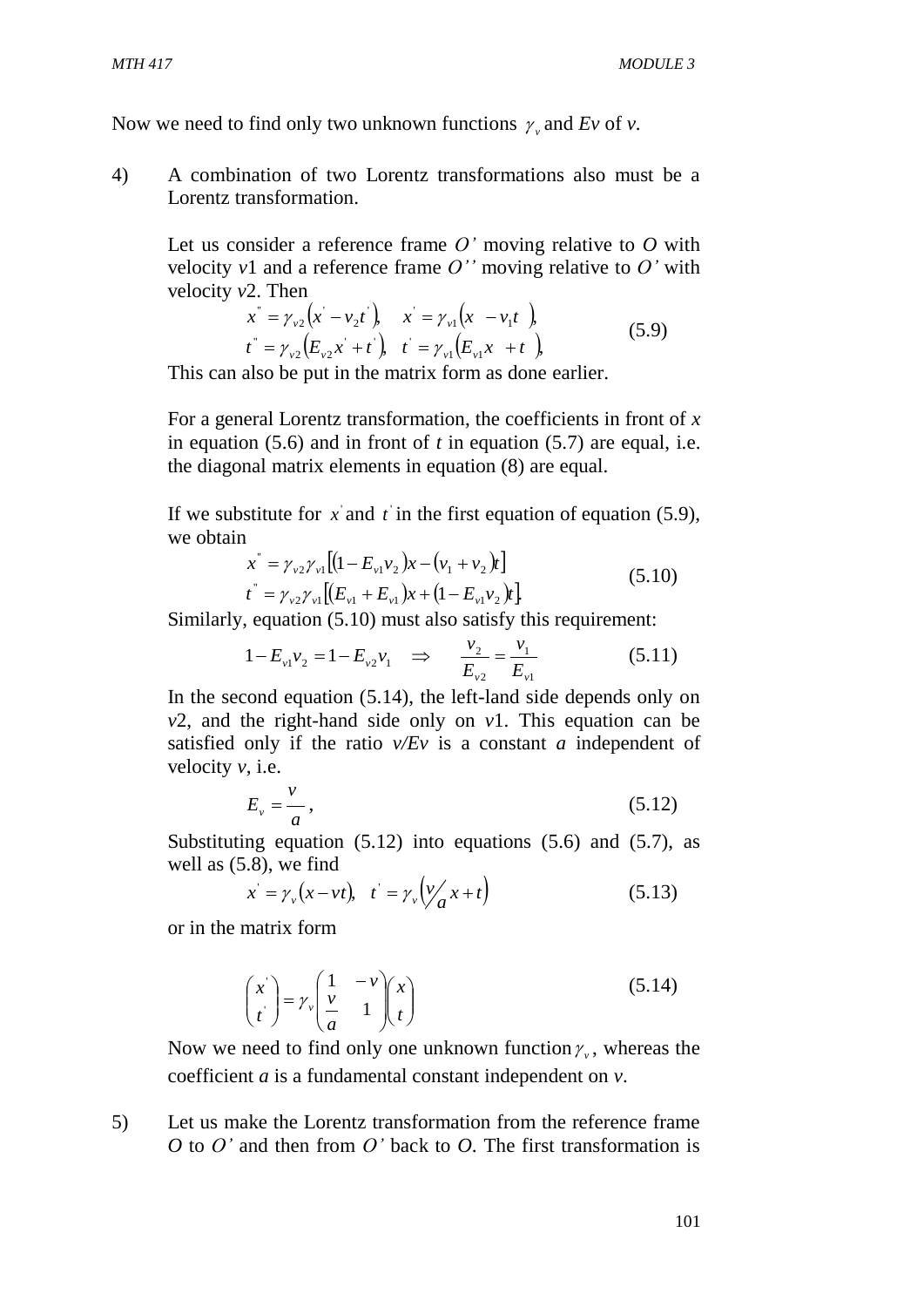performed with velocity *v*, and the second transformation with velocity *-v*. The equations are similar to equations (5.10):

$$
x = \gamma_{-v} \left( x + v \ t \right), \quad x = \gamma_{v} \left( x - v_1 t \right),
$$
  

$$
t = \gamma_{-v} \left( \frac{v}{a} x + t \right), \quad t = \gamma_{v} \left( \frac{v}{a} x + t \right),
$$
 (5.15)

Substituting  $x'$  and  $t'$  from the first equation (5.15) into the second one, we find

$$
x = \gamma_{-\nu} \gamma_{\nu} \left( 1 + v^2 / a \right) x, \quad t = \gamma_{-\nu} \gamma_{\nu} \left( 1 + v^2 / a \right). \tag{5.16}
$$

Equation  $(5.15)$  must be valid for any x and t, so

$$
\gamma_{-v}\gamma_v = \frac{1}{1 + \frac{v^2}{a}}
$$
\n(5.17)

Because of the space symmetry, the function  $\gamma$ <sup>v</sup> must depend only on the absolute value of velocity *v*, but not on its direction, so  $\gamma_{-\nu} = \gamma_{\nu}$ . Thus we find

$$
\gamma_{\nu} = \frac{1}{\sqrt{1 + \frac{v^2}{a}}} \tag{5.18}
$$

6) Substituting equation (5.18) into equations (5.13) and (5.14) , we find the final expressions for the transformation as

$$
x = \frac{x - vt}{\sqrt{1 + \frac{v^2}{a}}}, \qquad t = \frac{\frac{v}{a}x + t}{\sqrt{1 + \frac{v^2}{a}}}, \tag{5.19}
$$

Which, can also be put in the matrix form.

Equations (5.19) and its matrix equivalent have one fundamental parameter *a*, which has the dimensionality of velocity squared. If  $a < 0$ , we can write it as

$$
a = -c^2 \tag{5.20}
$$

Then equations (5.19) and its matrix equivalent become the standard Lorentz transformation:

$$
x = \frac{x - vt}{\sqrt{1 - \frac{v^2}{a}}}, \quad t = \frac{\frac{v}{a}x + t}{\sqrt{1 - \frac{v^2}{a}}}, \tag{5.21}
$$

It is easy to check from equation.(5.21) that, if a particle moves with velocity *c* in one reference frame, it also moves with velocity *c* in any other reference frame, i.e. if  $x = ct$  then  $x' = ct'$ . Thus the parameter *c* is the invariant speed.

Knowing about the Maxwell's equations and electromagnetic waves, we can identify this parameter with the speed of light. It is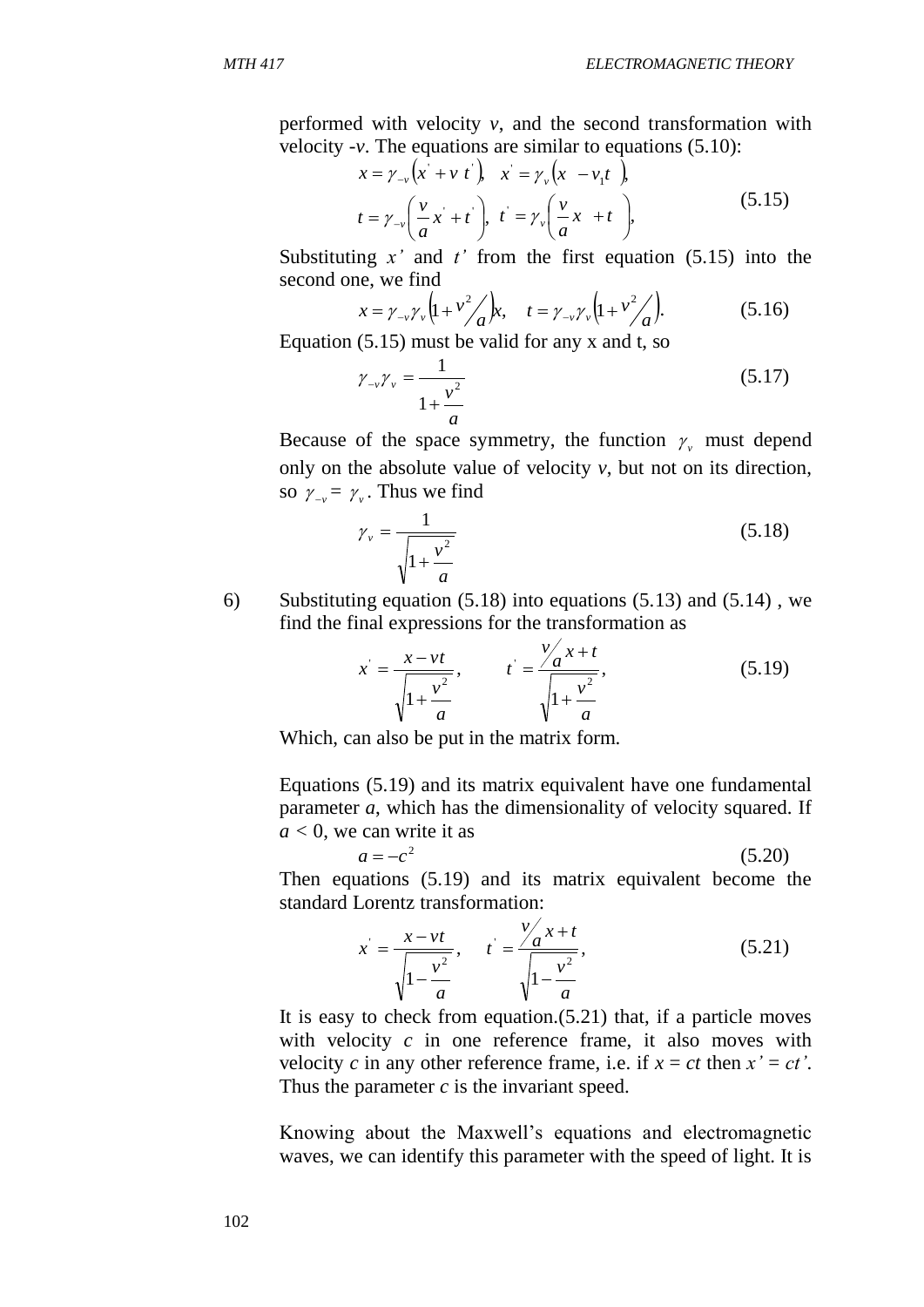straightforward to check that the Lorentz transformation (5.21) and matrix equivalent preserves the space -time interval

$$
(ct)2 - x2 = (ct)2 - x2,
$$
 (5.22)

or it has the Minkowski metric.

If  $a = \infty$ , then equations (5.22) and (5.21) produce the non-relativistic Galileo transformation:

$$
x = \gamma(x - vt), \qquad t' = t \tag{5.23}
$$

or in matrix form

$$
\begin{pmatrix} x \\ t \end{pmatrix} = \begin{pmatrix} 1 & -v \\ 0 & 1 \end{pmatrix} \begin{pmatrix} x \\ t \end{pmatrix}.
$$

If  $a > 0$ , we can write it as  $a = \sigma^2$ . Then equations (5.19) describe a Euclidean space-time and preserve the space-time distance:

$$
(\sigma t)^2 + x^2 = (\sigma t)^2 + x^2 \tag{5.24}
$$

#### **Problem 1:**

**(A)** By examination of (23) show that

$$
\omega = \frac{2\pi}{T} \tag{26}
$$

Where *T* is the time for the electric field to complete one cycle at a fixed *z*. That is, where *T* is the temporal period.

**(B)** By examination of (23) show that

$$
k = \frac{2\pi}{\lambda} \tag{27}
$$

Where  $\lambda$  is the wavelength (that is, the spatial period) of the wave.

**(C)** By examination of (23) show that the phase velocity of this wave is indeed  $\omega/k$ .

#### **Problem 2:**

Use equation (17) above to show that the magnetic field  $\vec{b}$ corresponding to the electric field (23) has the form,

$$
\vec{b} = \frac{1}{c} E_0 \cos(\omega t - kz + \phi_0) \hat{y}
$$
 (28)

To solve this problem, substitute (23) into the right hand side of (17) and then integrate to find the magnetic field. (**Don't just show that (28) depends upon substitution alone.)** In integrating, be careful to keep track of the limits.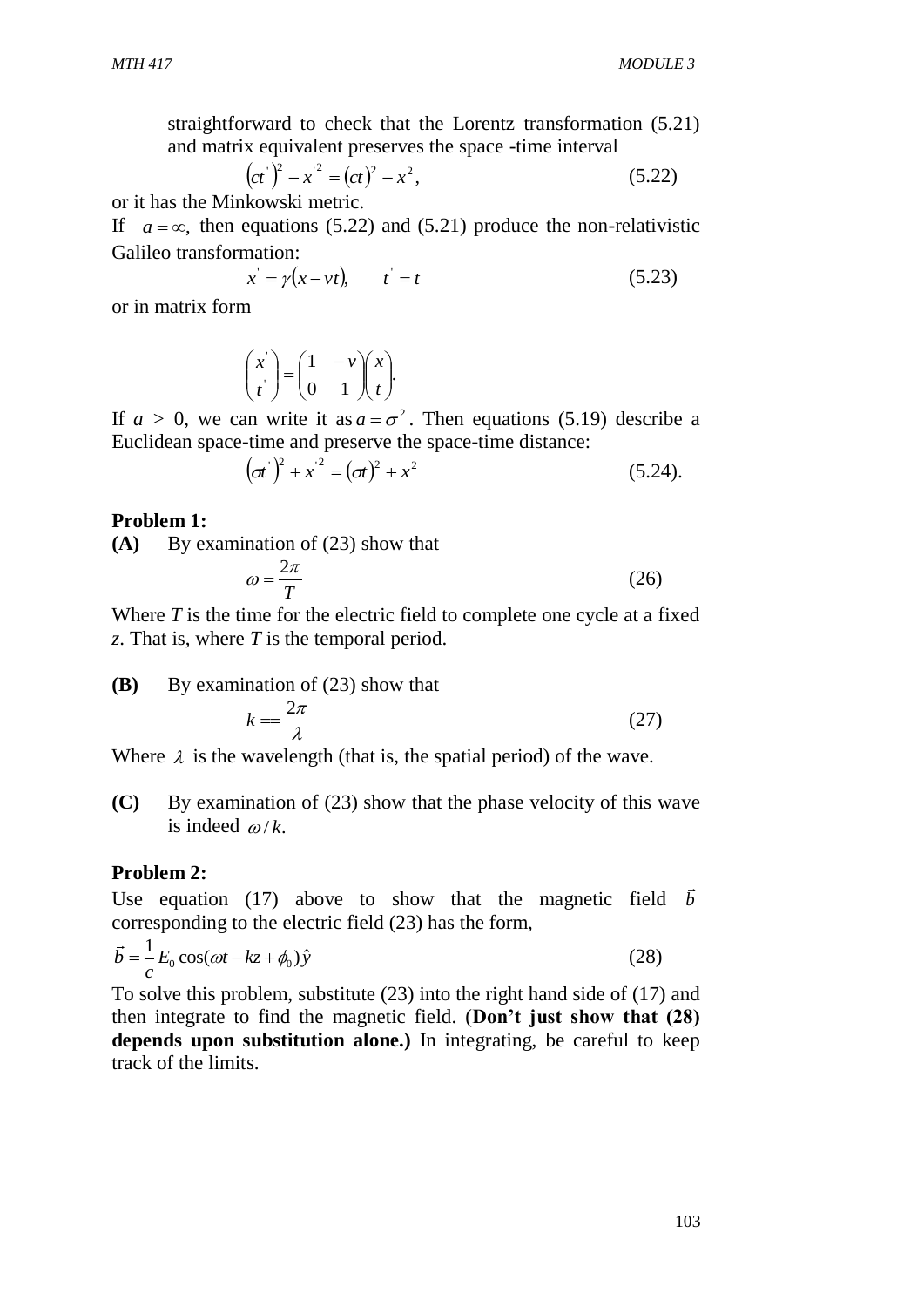# **4.0 CONCLUSION**

When electric charge moves through matter, their electromagnetic properties differ from that of the same charges were they to move through a vacuum.

## **5.0 SUMMARY**

Electromagnetic property is a function of medium and propagation is subject to radiation geometry.

## **6.0 TUTOR-MARKED ASSIGNMENT**

- 1. Is the propagation of electromagnetic waves affected by vacuum?
- 2. Describe how matter influences electromagnetic waves.
- 3. When are macroscopic Maxwell's equations most applicable?
- 4. Explain the phenomenon known as collisional interaction between the charge carriers.
- 5. From which postulates is the Lorentz transformation derived? State them.

## **7.0 REFERENCES/FURTHER READING**

Banesh, H. (1983). *Relativity and its Roots.* New York: Freeman.

- Charles, F. S. (1995). *The Six Core Theories of Modern Physics.* MIT Press.
- Charles, W, Misner, K. S. & Thorne, J. A. W. (1970). *Gravitation (A Treatment of Maxwell's Equations in Terms of Differential Forms*). New York: W. H. Freeman.
- David, H. S, Ann, W. M. & Jin, Au Kong (1994). *Electromagnetic Waves.* Prentice-Hall.
- Grant, I. S. & Phillips, W.R. (2008). *Electromagnetism.* (2nd ed.). Manchester Physics Series.
- Griffiths, D. J. (1998). *Introduction to Electrodynamics.* (3rd ed.). Prentice Hall.
- Hermann, A. H. & James, R. M. (1989). *Electromagnetic Fields and Energy.* Prentice-Hall.

Jackson, J. D. (1998). *Classical Electrodynamics.* (3rd ed.). Wiley.